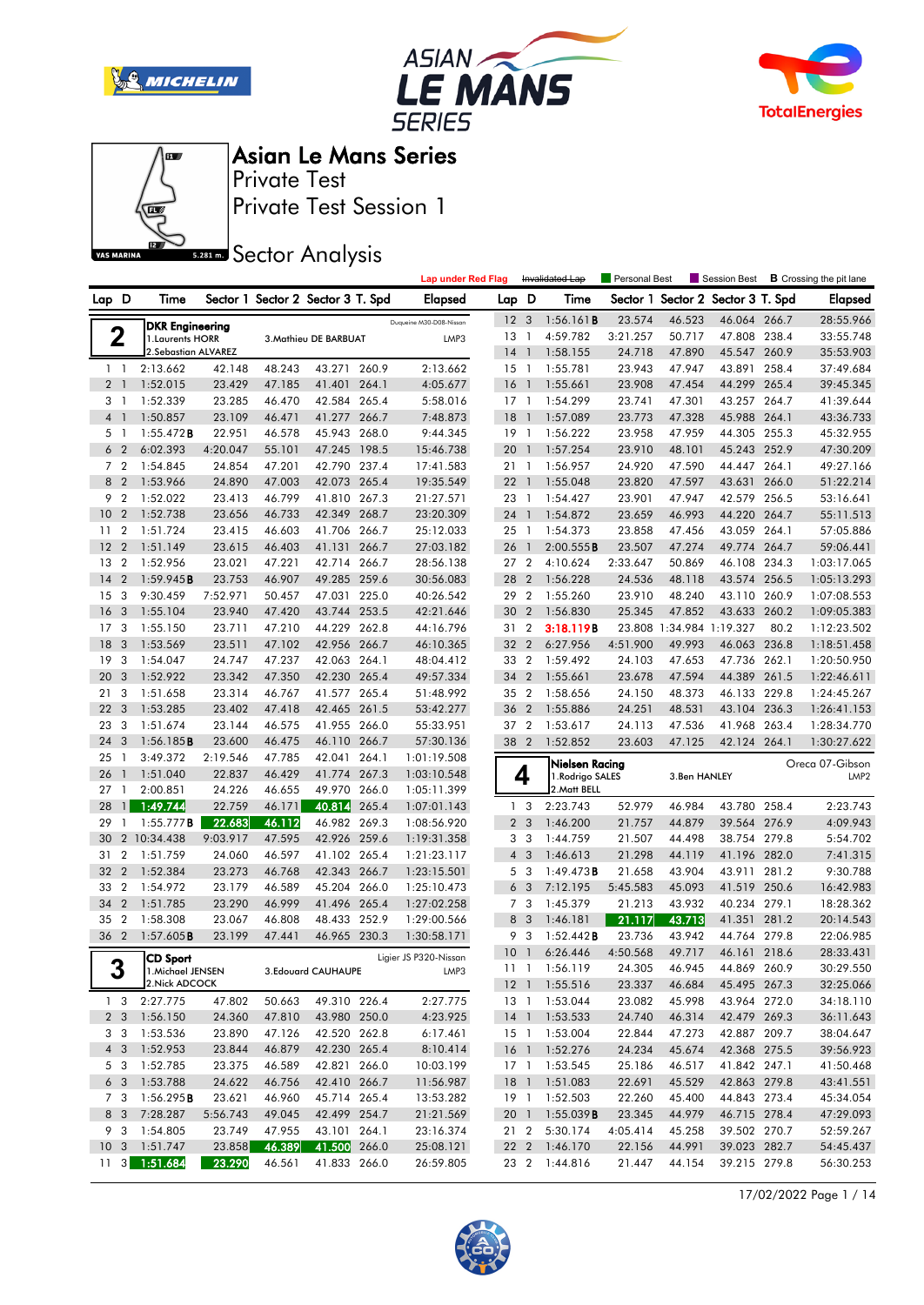







Private Test Session 1 Private Test

**SREAD** Sector Analysis

|              |                          |                      |                    |                  |                                   |       | <b>Lap under Red Flag</b>  |                 |                | Invalidated Lap                   | Personal Best      |                            | Session Best                      |       | <b>B</b> Crossing the pit lane |
|--------------|--------------------------|----------------------|--------------------|------------------|-----------------------------------|-------|----------------------------|-----------------|----------------|-----------------------------------|--------------------|----------------------------|-----------------------------------|-------|--------------------------------|
| Lap D        |                          | Time                 |                    |                  | Sector 1 Sector 2 Sector 3 T. Spd |       | <b>Elapsed</b>             | Lap D           |                | Time                              |                    |                            | Sector 1 Sector 2 Sector 3 T. Spd |       | <b>Elapsed</b>                 |
| 24           | $\overline{2}$           | 1:48.685             | 21.258             | 44.127           | 43.300 280.5                      |       | 58:18.938                  | 39 1            |                | 1:55.536                          | 24.267             | 47.580                     | 43.689 244.9                      |       | 1:31:42.120                    |
| 25           | $\boldsymbol{2}$         | 1:44.415             | 21.536             | 44.080           | 38.799                            | 281.2 | 1:00:03.353                |                 |                | <b>Inception Racing</b>           |                    |                            |                                   |       | McLaren 720S GT3               |
| 26           | $\overline{2}$           | 1:45.967             | 22.775             | 44.461           | 38.731                            | 281.2 | 1:01:49.320                |                 | 7              | 1. Brendan IRIBE                  |                    |                            | 3. Ben BARNICOAT                  |       | GT                             |
| 27           | 2 <sub>1</sub>           | 1:43.965             | 22.092             | 43.829           | 38.044                            | 279.8 | 1:03:33.285                |                 |                | 2.Ollie MILLROY                   |                    |                            |                                   |       |                                |
| 28           | $\overline{2}$           | 1:51.784B            | 24.740             | 44.986           | 42.058 280.5                      |       | 1:05:25.069                |                 | 1 <sub>2</sub> | 3:11.392                          | 1:31.654           | 49.570                     | 50.168 242.2                      |       | 3:11.392                       |
| 29           |                          | 1 13:52.417          |                    | 47.272           | 40.913 254.1                      |       | 1:19:17.486                |                 | 2 <sub>2</sub> | 2:00.149                          | 24.650             | 48.169                     | 47.330 254.1                      |       | 5:11.541                       |
| 30           | $\mathbf{1}$             | 1:48.007             | 21.981             | 44.559           | 41.467 274.1                      |       | 1:21:05.493                |                 | 3 <sub>2</sub> | 1:55.623                          | 24.366             | 47.833                     | 43.424 259.0                      |       | 7:07.164                       |
| 31           | $\mathbf{1}$             | 1:47.267             | 21.947             | 44.997           | 40.323 276.2                      |       | 1:22:52.760                |                 | 4 <sup>2</sup> | 1:55.341                          | 24.349             | 48.063                     | 42.929 259.6                      |       | 9:02.505                       |
| 32           | $\overline{1}$           | 1:52.883             | 23.016             | 44.905           | 44.962 274.8                      |       | 1:24:45.643                |                 | 5 <sub>2</sub> | 1:55.044                          | 24.129             | 47.516                     | 43.399                            | 256.5 | 10:57.549                      |
| 33           | $\mathbf{1}$             | 1:47.375             | 23.073             | 44.679           | 39.623 276.2                      |       | 1:26:33.018                | 6               | $\overline{2}$ | 1:54.379                          | 24.080             | 47.278                     | 43.021                            | 261.5 | 12:51.928                      |
| 34           | $\overline{1}$           | 1:47.962             | 21.676             | 44.310           | 41.976 276.9                      |       | 1:28:20.980                |                 | 7 <sub>2</sub> | 1:54.866                          | 24.173             | 47.359                     | 43.334 261.5                      |       | 14:46.794                      |
| $35-1$       |                          | 1:45.213             | 21.729             | 44.205           | 39.279 275.5                      |       | 1:30:06.193                |                 | 8 2            | 2:00.265B                         | 24.434             | 47.909                     | 47.922 257.8                      |       | 16:47.059                      |
|              |                          | Haupt Racing Team    |                    |                  |                                   |       | Mercedes AMG GT3           | 9               | $\overline{2}$ | 5:06.396                          | 3:30.300           | 48.487                     | 47.609                            | 260.2 | 21:53.455                      |
|              | 6                        | 1.Hubert HAUPT       |                    | 3. Arjun MAINI   |                                   |       | GT                         | 10 <sup>°</sup> | $\overline{2}$ | 1:56.455                          | 24.160             | 48.522                     | 43.773 251.2                      |       | 23:49.910                      |
|              |                          | 2. Rory PENTTINEN    |                    |                  |                                   |       |                            | 11              | $\overline{2}$ | 1:54.230                          | 23.935             | 47.236                     | 43.059 262.1                      |       | 25:44.140                      |
|              | 1 <sub>3</sub>           | 2:19.415             | 41.397             | 52.219           | 45.799 192.5                      |       | 2:19.415                   | 12 <sub>2</sub> |                | 1:55.138                          | 24.694             | 47.435                     | 43.009 261.5                      |       | 27:39.278                      |
|              | 2 <sub>3</sub>           | 1:57.645             | 25.130             | 47.953           | 44.562 258.4                      |       | 4:17.060                   | 13 2            |                | 1:57.996                          | 24.129             | 49.161                     | 44.706                            | 246.6 | 29:37.274                      |
|              | 3 <sub>3</sub>           | 1:56.024             | 24.672             | 47.932           | 43.420 258.4                      |       | 6:13.084                   | 14              | $\overline{2}$ | 1:54.184                          | 24.012             | 47.383                     | 42.789 262.1                      |       | 31:31.458                      |
|              | 4 3                      | 1:55.053             | 24.127             | 47.275           | 43.651 259.0                      |       | 8:08.137                   | 15 <sup>2</sup> |                | 1:56.991B                         | 24.047             | 47.318                     | 45.626 261.5                      |       | 33:28.449                      |
|              | 5 <sub>3</sub>           | 1:53.617             | 24.069             | 47.214           | 42.334 259.0                      |       | 10:01.754                  | 16              | $\overline{2}$ | 5:10.493                          | 3:36.151           | 49.490                     | 44.852 257.8                      |       | 38:38.942                      |
| 6            | 3                        | 1:54.739             | 23.990             | 47.125           | 43.624 260.2                      |       | 11:56.493                  | 17 <sup>2</sup> |                | 1:58.545                          | 25.662             | 48.491                     | 44.392 260.2                      |       | 40:37.487                      |
|              | 7 <sub>3</sub>           | 1:55.007             | 23.979             | 47.770           | 43.258 255.9                      |       | 13:51.500                  | 18              | $\overline{2}$ | 1:56.985                          | 24.805             | 48.369                     | 43.811                            | 259.6 | 42:34.472                      |
|              | 8 3                      | 1:54.614             | 23.911             | 46.925           | 43.778 259.6                      |       | 15:46.114                  | 19 <sup>2</sup> |                | 1:56.772                          | 24.938             | 47.785                     | 44.049 260.9                      |       | 44:31.244                      |
| 9            | 3                        | 1:55.062             | 24.956             | 47.103           | 43.003 259.6                      |       | 17:41.176                  | 20 2            |                | 2:09.334                          |                    | 24.852 1:00.330            | 44.152 255.3                      |       | 46:40.578                      |
| 10           | 3                        | 2:00.287B            | 25.236             | 48.081           | 46.970                            | 259.6 | 19:41.463                  | 21 2            |                | 1:56.057                          | 24.539             | 47.742                     | 43.776                            | 260.9 | 48:36.635                      |
| 11           | 3                        | 5:34.309             | 4:02.556           | 48.431           | 43.322 257.8                      |       | 25:15.772                  | 22              | $\overline{2}$ | 1:55.458                          | 24.589             | 47.798                     | 43.071                            | 260.2 | 50:32.093                      |
| 12           | 3                        | 1:53.938             | 24.124             | 47.334           | 42.480 259.0                      |       | 27:09.710                  | 23 2            |                | 1:55.897                          | 24.923             | 47.848                     | 43.126 259.6                      |       | 52:27.990                      |
| 13           | 3                        | 1:53.387             | 24.034             | 47.064           | 42.289 259.6                      |       | 29:03.097                  | 24              | $\overline{2}$ | 1:55.447                          | 24.608             | 47.634                     | 43.205 260.9                      |       | 54:23.437                      |
| 14           | 3                        | 1:54.064             | 24.067             | 47.450           | 42.547 260.2                      |       | 30:57.161                  | 25 2            |                | 1:54.959                          | 24.541             | 47.715                     | 42.703 260.2                      |       | 56:18.396                      |
| 15           | 3                        | 2:00.472B            | 24.124             | 47.071           | 49.277 260.9                      |       | 32:57.633                  | 26              | $\overline{2}$ | 1:55.225                          | 24.536             | 47.494                     | 43.195 262.1                      |       | 58:13.621                      |
| 16           | 3                        | 4:37.169             | 3:04.040           | 50.315           | 42.814                            | 238.4 | 37:34.802                  | 27 <sub>2</sub> |                | 2:39.792B                         | 24.659             |                            | 47.923 1:27.210 260.2             |       | 1:00:53.413                    |
| 17           | 3 <sup>1</sup>           | 1:51.941             | 23.811             | 46.627           | 41.503                            | 259.6 | 39:26.743                  | 28              | $\overline{2}$ | 5:06.110                          | 3:30.291           | 50.994                     | 44.825 250.6                      |       | 1:05:59.523                    |
| 18           | 3                        | 1:54.020             | 23.750             | 46.602           | 43.668                            | 260.2 | 41:20.763                  | 29              | $\overline{2}$ | 2:02.529B                         | 25.743             | 48.749                     | 48.037                            | 246.6 | 1:08:02.052                    |
| 19           | 3                        | 2:02.026B            | 23.591             | 46.743           | 51.692 260.9                      |       | 43:22.789                  | 30              | $\overline{2}$ | 5:07.045B                         |                    | 2:02.371 1:45.774 1:18.900 |                                   | 79.4  | 1:13:09.097                    |
| 20           | $\overline{2}$           | 3:44.287             | 2:11.004           | 48.790           | 44.493 255.9                      |       | 47:07.076                  | 31              | $\overline{2}$ | 6:02.638                          | 4:17.327           | 49.257                     | 56.054                            | 250.6 | 1:19:11.735                    |
| 21           | $\overline{2}$           | 1:57.512             | 24.700             | 48.119           | 44.693 258.4                      |       | 49:04.588                  | 32              | $\overline{2}$ | 1:56.328                          | 24.276             | 47.500                     | 44.552 258.4                      |       | 1:21:08.063                    |
| 22           | $\overline{2}$           | 1:56.453             | 24.429             | 48.034           | 43.990 257.1                      |       | 51:01.041                  | 33 2            |                | 1:54.874                          | 24.206             | 47.184                     | 43.484                            | 260.9 | 1:23:02.937                    |
| 23           | $\overline{2}$           | 1:55.482             | 24.042             | 47.681           | 43.759 256.5                      |       | 52:56.523                  | 34              | $\overline{2}$ | 1:53.804                          | 24.059             | 47.379                     | 42.366 259.6                      |       | 1:24:56.741                    |
| 24           | $\overline{2}$           | 1:55.859             | 24.281             | 47.671           | 43.907 259.0                      |       | 54:52.382                  | 35 2            |                | 2:00.068                          | 23.952             | 47.853                     | 48.263 259.0                      |       | 1:26:56.809                    |
| 25<br>26 2   | $\overline{2}$           | 1:54.968<br>1:55.722 | 23.990             | 47.622           | 43.356 257.8                      |       | 56:47.350                  | 36 2<br>37 2    |                | 1:53.978                          | 23.807             | 47.162                     | 43.009                            | 261.5 | 1:28:50.787                    |
|              |                          |                      | 24.075             | 47.503           | 44.144 259.0                      |       | 58:43.072                  |                 |                | 1:53.950                          | 24.477             |                            | 47.369 42.104 260.9               |       | 1:30:44.737                    |
| 27 2         |                          | 1:58.215             | 24.178<br>23.966   | 47.778           | 46.259 259.0                      |       | 1:00:41.287                |                 |                | Nielsen Racing                    |                    |                            |                                   |       | Ligier JS P320-Nissan          |
| 28           | $\overline{2}$           | 1:54.297<br>1:59.674 | 24.528             | 47.468           | 42.863 257.8<br>46.972 258.4      |       | 1:02:35.584                |                 | 8              | 1. Anthony WELLS<br>2.Colin NOBLE |                    |                            |                                   |       | LMP3                           |
| 29<br>30 2   | $\overline{2}$           |                      |                    | 48.174           |                                   |       | 1:04:35.258                |                 |                | 2:52.092                          | 1:09.894           | 53.809                     | 48.389 168.7                      |       | 2:52.092                       |
| 31 2         |                          | 1:54.083             | 23.972             | 47.459           | 42.652 259.0<br>49.195 259.0      |       | 1:06:29.341<br>1:08:30.331 |                 | $1\quad$       |                                   |                    |                            |                                   |       |                                |
|              |                          | 2:00.990B            | 24.170             | 47.625           | 44.976 233.3                      |       |                            |                 | 2 1            | 2:03.112                          | 25.517             | 50.948                     | 46.647 217.7                      |       | 4:55.204                       |
| 32 1         |                          | 9:39.769             | 8:05.626<br>24.877 | 49.167           |                                   |       | 1:18:10.100                |                 | 3 <sup>1</sup> | $2:03.502$ <b>B</b>               | 24.931             | 48.875                     | 49.696 250.6                      |       | 6:58.706                       |
| 33           | $\overline{\phantom{a}}$ | 1:56.993<br>1:57.803 |                    | 47.613           | 44.503 257.8<br>45.289 257.8      |       | 1:20:07.093                |                 | 4 1<br>5 1     | 4:45.299<br>1:55.250              | 3:12.437<br>24.543 | 48.628<br>47.635           | 44.234 255.9<br>43.072 258.4      |       | 11:44.005<br>13:39.255         |
| 34 1<br>35 1 |                          | 1:55.730             | 24.725<br>24.278   | 47.789<br>47.481 | 43.971 258.4                      |       | 1:22:04.896<br>1:24:00.626 |                 | 6 1            | 1:57.333                          | 24.437             | 48.148                     | 44.748 260.2                      |       | 15:36.588                      |
| 36 1         |                          | 1:55.726             | 24.265             | 48.315           | 43.146 250.6                      |       | 1:25:56.352                |                 | 7 <sup>1</sup> | 1:56.248                          | 25.155             | 47.481                     | 43.612 261.5                      |       | 17:32.836                      |
| 37           | $\bigcap$                | 1:54.783             | 24.166             | 47.347           | 43.270 257.8                      |       | 1:27:51.135                |                 | 8 1            | 1:53.512                          | 23.929             | 47.121                     | 42.462 262.8                      |       | 19:26.348                      |
| 38 1         |                          | 1:55.449             | 24.252             | 47.222           | 43.975 258.4                      |       | 1:29:46.584                |                 | 9 1            | 1:53.357                          | 23.928             | 47.414                     | 42.015 262.8                      |       | 21:19.705                      |
|              |                          |                      |                    |                  |                                   |       |                            |                 |                |                                   |                    |                            |                                   |       |                                |

17/02/2022 Page 2 / 14

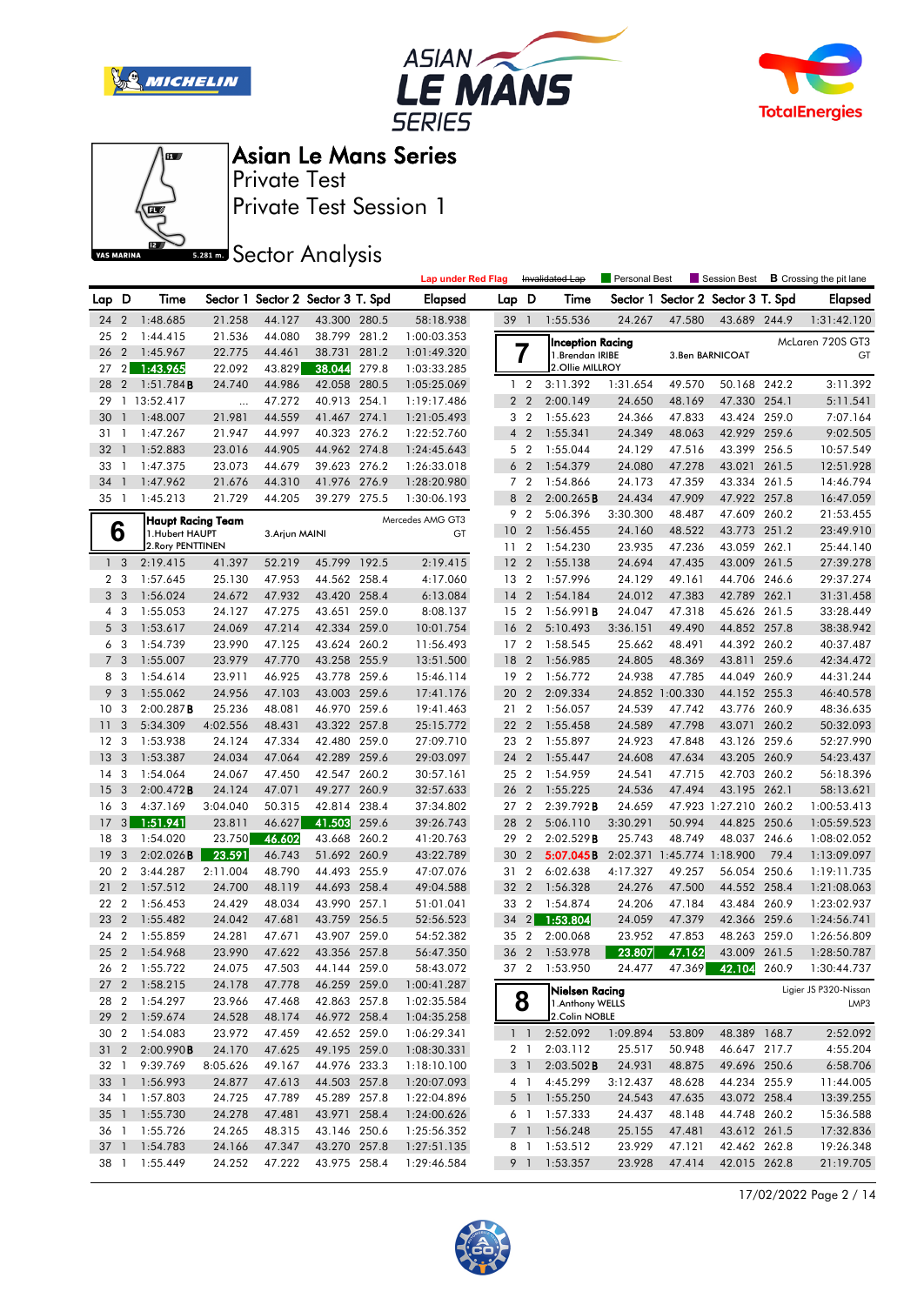







Private Test Session 1 Private Test

**SR281 mm** Sector Analysis

|                 |                |                                       |          |                  |                                   |       | <b>Lap under Red Flag</b> |                       |                         | Invalidated Lap                     | Personal Best                    |                  | Session Best                      |       | <b>B</b> Crossing the pit lane |
|-----------------|----------------|---------------------------------------|----------|------------------|-----------------------------------|-------|---------------------------|-----------------------|-------------------------|-------------------------------------|----------------------------------|------------------|-----------------------------------|-------|--------------------------------|
| Lap D           |                | Time                                  |          |                  | Sector 1 Sector 2 Sector 3 T. Spd |       | Elapsed                   | Lap D                 |                         | Time                                |                                  |                  | Sector 1 Sector 2 Sector 3 T. Spd |       | <b>Elapsed</b>                 |
| 10              | $\mathbf{1}$   | 1:58.781                              | 25.533   | 49.772           | 43.476 258.4                      |       | 23:18.486                 | 25 3                  |                         | 2:00.900                            | 25.863                           | 49.865           | 45.172 230.8                      |       | 1:07:27.843                    |
| 11              | $\overline{1}$ | 1:52.936                              | 23.923   | 46.990           | 42.023 263.4                      |       | 25:11.422                 | 26 <sub>3</sub>       |                         | 1:59.375                            | 25.874                           | 49.092           | 44.409 250.6                      |       | 1:09:27.218                    |
| 12              | $\overline{1}$ | 1:54.675                              | 25.436   | 47.002           | 42.237 262.1                      |       | 27:06.097                 | 27 <sub>3</sub>       |                         | 3:40.991B                           |                                  |                  | 31.797 1:48.582 1:20.612          | 79.0  | 1:13:08.209                    |
| 13              | $\overline{1}$ | 1:52.771                              | 23.747   | 46.760           | 42.264 264.1                      |       | 28:58.868                 | 28                    | $\mathbf{3}$            | 5:44.142                            | 4:06.679                         | 49.413           | 48.050 242.7                      |       | 1:18:52.351                    |
| 14              | $\overline{1}$ | 1:52.504                              | 23.672   | 46.631           | 42.201 264.7                      |       | 30:51.372                 | 29                    | -3                      | 2:03.293B                           | 25.281                           | 48.350           | 49.662 257.8                      |       | 1:20:55.644                    |
| 15              | $\overline{1}$ | 2:03.522B                             | 23.810   | 48.379           | 51.333 252.3                      |       | 32:54.894                 | 30                    | $\overline{3}$          | 2:48.879                            | 1:13.985                         | 49.822           | 45.072 243.8                      |       | 1:23:44.523                    |
| 16 <sub>2</sub> |                | 3:41.619                              | 2:10.906 | 48.295           | 42.418 247.7                      |       | 36:36.513                 | 31 3                  |                         | 1:58.707                            | 25.695                           | 48.345           | 44.667 256.5                      |       | 1:25:43.230                    |
| 17              | $\overline{2}$ | 1:52.804                              | 24.045   | 46.873           | 41.886 262.1                      |       | 38:29.317                 | 32 <sub>3</sub>       |                         | 2:00.844B                           | 25.166                           | 48.089           | 47.589 259.0                      |       | 1:27:44.074                    |
| 18              | $\overline{2}$ | 1:55.397                              | 23.414   | 47.852           | 44.131 255.9                      |       | 40:24.714                 | 33 2                  |                         | 3:21.062                            | 1:46.605                         | 48.595           | 45.862 246.6                      |       | 1:31:05.136                    |
| 19              | $\overline{2}$ | 1:53.084                              | 23.364   | 47.473           | 42.247 261.5                      |       | 42:17.798                 |                       |                         |                                     | <b>Inter Europol Competition</b> |                  |                                   |       | Ligier JS P320-Nissan          |
| 20 2            |                | 1:53.672                              | 24.331   | 47.337           | 42.004 265.4                      |       | 44:11.470                 |                       | 13                      | 1. James DAYSON                     |                                  |                  | 3.Guilherme MOURA DE OLI          |       | LMP3                           |
| 21              | $\overline{2}$ | 1:52.384                              | 23.233   | 46.475           | 42.676 265.4                      |       | 46:03.854                 |                       |                         | 2. Nicolas PINO                     |                                  |                  |                                   |       |                                |
| 22 2            |                | 1:52.354                              | 23.509   | 46.821           | 42.024                            | 264.7 | 47:56.208                 |                       | $1\quad2$               | 2:32.674                            | 57.237                           | 49.050           | 46.387 254.1                      |       | 2:32.674                       |
| 23 2            |                | 1:51.891                              | 24.004   | 46.961           | 40.926 264.1                      |       | 49:48.099                 |                       | 2 <sub>2</sub>          | 2:01.653B                           | 24.381                           | 47.421           | 49.851 260.9                      |       | 4:34.327                       |
| 24 2            |                | 1:58.455B                             | 22.954   | 47.198           | 48.303 264.7                      |       | 51:46.554                 | 3                     | $\overline{2}$          | 7:13.114                            | 5:43.285                         | 47.514           | 42.315 256.5                      |       | 11:47.441                      |
| 25              | $\overline{2}$ | 9:34.853                              | 8:05.192 | 47.114           | 42.547                            | 257.8 | 1:01:21.407               |                       | 4 2                     | 1:52.716                            | 23.997                           | 47.028           | 41.691                            | 260.9 | 13:40.157                      |
| 26              | $\overline{2}$ | 1:49.976                              | 23.056   | 46.262           | 40.658                            | 261.5 | 1:03:11.383               | 5                     | $\overline{2}$          | 1:55.763                            | 24.053                           | 46.984           | 44.726 264.1                      |       | 15:35.920                      |
| 27              | $\overline{2}$ | 1:52.897                              | 23.777   | 48.111           | 41.009 250.6                      |       | 1:05:04.280               |                       | 6 <sub>2</sub>          | 1:56.019                            | 23.727                           | 46.393           | 45.899 262.8                      |       | 17:31.939                      |
| 28              | $\overline{2}$ | 1:50.568                              | 22.885   | 46.257           | 41.426 263.4                      |       | 1:06:54.848               |                       | 7 <sub>2</sub>          | 1:52.634                            | 23.807                           | 46.941           | 41.886 264.7                      |       | 19:24.573                      |
| 29              | $\overline{2}$ | 1:58.446B                             | 23.595   | 47.041           | 47.810 262.1                      |       | 1:08:53.294               | 8                     | $\overline{2}$          | 1:52.094                            | 23.405                           | 46.908           | 41.781 264.1                      |       | 21:16.667                      |
| 30              |                | 1 10:08.966                           | 8:38.318 | 47.796           | 42.852 260.2                      |       | 1:19:02.260               | 9                     | $\overline{2}$          | 1:51.198                            | 23.183                           | 46.511           | 41.504 262.1                      |       | 23:07.865                      |
| 31              | $\mathbf{1}$   | 1:55.395                              | 25.216   | 48.334           | 41.845 257.8                      |       | 1:20:57.655               | 10 <sub>2</sub>       |                         | 1:55.519B                           | 23.227                           | 46.442           | 45.850 262.1                      |       | 25:03.384                      |
| 32 1            |                | 1:52.457                              | 23.888   | 46.711           | 41.858 262.1                      |       | 1:22:50.112               | 11                    | -3                      | 4:48.891                            | 3:12.332                         | 48.951           | 47.608 221.8                      |       | 29:52.275                      |
| 33              | $\mathbf{1}$   | $2:00.767$ <b>B</b>                   | 23.466   | 47.015           | 50.286 262.1                      |       | 1:24:50.879               | 12 <sup>3</sup>       |                         | 1:56.094                            | 24.765                           | 47.266           | 44.063 235.3                      |       | 31:48.369                      |
| 34              | -1             | 3:40.265                              | 2:05.180 | 48.515           | 46.570 257.8                      |       | 1:28:31.144               | 13                    | $\overline{\mathbf{3}}$ | 1:55.745                            | 25.424                           | 47.308           | 43.013 261.5                      |       | 33:44.114                      |
| 35              | $\overline{1}$ | 1:51.769                              | 23.257   | 46.409           | 42.103 262.8                      |       | 1:30:22.913               | 14 <sup>3</sup><br>15 | $\overline{\mathbf{3}}$ | 1:52.003<br>1:52.340                | 23.997<br>23.334                 | 46.418<br>47.158 | 41.588 262.1<br>41.848 260.2      |       | 35:36.117<br>37:28.457         |
|                 | 12             | <b>Dinamic Motorsport</b>             |          |                  |                                   |       | Porsche 911 GT3 R         | 16 3                  |                         | 1:51.180                            | 23.367                           | 46.331           | 41.482 263.4                      |       | 39:19.637                      |
|                 |                | 1. Giorgio RODA<br>2. Benjamin BARKER |          | 3. Philipp SAGER |                                   |       | GT                        | 17                    | $\overline{\mathbf{3}}$ | 1:51.714                            | 23.185                           | 47.354           | 41.175 264.1                      |       | 41:11.351                      |
|                 | $1\quad 2$     | 3:07.393 <b>B</b> 1:23.478            |          | 51.337           | 52.578 198.5                      |       | 3:07.393                  | 18 3                  |                         | 1:50.356                            | 22.876                           | 46.389           | 41.091                            | 262.8 | 43:01.707                      |
|                 | 2 <sub>2</sub> | 2:23.532                              | 51.260   | 48.466           | 43.806 251.7                      |       | 5:30.925                  | 19                    | $\overline{\mathbf{3}}$ | 1:52.252                            | 24.335                           | 46.395           | 41.522 264.1                      |       | 44:53.959                      |
| 3               | $\overline{2}$ | 1:55.881                              | 24.699   | 47.390           | 43.792 261.5                      |       | 7:26.806                  | 20                    | -3                      | $1:56.579$ <b>B</b>                 | 23.222                           | 46.099           | 47.258 264.1                      |       | 46:50.538                      |
| $\overline{4}$  | $\overline{2}$ | 1:54.796                              | 24.299   | 47.393           | 43.104 261.5                      |       | 9:21.602                  | 21                    |                         | 1 10:58.997                         | 9:10.353                         | 55.448           | 53.196 215.6                      |       | 57:49.535                      |
|                 | 5 <sub>2</sub> | 1:54.352                              | 24.308   | 47.226           | 42.818 260.2                      |       | 11:15.954                 | 22 1                  |                         | 2:05.645                            | 27.701                           | 50.196           | 47.748 257.8                      |       | 59:55.180                      |
|                 | 6 <sub>2</sub> | 1:59.159B                             | 24.308   | 47.222           | 47.629 261.5                      |       | 13:15.113                 | 23 1                  |                         | 2:01.311                            | 25.610                           | 49.452           | 46.249 256.5                      |       | 1:01:56.491                    |
| 7 <sub>2</sub>  |                | 5:15.279                              | 3:43.664 | 47.626           | 43.989 255.3                      |       | 18:30.392                 | 24 1                  |                         | 2:01.426                            | 25.083                           | 49.362           | 46.981                            | 256.5 | 1:03:57.917                    |
| 8 2             |                | 1:53.866                              | 24.121   | 47.048           | 42.697                            | 260.9 | 20:24.258                 | 25                    | $\overline{1}$          | 2:00.672                            | 25.121                           | 48.990           | 46.561 260.9                      |       | 1:05:58.589                    |
|                 | 92             | 1:53.719                              | 23.971   | 46.894           | 42.854 262.1                      |       | 22:17.977                 | 26 1                  |                         | 2:02.801                            | 25.749                           | 49.257           | 47.795 255.3                      |       | 1:08:01.390                    |
| 10 <sub>2</sub> |                | 1:57.798B                             | 24.091   | 47.106           | 46.601                            | 260.9 | 24:15.775                 | 271                   |                         | 2:13.150B                           | 25.474                           | 48.867           | 58.809 254.7                      |       | 1:10:14.540                    |
| 1111            |                | 4:06.944                              | 2:32.297 | 49.132           | 45.515 259.0                      |       | 28:22.719                 | 28 1                  |                         | 8:27.570                            | 6:52.677                         | 49.661           | 45.232 245.5                      |       | 1:18:42.110                    |
|                 |                | 12 1 2:09.434                         | 25.551   | 56.867           | 47.016 262.1                      |       | 30:32.153                 |                       | $29$ 1                  | 2:01.886                            | 25.284                           | 49.594           |                                   |       | 47.008 241.6 1:20:43.996       |
|                 |                | 13 1 1:59.710                         | 24.855   | 47.796           | 47.059 259.0                      |       | 32:31.863                 |                       |                         | 30 1 2:02.941                       | 25.958                           | 50.814           | 46.169 218.6                      |       | 1:22:46.937                    |
|                 |                | 14 1 1:59.273                         | 26.295   | 48.521           | 44.457 260.9                      |       | 34:31.136                 |                       | $31 \quad 1$            | 2:00.194                            | 24.839                           | 48.539           | 46.816 254.7                      |       | 1:24:47.131                    |
|                 |                | 15 1 1:57.990                         | 24.639   | 48.032           | 45.319 261.5                      |       | 36:29.126                 |                       |                         | 32 1 1:57.524                       | 25.192                           | 48.016           | 44.316 261.5                      |       | 1:26:44.655                    |
|                 |                | 16 1 1:56.519                         | 24.584   | 47.667           | 44.268 261.5                      |       | 38:25.645                 |                       |                         | 33 1 1:56.108                       | 24.176                           | 47.873           | 44.059 260.9                      |       | 1:28:40.763                    |
|                 |                | 17 1 2:03.493 <b>B</b>                | 24.606   | 48.068           | 50.819 259.6                      |       | 40:29.138                 |                       |                         | 34 1 1:55.272                       | 24.142                           | 47.655           | 43.475 261.5                      |       | 1:30:36.035                    |
| 18 <sup>1</sup> |                | 5:20.512                              | 3:41.261 | 50.385           | 48.866 255.9                      |       | 45:49.650                 |                       |                         | <b>AF Corse</b>                     |                                  |                  |                                   |       | Ferrari 488 GT3                |
| 19 1            |                | 1:56.272                              | 24.353   | 47.961           | 43.958 260.9                      |       | 47:45.922                 |                       | 17                      | 1. Louis PRETTE                     |                                  |                  | 3. Conrad GRUNEWALD               |       | GT                             |
| 201             |                | 1:56.263                              | 24.459   | 47.620           | 44.184 260.9                      |       | 49:42.185                 |                       |                         | 2. Vincent ABRIL                    |                                  |                  |                                   |       |                                |
| 211             |                | 2:20.911B                             |          | 25.104 1:04.227  | 51.580 259.6                      |       | 52:03.096                 |                       | $1\quad 2$              | 3:26.143 <b>B</b> 1:23.755 1:05.792 |                                  |                  | 56.596 151.3                      |       | 3:26.143                       |
| 22 <sub>3</sub> |                | 9:20.792                              | 7:36.735 | 52.289           | 51.768 210.5                      |       | 1:01:23.888               |                       |                         | 2 2 4:29.573                        | 2:42.444                         | 56.831           | 50.298 174.8                      |       | 7:55.716                       |
| 23 3            |                | 2:02.674                              | 26.164   | 50.636           | 45.874 239.5                      |       | 1:03:26.562               |                       |                         | 3 2 2:12.450                        | 29.926                           | 56.467           | 46.057 186.2                      |       | 10:08.166                      |
| 24 3            |                | 2:00.381                              | 25.732   | 49.328           | 45.321 244.3                      |       | 1:05:26.943               |                       |                         | 4 2 2:00.021                        | 25.415                           | 49.884           | 44.722 232.3                      |       | 12:08.187                      |

17/02/2022 Page 3 / 14

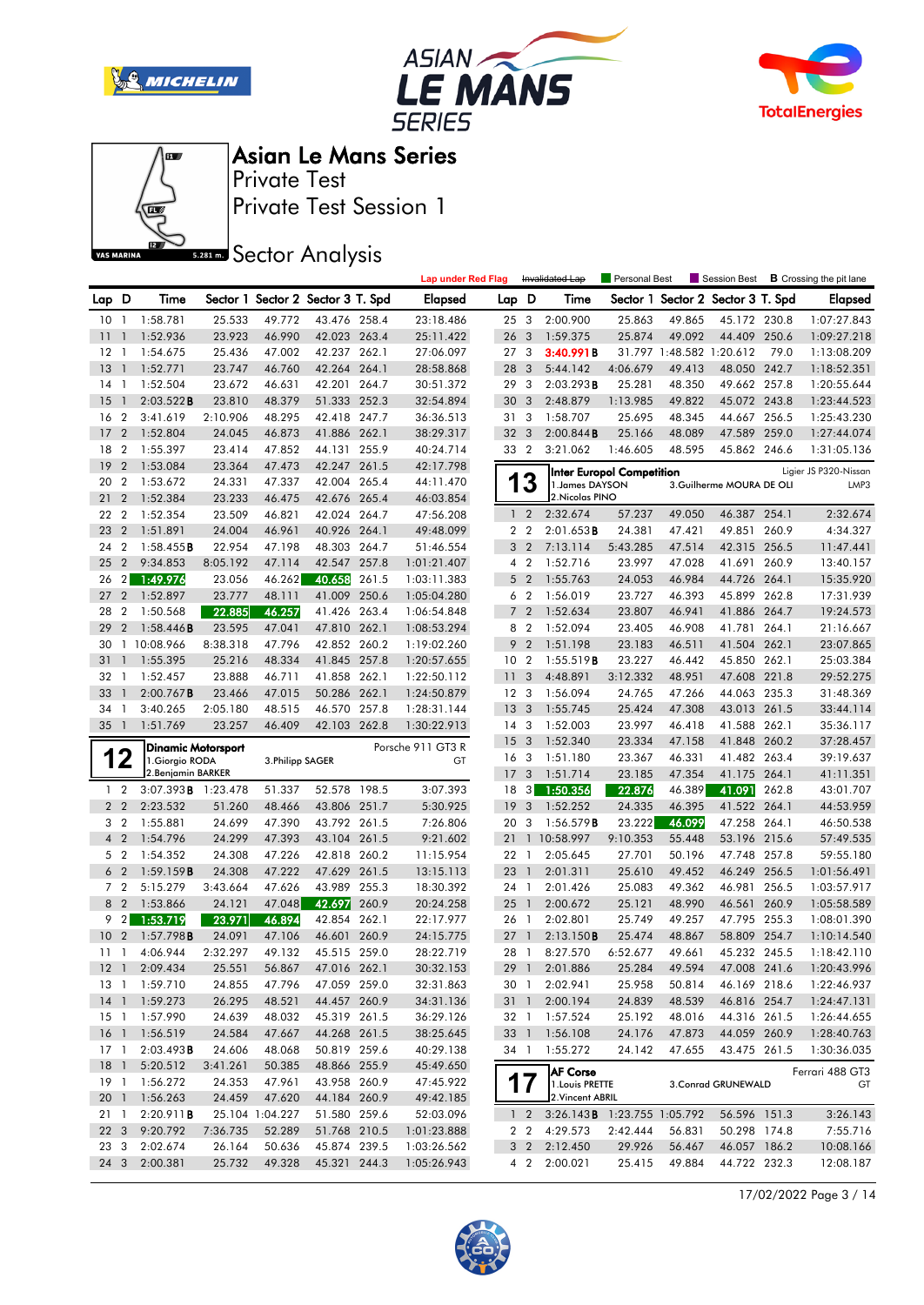







Private Test Session 1 Private Test

**SREAD** Sector Analysis

|                |                |                                      |                                   |                          |                                   |       | <b>Lap under Red Flag</b> |                       |                | Invalidated Lap       | <b>Personal Best</b> |                               | Session Best                 |       | <b>B</b> Crossing the pit lane |
|----------------|----------------|--------------------------------------|-----------------------------------|--------------------------|-----------------------------------|-------|---------------------------|-----------------------|----------------|-----------------------|----------------------|-------------------------------|------------------------------|-------|--------------------------------|
| Lap D          |                | Time                                 |                                   |                          | Sector 1 Sector 2 Sector 3 T. Spd |       | Elapsed                   | Lap D                 |                | Time                  | Sector 1             | Sector 2 Sector 3 T. Spd      |                              |       | <b>Elapsed</b>                 |
| 5              | $\overline{2}$ | 2:00.950B                            | 24.926                            | 49.096                   | 46.928 246.6                      |       | 14:09.137                 | 21                    | $\overline{2}$ | 1:55.634              | 24.368               | 47.575                        | 43.691 260.2                 |       | 48:41.850                      |
| 6              | $\overline{2}$ | 4:08.889                             | 2:30.341                          | 50.338                   | 48.210 222.7                      |       | 18:18.026                 | 22 2                  |                | 1:55.728              | 24.474               | 47.696                        | 43.558 260.9                 |       | 50:37.578                      |
|                | 7 <sub>2</sub> | 1:57.146                             | 24.567                            | 48.531                   | 44.048 259.0                      |       | 20:15.172                 | 23                    | $\overline{2}$ | 1:59.865B             | 24.685               | 47.673                        | 47.507 259.6                 |       | 52:37.443                      |
| 8              | $\overline{2}$ | 1:56.303                             | 25.152                            | 47.943                   | 43.208 259.6                      |       | 22:11.475                 | 24 1                  |                | 6:04.585              | 4:30.196             | 48.610                        | 45.779 258.4                 |       | 58:42.028                      |
| 9              | $\overline{2}$ | $2:00.662$ B                         | 24.407                            | 48.798                   | 47.457 257.8                      |       | 24:12.137                 | 25                    | $\overline{1}$ | 2:01.393              | 25.030               | 49.133                        | 47.230                       | 255.3 | 1:00:43.421                    |
| 10             | $\overline{2}$ | 9:10.237B                            | 7:29.280                          | 51.541                   | 49.416 194.9                      |       | 33:22.374                 | 26 1                  |                | 1:56.008              | 24.694               | 47.758                        | 43.556 261.5                 |       | 1:02:39.429                    |
| 11             | $\overline{2}$ | 2:58.119                             | 1:15.710                          | 51.800                   | 50.609 203.0                      |       | 36:20.493                 | $27-1$                |                | 1:56.666              | 24.463               | 48.341                        | 43.862 258.4                 |       | 1:04:36.095                    |
| $12 \,$        | $\overline{2}$ | 2:01.346                             | 25.161                            | 50.033                   | 46.152 225.5                      |       | 38:21.839                 | 28 1                  |                | 1:55.381              | 24.459               | 47.609                        | 43.313 259.6                 |       | 1:06:31.476                    |
| 13             | $\overline{2}$ | 1:57.660                             | 24.820                            | 48.829                   | 44.011 242.7                      |       | 40:19.499                 | 29                    | $\overline{1}$ | 2:01.630B             | 24.713               | 49.302                        | 47.615 217.3                 |       | 1:08:33.106                    |
| 14             | $\overline{2}$ | 1:57.407                             | 24.239                            | 48.188                   | 44.980 248.3                      |       | 42:16.906                 | 30                    | $\overline{1}$ | 4:40.005B             |                      | 1:33.189 1:47.403 1:19.413    |                              | 78.3  | 1:13:13.111                    |
| 15             | $\overline{2}$ | 2:03.382B                            | 24.959                            | 49.701                   | 48.722 236.3                      |       | 44:20.288                 | 31                    | 3              | 6:28.126              | 4:51.430             | 49.192                        | 47.504                       | 255.9 | 1:19:41.237                    |
| 16             | $\overline{2}$ | 3:38.968                             | 2:02.281                          | 51.232                   | 45.455 236.3                      |       | 47:59.256                 | 32 3                  |                | 1:51.912              | 23.665               | 46.839                        | 41.408                       | 259.0 | 1:21:33.149                    |
| 17             | $\overline{2}$ | 1:54.504                             | 24.271                            | 47.624                   | 42.609 257.1                      |       | 49:53.760                 | 33                    | 3              | 1:51.895              | 23.526               | 46.826                        | 41.543                       | 259.6 | 1:23:25.044                    |
| 18             | $\overline{2}$ | 1:53.955                             | 23.978                            | 47.531                   | 42.446 257.8                      |       | 51:47.715                 | 34                    | -3             | 1:57.309              | 23.446               | 46.821                        | 47.042 259.6                 |       | 1:25:22.353                    |
| 19             | $\overline{2}$ | 2:02.563                             | 24.654                            | 49.460                   | 48.449 230.3                      |       | 53:50.278                 | 35                    | 3              | 1:52.557              | 23.367               | 46.763                        | 42.427 259.6                 |       | 1:27:14.910                    |
| 20             | $\overline{2}$ | $1:56.405$ <b>B</b>                  | 23.810                            | 47.557                   | 45.038 258.4                      |       | 55:46.683                 | 36 3                  |                | $1:58.569$ <b>B</b>   | 24.111               | 48.126                        | 46.332 259.0                 |       | 1:29:13.479                    |
| 21             | $\overline{1}$ | 3:54.689                             | 2:21.138                          | 48.972                   | 44.579 235.8                      |       | 59:41.372                 |                       |                | Rinaldi Racina        |                      |                               |                              |       | Duqueine M30-D08-Nissan        |
| 22             | -1             | 1:55.568                             | 24.458                            | 48.081                   | 43.029 247.1                      |       | 1:01:36.940               |                       | 22             | 1. Leonard WEISS      |                      | 3. Hendrik STILL              |                              |       | LMP3                           |
| 23             | $\overline{1}$ | 1:55.385                             | 24.250                            | 47.682                   | 43.453 257.1                      |       | 1:03:32.325               |                       |                | 2.Torsten KRATZ       |                      |                               |                              |       |                                |
| 24             | $\overline{1}$ | 1:55.407                             | 24.233                            | 47.732                   | 43.442 257.1                      |       | 1:05:27.732               | $\mathbf{1}$          | 3              | 2:58.491              | 1:15.560             | 52.651                        | 50.280 197.4                 |       | 2:58.491                       |
| 25             | $\overline{1}$ | 1:56.609                             | 25.286                            | 48.175                   | 43.148 255.9                      |       | 1:07:24.341               |                       | 2 <sub>3</sub> | 2:00.333              | 25.102               | 48.241                        | 46.990 246.0                 |       | 4:58.824                       |
| 26             | -1             | 1:55.087                             | 24.211                            | 47.571                   | 43.305 257.8                      |       | 1:09:19.428               |                       | 3 <sub>3</sub> | 1:57.343              | 24.568               | 47.931                        | 44.844 246.6                 |       | 6:56.167                       |
| 27             | $\overline{1}$ | 3:35.998B                            |                                   | 26.015 1:45.141 1:24.842 |                                   | 80.2  | 1:12:55.426               |                       | 4 3            | 1:55.902              | 24.676               | 47.837                        | 43.389 242.2                 |       | 8:52.069                       |
| 28             | -1             | 5:47.238                             | 4:13.163                          | 49.799                   | 44.276 216.9                      |       | 1:18:42.664               |                       | 5 <sub>3</sub> | 1:53.733              | 23.900               | 47.139                        | 42.694 259.6                 |       | 10:45.802                      |
| 29             | $\mathbf{1}$   | 2:00.874                             | 25.165                            | 49.540                   | 46.169 241.6                      |       | 1:20:43.538               |                       | 6 3            | 1:54.125              | 23.761               | 47.036                        | 43.328                       | 260.9 | 12:39.927                      |
| 30             | -1             | 1:56.057                             | 24.608                            | 48.705                   | 42.744 250.0                      |       | 1:22:39.595               | 7 <sup>7</sup>        | 3              | 1:59.849B             | 24.029               | 47.241                        | 48.579 261.5                 |       | 14:39.776                      |
| 31             | $\mathbf{1}$   | 1:53.912                             | 24.119                            | 47.347                   | 42.446 257.8                      |       | 1:24:33.507               |                       | 8 3            | 3:55.677              | 2:21.731             | 48.347                        | 45.599 233.3                 |       | 18:35.453                      |
| 32             | $\mathbf{1}$   | 1:53.586                             | 23.996                            | 47.225                   | 42.365                            | 258.4 | 1:26:27.093               | 9                     | 3              | 1:53.196              | 23.661               | 46.778                        | 42.757 262.8                 |       | 20:28.649                      |
| 33             | $\overline{1}$ | 1:56.115                             | 24.186                            | 47.227                   | 44.702 258.4                      |       | 1:28:23.208               | 10 <sub>3</sub>       |                | 1:52.732              | 23.427               | 47.218                        | 42.087 260.9                 |       | 22:21.381                      |
| 34 1           |                | 1:54.910                             | 23.923                            | 48.229                   | 42.758 258.4                      |       | 1:30:18.118               | 11<br>12 <sup>3</sup> | 3              | 1:55.592              | 23.392               | 46.958                        | 45.242 261.5                 |       | 24:16.973                      |
|                |                |                                      | <b>SPS Automotive Performance</b> |                          |                                   |       | Mercedes AMG GT3          | 13 <sup>7</sup>       | 3              | 1:52.313<br>1:56.926B | 23.512<br>23.514     | 46.761<br>46.825              | 42.040 261.5<br>46.587 262.8 |       | 26:09.286<br>28:06.212         |
|                | 20             | 1.Valentin PIERBURG<br>2.John LOGGIE |                                   |                          | 3. Mikael GRENIER                 |       | GT AM                     | 14                    | $\overline{1}$ | 3:56.734              | 2:23.144             | 49.419                        | 44.171                       | 250.0 | 32:02.946                      |
| 1 <sub>3</sub> |                | 3:14.537                             | 1:35.886                          | 50.093                   | 48.558                            | 192.9 | 3:14.537                  | 15                    | $\overline{1}$ | 1:56.300              | 24.294               | 48.071                        | 43.935 264.7                 |       | 33:59.246                      |
| 2 <sub>3</sub> |                | 2:01.680                             | 24.292                            | 47.955                   | 49.433 257.1                      |       | 5:16.217                  | 16 <sub>1</sub>       |                | 2:23.705              | 24.043               |                               | 47.243 1:12.419 264.7        |       | 36:22.951                      |
| 3              | -3             | 1:53.851                             | 24.044                            | 47.312                   | 42.495 258.4                      |       | 7:10.068                  | $17-1$                |                | 1:56.406              | 23.824               | 47.614                        | 44.968                       | 262.1 | 38:19.357                      |
|                | 4 <sup>3</sup> | $2:03.901$ B                         | 23.906                            | 47.595                   | 52.400 259.6                      |       | 9:13.969                  | $18-1$                |                | 1:53.227              | 23.723               | 47.114                        | 42.390 262.1                 |       | 40:12.584                      |
|                | 5 <sub>3</sub> | 5:04.037                             | 3:34.147                          | 47.467                   | 42.423 257.1                      |       | 14:18.006                 | 19                    | $\overline{1}$ | 2:01.613              | 23.770               | 47.541                        | 50.302 262.8                 |       | 42:14.197                      |
| 6              | -3             | 1:56.708                             | 23.890                            | 47.103                   | 45.715 258.4                      |       | 16:14.714                 | 20 1                  |                | 1:54.639              | 24.170               | 47.352                        | 43.117 260.9                 |       | 44:08.836                      |
|                | 7 <sub>3</sub> | 1:56.914                             | 24.387                            | 47.242                   | 45.285 257.8                      |       | 18:11.628                 |                       |                | 21 1 1:54.220         | 24.399               | 47.312                        | 42.509 262.8                 |       | 46:03.056                      |
|                | 8 3            | 1:52.813                             | 23.857                            | 47.033                   | 41.923 257.8                      |       | 20:04.441                 |                       |                | 22 1 1:52.747         | 23.801               | 46.695                        | 42.251 265.4                 |       | 47:55.803                      |
|                |                | 9 3 1:57.391 <b>B</b>                | 23.974                            | 47.014                   | 46.403 260.2                      |       | 22:01.832                 |                       |                | 23 1 1:55.550         | 23.519               | 48.640                        | 43.391 259.6                 |       | 49:51.353                      |
|                |                | 10 2 4:37.456                        | 3:02.735                          | 49.443                   | 45.278 257.8                      |       | 26:39.288                 |                       |                | 24 1 1:53.428         | 23.430               | 47.751                        | 42.247 262.1                 |       | 51:44.781                      |
|                |                | 11 2 1:58.034                        | 25.024                            | 48.149                   | 44.861 259.6                      |       | 28:37.322                 |                       |                | 25 1 1:53.182         | 23.831               | 46.963                        | 42.388 259.0                 |       | 53:37.963                      |
|                |                | 12 2 1:57.393                        | 25.131                            | 48.233                   | 44.029 258.4                      |       | 30:34.715                 |                       |                | 26 1 1:52.599         | 23.266               | 47.003                        | 42.330 264.1                 |       | 55:30.562                      |
|                |                | 13 2 1:57.172                        | 24.857                            | 47.810                   | 44.505 259.0                      |       | 32:31.887                 |                       |                | 27 1 1:58.502B        | 23.892               | 47.008                        | 47.602 263.4                 |       | 57:29.064                      |
|                |                | 14 2 1:56.332                        | 24.623                            | 47.778                   | 43.931 257.1                      |       | 34:28.219                 |                       | 28 2           | 3:45.127              | 2:11.843             | 49.048                        | 44.236 251.2                 |       | 1:01:14.191                    |
|                |                | 15 2 1:59.526                        | 24.530                            | 47.853                   | 47.143 259.0                      |       | 36:27.745                 |                       |                | 29 2 1:55.985         | 24.325               | 47.722                        | 43.938 260.2                 |       | 1:03:10.176                    |
|                |                | 16 2 1:55.989                        | 24.625                            | 47.586                   | 43.778 259.0                      |       | 38:23.734                 |                       | 30 2           | 2:10.065              | 38.943               | 47.744                        | 43.378 256.5                 |       | 1:05:20.241                    |
|                |                | 17 2 2:04.439 <b>B</b>               | 25.054                            | 47.940                   | 51.445 259.0                      |       | 40:28.173                 |                       |                | 31 2 1:55.356         | 23.538               | 48.474                        | 43.344 263.4                 |       | 1:07:15.597                    |
|                |                | 18 2 2:25.548                        | 53.291                            | 47.981                   | 44.276 259.6                      |       | 42:53.721                 |                       |                | 32 2 1:53.104         | 23.304               | 47.278                        | 42.522 261.5                 |       | 1:09:08.701                    |
|                |                | 19 2 1:56.508                        | 24.867                            | 47.697                   | 43.944 260.2                      |       | 44:50.229                 |                       |                | 33 2 <b>3:25.291B</b> |                      | 23.460 1:41.687 1:20.144 77.7 |                              |       | 1:12:33.992                    |
|                |                | 20 2 1:55.987                        | 24.535                            | 47.717                   | 43.735 260.2                      |       | 46:46.216                 |                       |                | 34 2 5:54.946         | 4:22.794             | 48.433                        | 43.719 241.1                 |       | 1:18:28.938                    |

17/02/2022 Page 4 / 14

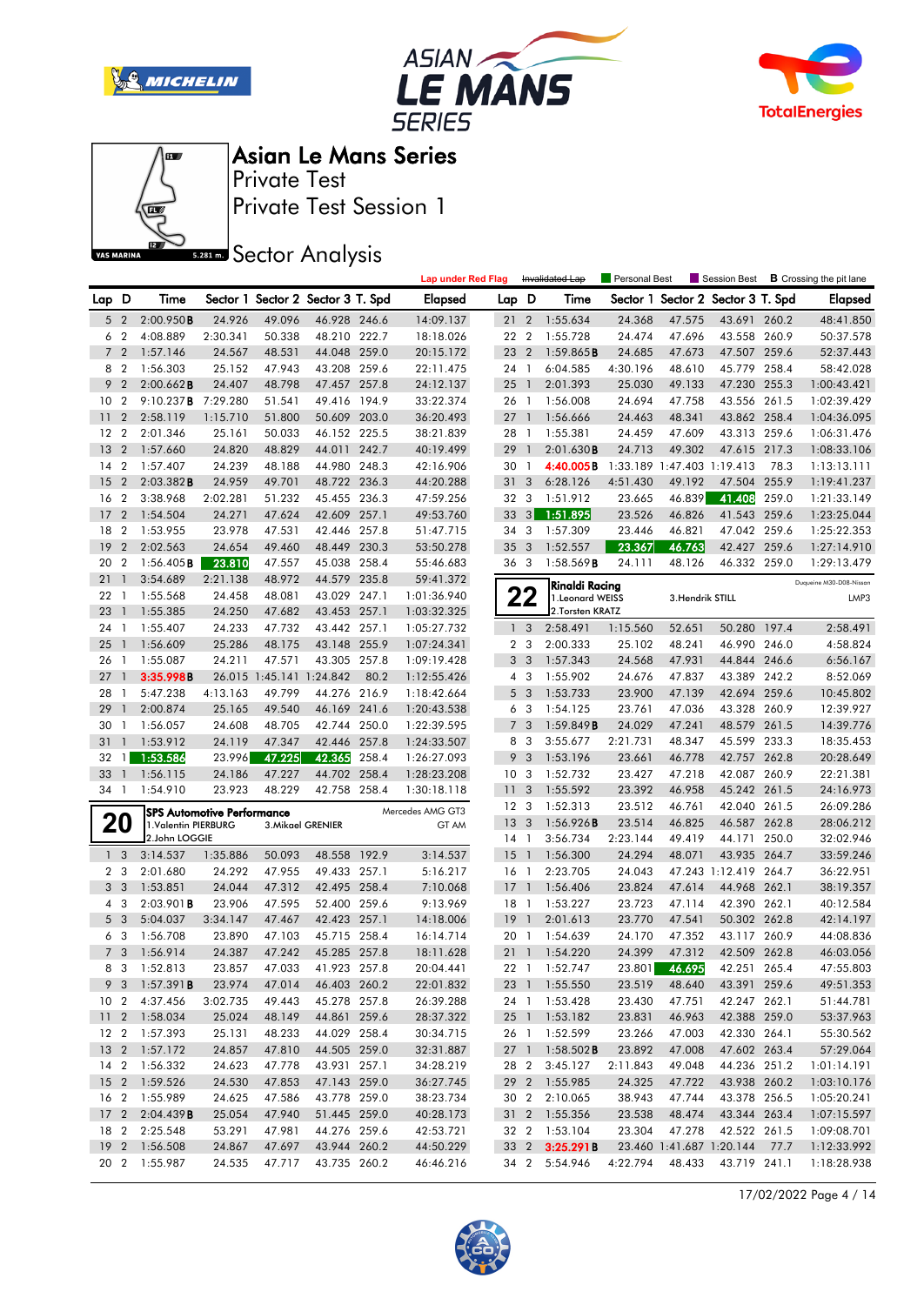







Private Test Session 1 Private Test

**SREAD** Sector Analysis

|                |                  |                       |          |                          |                                   |       | <b>Lap under Red Flag</b> |                 |                | Invalidated Lap        | Personal Best |        | Session Best                      |       | <b>B</b> Crossing the pit lane |
|----------------|------------------|-----------------------|----------|--------------------------|-----------------------------------|-------|---------------------------|-----------------|----------------|------------------------|---------------|--------|-----------------------------------|-------|--------------------------------|
| Lap D          |                  | Time                  |          |                          | Sector 1 Sector 2 Sector 3 T. Spd |       | <b>Elapsed</b>            | Lap D           |                | Time                   |               |        | Sector 1 Sector 2 Sector 3 T. Spd |       | Elapsed                        |
| 35             | $\overline{2}$   | 1:52.975              | 23.495   | 46.785                   | 42.695 262.8                      |       | 1:20:21.913               |                 | $4 \quad 3$    | 1:55.678               | 24.266        | 48.119 | 43.293 258.4                      |       | 10:37.242                      |
| 36             | $\overline{2}$   | 1:52.533              | 23.287   | 47.360                   | 41.886                            | 249.4 | 1:22:14.446               | 5               | $\mathbf{3}$   | 1:55.817               | 23.796        | 48.271 | 43.750 258.4                      |       | 12:33.059                      |
| 37             | 2 <sup>1</sup>   | 1:52.192              | 23.154   | 46.981                   | 42.057 265.4                      |       | 1:24:06.638               |                 | 6 <sub>3</sub> | 2:02.729B              | 23.969        | 47.451 | 51.309 259.6                      |       | 14:35.788                      |
| 38             | $\boldsymbol{2}$ | 1:53.309              | 23.385   | 46.954                   | 42.970 260.2                      |       | 1:25:59.947               | 7               | 3              | 4:00.659               | 2:30.146      | 47.772 | 42.741 258.4                      |       | 18:36.447                      |
| 39             | $\overline{2}$   | $1:58.353$ B          | 23.310   | 46.748                   | 48.295                            | 264.1 | 1:27:58.300               | 8               | -3             | 1:53.530               | 23.684        | 47.230 | 42.616 260.9                      |       | 20:29.977                      |
|                |                  | United Autosports     |          |                          |                                   |       | Oreca 07 - Gibson         | 9               | 3              | 1:53.218               | 23.674        | 47.165 | 42.379 260.9                      |       | 22:23.195                      |
|                | 23               | 1. Joshua PIERSON     |          |                          |                                   |       | LMP <sub>2</sub>          | 10 <sup>3</sup> |                | 1:55.055               | 23.524        | 46.927 | 44.604 260.2                      |       | 24:18.250                      |
|                |                  | 2. Paul DI RESTA      |          |                          |                                   |       |                           | 11              | 3              | 1:52.490               | 23.206        | 47.268 | 42.016 260.9                      |       | 26:10.740                      |
|                | $1\quad$         | 2:12.766B             | 41.380   | 46.223                   | 45.163 252.3                      |       | 2:12.766                  | 12 <sup>3</sup> |                | 1:52.817               | 23.520        | 47.077 | 42.220 261.5                      |       | 28:03.557                      |
| $\overline{2}$ | $\overline{1}$   | 6:51.149              | 5:24.795 | 44.900                   | 41.454 267.3                      |       | 9:03.915                  | 13              | $\overline{3}$ | 1:55.263               | 24.758        | 47.118 | 43.387 260.9                      |       | 29:58.820                      |
|                | 3 1              | 1:48.104              | 22.901   | 44.780                   | 40.423 266.0                      |       | 10:52.019                 | 14 <sup>3</sup> |                | 1:53.829               | 23.447        | 47.275 | 43.107 262.1                      |       | 31:52.649                      |
|                | 4 <sub>1</sub>   | 1:48.087              | 22.961   | 44.217                   | 40.909 279.8                      |       | 12:40.106                 | 15              | $\overline{3}$ | 2:14.271               | 24.842        |        | 47.142 1:02.287 261.5             |       | 34:06.920                      |
|                | 5 <sub>1</sub>   | 1:47.494              | 21.666   | 44.351                   | 41.477 262.8                      |       | 14:27.600                 | 16 <sub>3</sub> |                | 1:59.923B              | 24.307        | 47.468 | 48.148 259.6                      |       | 36:06.843                      |
| 6              | $\overline{1}$   | 1:45.221              | 21.256   | 43.710                   | 40.255 283.5                      |       | 16:12.821                 | 17              | $\mathbf{1}$   | 3:44.189               | 2:11.764      | 49.302 | 43.123 243.2                      |       | 39:51.032                      |
|                | 7 <sub>1</sub>   | 1:44.737              | 22.459   | 43.974                   | 38.304 283.5                      |       | 17:57.558                 | 18 1            |                | 1:55.506               | 23.723        | 47.592 | 44.191 257.8                      |       | 41:46.538                      |
| 8              | $\overline{1}$   | 1:46.470              | 21.222   | 44.182                   | 41.066 272.7                      |       | 19:44.028                 | 19              | $\overline{1}$ | 1:56.272               | 24.185        | 48.017 | 44.070 257.1                      |       | 43:42.810                      |
| 9              | $\overline{1}$   | 1:44.146              | 21.886   | 43.963                   | 38.297 277.6                      |       | 21:28.174                 | 20              | $\overline{1}$ | 1:55.039               | 23.590        | 48.154 | 43.295 259.6                      |       | 45:37.849                      |
| 10             | $\mathbf{1}$     | 1:48.397              | 23.154   | 43.986                   | 41.257 284.2                      |       | 23:16.571                 | 21              | $\mathbf{1}$   | 1:54.618               | 23.538        | 47.442 | 43.638 260.2                      |       | 47:32.467                      |
| 11             | - 1              | 1:43.555              | 21.714   | 43.580                   | 38.261 285.0                      |       | 25:00.126                 | 22 1            |                | 2:01.154               | 23.551        | 47.670 | 49.933 261.5                      |       | 49:33.621                      |
| 12             | $\mathbf{1}$     | 1:47.052              | 21.285   | 45.642                   | 40.125 258.4                      |       | 26:47.178                 | 23              | $\overline{1}$ | 1:52.769               | 23.502        | 47.229 | 42.038 258.4                      |       | 51:26.390                      |
| 13             | $\mathbf{1}$     | 1:46.439              | 22.164   | 43.697                   | 40.578                            | 285.7 | 28:33.617                 | 24 1            |                | 1:54.210               | 23.827        | 47.989 | 42.394 260.2                      |       | 53:20.600                      |
| 14             | $\mathbf{1}$     | 1:44.463              | 21.509   | 44.404                   | 38.550 285.7                      |       | 30:18.080                 | 25              |                | 1:56.245               | 23.565        | 47.779 | 44.901 257.1                      |       | 55:16.845                      |
| 15             | -1               | 1:46.627              | 21.303   | 43.495                   | 41.829 286.5                      |       | 32:04.707                 | 26 1            |                | 2:00.850               | 24.214        | 49.941 | 46.695 255.9                      |       | 57:17.695                      |
| 16             | $\mathbf{1}$     | 1:48.242              | 22.547   | 44.072                   | 41.623 285.0                      |       | 33:52.949                 | 27              | $\overline{1}$ | 1:52.791               | 23.898        | 47.058 | 41.835 259.6                      |       | 59:10.486                      |
| 17             | $\overline{1}$   | 1:45.542              | 22.286   | 43.839                   | 39.417 282.7                      |       | 35:38.491                 | 28              | $\overline{1}$ | 1:57.170B              | 24.476        | 47.065 | 45.629 259.6                      |       | 1:01:07.656                    |
| 18             |                  | 1:43.495              | 21.491   | 44.074                   | 37.930 281.2                      |       | 37:21.986                 | 29              | 2              | 3:50.377               | 2:19.692      | 48.176 | 42.509 246.6                      |       | 1:04:58.033                    |
| 19             | $\mathbf{1}$     | 1:43.635              | 21.519   | 43.485                   | 38.631                            | 284.2 | 39:05.621                 | 30 2            |                | 1:54.660               | 23.656        | 47.118 | 43.886 244.3                      |       | 1:06:52.693                    |
| 20             | $\mathbf{1}$     | 1:43.867              | 21.868   | 43.511                   | 38.488 285.7                      |       | 40:49.488                 | 31              | $\overline{2}$ | 1:51.638               | 23.624        | 46.571 | 41.443 260.2                      |       | 1:08:44.331                    |
| 21             | $\mathbf{1}$     | 4:44.225B             | 21.361   |                          | 43.597 3:39.267 286.5             |       | 45:33.713                 | 32              | 2              | 2:43.510B              |               |        | 23.159 1:02.186 1:18.165 248.3    |       | 1:11:27.841                    |
| 22             | $\overline{2}$   | 6:16.747              | 4:50.701 | 45.731                   | 40.315 249.4                      |       | 51:50.460                 | 33              | $\overline{2}$ | 6:40.061               | 5:08.823      | 48.347 | 42.891 223.1                      |       | 1:18:07.902                    |
| 23             | $\overline{2}$   | 1:46.527              | 21.925   | 44.642                   | 39.960 255.3                      |       | 53:36.987                 | 34 2            |                | 1:50.576               | 23.052        | 46.491 | 41.033 259.6                      |       | 1:19:58.478                    |
| 24             | $\overline{2}$   | 1:43.673              | 21.159   | 43.929                   | 38.585 285.0                      |       | 55:20.660                 | 35              | $\overline{2}$ | 1:49.797               | 22.979        | 46.159 | 40.659                            | 259.6 | 1:21:48.275                    |
| 25             | $\overline{2}$   | 1:44.227              | 20.986   | 44.125                   | 39.116 285.7                      |       | 57:04.887                 | 36              | $\overline{2}$ | 1:52.762B              | 22.997        | 46.392 | 43.373 260.2                      |       | 1:23:41.037                    |
| 26             | $\overline{2}$   | 1:42.495              | 21.021   | 43.467                   | 38.007 285.0                      |       | 58:47.382                 | 37              | $\overline{2}$ | 4:47.895               | 3:16.859      | 47.005 | 44.031                            | 261.5 | 1:28:28.932                    |
| 27             | $\overline{2}$   | $1:55.302$ <b>B</b>   | 22.984   | 45.250                   | 47.068 241.1                      |       | 1:00:42.684               | 38 2            |                | 1:50.870               | 22.962        | 46.377 | 41.531 263.4                      |       | 1:30:19.802                    |
| 28             | $\overline{2}$   | 4:51.505              | 3:26.073 | 44.547                   | 40.885                            | 272.0 | 1:05:34.189               |                 |                | <b>CD Sport</b>        |               |        |                                   |       | Ligier JS P320-Nissan          |
| 29             | 2 <sub>1</sub>   | 1:42.289              | 21.009   | 43.550                   | 37.730                            | 282.0 | 1:07:16.478               |                 | 27             | 1. Christophe CRESP    |               |        | 3. Steven PALETTE                 |       | LMP3                           |
| 30             | $\overline{2}$   | 1:47.292              | 22.476   | 44.327                   | 40.489                            | 282.0 | 1:09:03.770               |                 |                | 2.Antoine DOQUIN       |               |        |                                   |       |                                |
| 31             | $\overline{2}$   | 3:11.036B             |          | 21.002 1:32.240 1:17.794 |                                   | 80.2  | 1:12:14.806               | $\mathbf{1}$    | 3              | 2:24.779               | 44.900        | 52.488 | 47.391 179.4                      |       | 2:24.779                       |
| 32             | $\overline{2}$   | 6:29.084              | 5:00.662 | 46.054                   | 42.368 266.0                      |       | 1:18:43.890               |                 | 2 <sub>3</sub> | 1:56.834               | 24.217        | 48.768 | 43.849 238.4                      |       | 4:21.613                       |
|                | 33 2             | 1:47.971              | 22.481   | 44.737                   | 40.753 279.1                      |       | 1:20:31.861               |                 | 3 <sup>3</sup> | 1:53.893               | 23.652        | 47.431 | 42.810 255.3                      |       | 6:15.506                       |
|                |                  | 34 2 1:43.615         | 21.003   | 43.862                   | 38.750 282.7                      |       | 1:22:15.476               |                 |                | 4 3 1:53.269           | 23.507        | 46.969 | 42.793 261.5                      |       | 8:08.775                       |
|                |                  | 35 2 1:45.233         | 22.026   | 44.004                   | 39.203 272.7                      |       | 1:24:00.709               |                 |                | 5 3 1:54.928           | 23.679        | 48.003 | 43.246 236.8                      |       | 10:03.703                      |
|                |                  | 36 2 1:42.563         | 20.961   | 43.564                   | 38.038 282.7                      |       | 1:25:43.272               |                 | 6 3            | 1:59.081B              | 24.330        | 47.406 | 47.345 257.8                      |       | 12:02.784                      |
|                |                  | 37 2 1:42.626         | 20.981   | 43.598                   | 38.047 283.5                      |       | 1:27:25.898               |                 | 7 <sub>2</sub> | 4:08.711               | 2:36.946      | 48.490 | 43.275 259.0                      |       | 16:11.495                      |
|                |                  | 38 2 1:43.937         | 21.871   | 43.552                   | 38.514 283.5                      |       | 1:29:09.835               |                 | 8 2            | 1:54.930               | 23.782        | 47.430 | 43.718 262.1                      |       | 18:06.425                      |
|                | 39 2             | 1:46.039              | 20.886   | 43.606                   | 41.547 284.2                      |       | 1:30:55.874               |                 | 9 2            | 1:52.350               | 23.648        | 46.701 | 42.001 262.1                      |       | 19:58.775                      |
|                |                  | <b>G-Drive Racing</b> |          |                          |                                   |       | Ligier JS P320-Nissan     | 10 <sub>2</sub> |                | 1:52.443               | 23.417        | 47.181 | 41.845 262.8                      |       | 21:51.218                      |
|                | 26               | 1. Fabrice ROSSELLO   |          |                          | 3. Viacheslav GUTAK               |       | LMP3                      | 11 <sub>2</sub> |                | 1:54.815               | 24.736        | 48.056 | 42.023 262.1                      |       | 23:46.033                      |
|                |                  | 2.Xavier LLOVERAS     |          |                          |                                   |       |                           |                 |                | 12 2 1:55.877 <b>B</b> | 23.368        | 46.983 | 45.526 262.8                      |       | 25:41.910                      |
|                | $1\quad2$        | 2:35.498B             | 52.443   | 51.708                   | 51.347 209.7                      |       | 2:35.498                  |                 |                | 13 1 4:01.198          | 2:18.949      | 52.919 | 49.330 223.6                      |       | 29:43.108                      |
|                | 2 3              | 4:09.786              | 2:31.553 | 50.165                   | 48.068 238.9                      |       | 6:45.284                  | 14 1            |                | 2:00.792               | 25.485        | 48.990 | 46.317 253.5                      |       | 31:43.900                      |
|                | 3 <sub>3</sub>   | 1:56.280              | 24.438   | 48.131                   | 43.711 254.1                      |       | 8:41.564                  | $15-1$          |                | 2:00.036               | 25.216        | 48.463 | 46.357 260.9                      |       | 33:43.936                      |

17/02/2022 Page 5 / 14

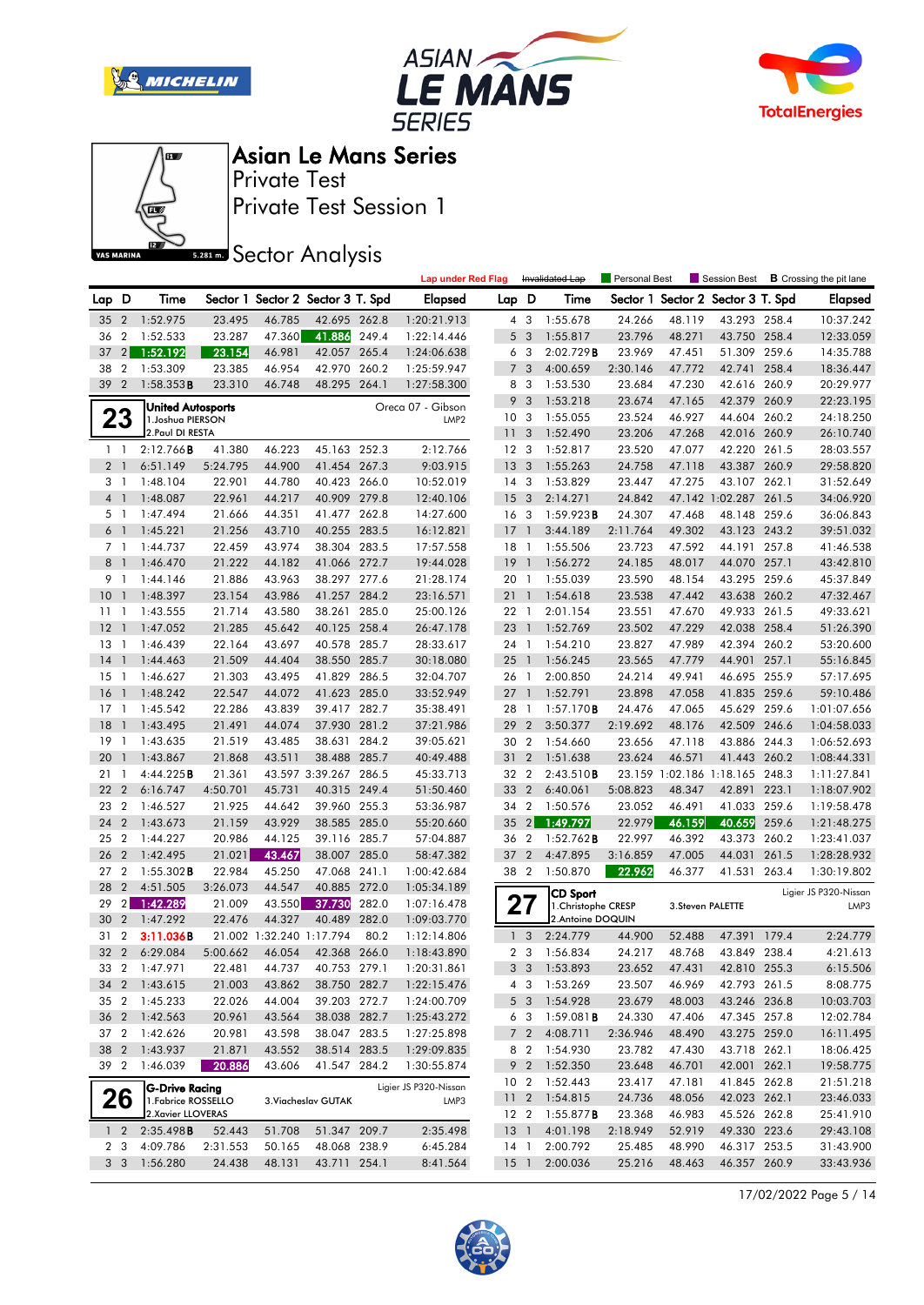







Private Test Session 1 Private Test

**SREAD** Sector Analysis

|                 |                 |                                             |                   |        |                                   |       | <b>Lap under Red Flag</b> |                 |                | Invalidated Lap            | Personal Best                          |        | Session Best             | <b>B</b> Crossing the pit lane |
|-----------------|-----------------|---------------------------------------------|-------------------|--------|-----------------------------------|-------|---------------------------|-----------------|----------------|----------------------------|----------------------------------------|--------|--------------------------|--------------------------------|
| Lap D           |                 | Time                                        |                   |        | Sector 1 Sector 2 Sector 3 T. Spd |       | <b>Elapsed</b>            | Lap D           |                | Time                       | Sector 1                               |        | Sector 2 Sector 3 T. Spd | <b>Elapsed</b>                 |
| 16              | $\mathbf{1}$    | 2:00.536                                    | 25.531            | 48.374 | 46.631 259.0                      |       | 35:44.472                 | 28 2            |                | 2:17.246B                  | 24.416                                 |        | 47.840 1:04.990 257.1    | 1:10:39.683                    |
| 17              | $\mathbf{1}$    | 1:58.973                                    | 24.695            | 48.749 | 45.529 257.1                      |       | 37:43.445                 | 29              | $\overline{1}$ | 8:15.953                   | 6:39.090                               | 50.659 | 46.204 253.5             | 1:18:55.636                    |
| 18              | -1              | 1:57.843                                    | 24.638            | 47.883 | 45.322 262.1                      |       | 39:41.288                 | 30 1            |                | 1:59.882                   | 25.624                                 | 48.690 | 45.568 257.8             | 1:20:55.518                    |
| 19              | $\overline{1}$  | 1:56.907                                    | 24.801            | 47.744 | 44.362 262.1                      |       | 41:38.195                 | 31 1            |                | 2:01.184                   | 26.775                                 | 48.916 | 45.493 257.8             | 1:22:56.702                    |
| 20              | $\overline{1}$  | 1:57.786                                    | 24.153            | 47.560 | 46.073 261.5                      |       | 43:35.981                 | 32 1            |                | 1:58.417                   | 25.266                                 | 48.233 | 44.918 257.8             | 1:24:55.119                    |
| 21              | $\mathbf{1}$    | 1:56.440                                    | 24.284            | 47.530 | 44.626 262.1                      |       | 45:32.421                 | 33              | $\overline{1}$ | 1:57.832                   | 24.983                                 | 48.151 | 44.698 257.8             | 1:26:52.951                    |
| $22 \quad 1$    |                 | 1:57.589                                    | 24.056            | 48.095 | 45.438 254.7                      |       | 47:30.010                 | 34 1            |                | 1:57.650                   | 24.749                                 | 47.900 | 45.001 259.0             | 1:28:50.601                    |
| 23              | $\overline{1}$  | 1:56.663                                    | 24.770            | 47.849 | 44.044 262.1                      |       | 49:26.673                 | 351             |                | 1:59.812                   | 25.544                                 | 48.243 | 46.025 259.0             | 1:30:50.413                    |
| 24              | $\overline{1}$  | 1:55.065                                    | 23.905            | 47.219 | 43.941                            | 262.1 | 51:21.738                 |                 |                |                            | <b>Walkenhorst Motorsport</b>          |        |                          | BMW M4 GT3                     |
| 25              | $\overline{1}$  | 1:57.916                                    | 24.115            | 49.366 | 44.435 261.5                      |       | 53:19.654                 |                 | 34             | 1. Chandler HULL           |                                        |        | 3. Nicky CATSBURG        | GT                             |
| 26              | $\overline{1}$  | 1:56.778                                    | 24.084            | 47.551 | 45.143 262.8                      |       | 55:16.432                 |                 |                | 2. Jonathan MILLER         |                                        |        |                          |                                |
| 27              | $\mathbf{1}$    | 2:02.017B                                   | 24.202            | 47.646 | 50.169 262.8                      |       | 57:18.449                 | $\mathbf{1}$    | $\overline{2}$ | 2:55.329                   | 1:19.633                               | 49.295 | 46.401 247.1             | 2:55.329                       |
| 28              | $\mathbf{1}$    | 2:43.769B                                   | 1:02.789          | 48.577 | 52.403 261.5                      |       | 1:00:02.218               |                 | 2 <sub>2</sub> | 1:57.696                   | 25.397                                 | 47.744 | 44.555 260.9             | 4:53.025                       |
| 29              | $\overline{2}$  | 7:28.993                                    | 5:58.874          | 47.993 | 42.126 254.1                      |       | 1:07:31.211               |                 | 3 <sub>2</sub> | 1:56.699                   | 24.790                                 | 47.436 | 44.473 266.7             | 6:49.724                       |
| 30              | $\overline{2}$  | 1:51.765                                    | 23.774            | 46.704 | 41.287                            | 262.1 | 1:09:22.976               |                 | 4 <sup>2</sup> | 1:56.083                   | 24.717                                 | 47.247 | 44.119 268.0             | 8:45.807                       |
| 31              | $\overline{2}$  | 3:35.650B                                   |                   |        | 26.967 1:45.306 1:23.377          | 79.8  | 1:12:58.626               |                 | 5 <sub>2</sub> | 1:56.639                   | 24.311                                 | 47.600 | 44.728 262.1             | 10:42.446                      |
| 32              | $\overline{2}$  | 6:04.113                                    | 4:33.558          | 48.202 | 42.353 257.8                      |       | 1:19:02.739               | 6               | $\overline{2}$ | 2:00.879B                  | 24.762                                 | 47.473 | 48.644 265.4             | 12:43.325                      |
| 33              | $\overline{2}$  | 1:56.267                                    | 24.823            | 49.029 | 42.415 259.6                      |       | 1:20:59.006               |                 | 7 <sub>2</sub> | 4:51.707                   | 3:20.117                               | 47.982 | 43.608 262.8             | 17:35.032                      |
| 34              | $\overline{2}$  | 1:53.038                                    | 23.282            | 46.582 | 43.174 262.8                      |       | 1:22:52.044               |                 | 8 2            | 1:54.886                   | 24.285                                 | 47.482 | 43.119 261.5             | 19:29.918                      |
| 35              | $\overline{2}$  | 1:54.522                                    | 23.640            | 46.777 | 44.105 262.1                      |       | 1:24:46.566               |                 | 9 2            | 1:54.628                   | 24.328                                 | 47.280 | 43.020 264.1             | 21:24.546                      |
| 36              | $\overline{2}$  | 1:53.848                                    | 23.221            | 48.031 | 42.596                            | 250.0 | 1:26:40.414               | 10 <sub>2</sub> |                | 3:19.214B                  | 27.547                                 |        | 56.489 1:55.178 196.0    | 24:43.760                      |
| 37              | 2               | 1:51.000                                    | 23.305            | 46.303 | 41.392 261.5                      |       | 1:28:31.414               | 11 <sub>1</sub> |                | 8:14.113                   | 6:20.686                               |        | 52.721 1:00.706 164.9    | 32:57.873                      |
| 38 2            |                 | 1:52.542                                    | 23.351            | 46.491 | 42.700 262.1                      |       | 1:30:23.956               | $12-1$          |                | 2:01.162                   | 25.811                                 | 49.679 | 45.672 240.0             | 34:59.035                      |
|                 |                 |                                             |                   |        |                                   |       | Porsche 911 GT3 R         | $13-1$          |                | 2:00.804                   | 25.355                                 | 49.702 | 45.747 249.4             | 36:59.839                      |
|                 | 33              | <b>Herberth Motorsport</b><br>1. Antares AU |                   |        | 3.Klaus BACHLER                   |       | GT                        | $14-1$          |                | 1:58.318                   | 25.035                                 | 48.560 | 44.723 261.5             | 38:58.157                      |
|                 |                 | 2.Yifei YE                                  |                   |        |                                   |       |                           | $15-1$          |                | 1:57.478                   | 25.003                                 | 47.989 | 44.486 262.1             | 40:55.635                      |
| $\mathbf{1}$    | 3               | 3:12.070B                                   | 1:09.025 1:05.000 |        | 58.045 145.9                      |       | 3:12.070                  | $16-1$          |                | 1:56.569                   | 24.627                                 | 47.779 | 44.163 263.4             | 42:52.204                      |
|                 | 2 <sub>3</sub>  | 3:36.746                                    | 2:04.152          | 48.376 | 44.218 256.5                      |       | 6:48.816                  | $17-1$          |                | 1:56.007                   | 24.489                                 | 47.733 | 43.785 263.4             | 44:48.211                      |
|                 | 3 <sub>3</sub>  | 1:56.335                                    | 24.481            | 47.926 | 43.928 257.8                      |       | 8:45.151                  | 18              | -1             | 1:55.633                   | 24.377                                 | 47.518 | 43.738 264.1             | 46:43.844                      |
|                 | 4 3             | 1:55.560                                    | 24.575            | 47.561 | 43.424 259.6                      |       | 10:40.711                 | $19-1$          |                | 1:56.941                   | 25.409                                 | 47.839 | 43.693 263.4             | 48:40.785                      |
|                 | 5 <sub>3</sub>  | 1:54.712                                    | 24.249            | 47.473 | 42.990 258.4                      |       | 12:35.423                 | 201             |                | 1:55.967                   | 24.620                                 | 47.494 | 43.853 263.4             | 50:36.752                      |
|                 | 6 <sub>3</sub>  | 1:55.466                                    | 24.168            | 47.753 | 43.545 259.6                      |       | 14:30.889                 | 211             |                | 1:59.438B                  | 24.564                                 | 47.647 | 47.227 263.4             | 52:36.190                      |
|                 | 7 <sub>3</sub>  | 1:54.435                                    | 24.119            | 47.478 | 42.838 258.4                      |       | 16:25.324                 | 22 <sub>3</sub> |                | 3:48.023                   | 2:10.905                               | 48.926 | 48.192 227.4             | 56:24.213                      |
|                 | 8 3             | 1:58.270B                                   | 24.717            | 48.027 | 45.526 260.2                      |       | 18:23.594                 | 23 3            |                | 2:01.092                   | 24.369                                 | 47.605 | 49.118 264.1             | 58:25.305                      |
| 9               | 3               | 3:33.044                                    | 1:55.628          | 52.395 | 45.021                            | 231.3 | 21:56.638                 | 24 3            |                | 1:59.334                   | 24.329                                 | 47.023 | 47.982 266.0             | 1:00:24.639                    |
| 10              | 3               | 2:05.985                                    | 23.795            | 46.790 | 55.400 260.2                      |       | 24:02.623                 | 25 <sub>3</sub> |                | 1:54.755                   | 24.051                                 | 46.891 | 43.813 265.4             | 1:02:19.394                    |
| 11              | 3               | 2:00.733                                    | 23.877            | 46.672 | 50.184 261.5                      |       | 26:03.356                 | 26              | 3              | 1:54.802                   | 24.774                                 | 46.803 | 43.225 266.7             | 1:04:14.196                    |
| 12 <sup>3</sup> |                 | 1:52.752                                    | 23.710            | 46.914 | 42.128 260.2                      |       | 27:56.108                 | 27              | 3              | 2:05.035B                  | 24.007                                 | 47.454 | 53.574 268.0             | 1:06:19.231                    |
| 13              | 3               | 1:56.343B                                   | 24.382            | 46.853 | 45.108 259.6                      |       | 29:52.451                 | 28              |                | 3 13:08.900                |                                        | 47.978 | 44.014 252.3             | 1:19:28.131                    |
| 14 <sup>3</sup> |                 | 6:33.889                                    | 4:58.906          | 48.025 | 46.958 257.1                      |       | 36:26.340                 | 29              | $\mathbf{3}$   | 1:54.001                   | 23.987                                 | 47.058 | 42.956 266.0             | 1:21:22.132                    |
|                 |                 | 15 3 1:54.667                               | 23.870            | 47.000 | 43.797 258.4                      |       | 38:21.007                 |                 |                | 30 3 1:58.416              | 24.049                                 |        | 47.216 47.151 267.3      | 1:23:20.548                    |
|                 |                 | 16 3 1:55.662                               | 24.269            | 49.029 | 42.364 255.3                      |       | 40:16.669                 |                 |                | 31 3 1:53.868              | 23.893                                 | 47.041 | 42.934 266.0             | 1:25:14.416                    |
|                 |                 | 17 3 1:52.733                               | 23.662            | 46.923 | 42.148 259.0                      |       | 42:09.402                 |                 |                | 32 3 1:55.392              | 25.009                                 | 47.194 | 43.189 267.3             | 1:27:09.808                    |
| 18 3            |                 | 2:02.008B                                   | 24.729            | 48.109 | 49.170 259.6                      |       | 44:11.410                 |                 |                | 33 3 1:53.524              | 24.017                                 | 46.799 | 42.708 268.0             | 1:29:03.332                    |
|                 | 19 <sup>3</sup> | 6:36.113                                    | 5:05.932          | 47.368 | 42.813 255.9                      |       | 50:47.523                 | 34 3            |                | 2:04.108B                  | 24.436                                 | 46.843 | 52.829 268.0             | 1:31:07.440                    |
|                 |                 | 20 3 1:52.675                               | 23.737            | 46.899 | 42.039 258.4                      |       | 52:40.198                 |                 |                |                            | <b>Walkenhorst Motorsport</b>          |        |                          | BMW M4 GT3                     |
| 21 3            |                 | 1:53.265                                    | 24.451            | 46.881 | 41.933 258.4                      |       | 54:33.463                 |                 | 35             |                            | 1. Friedrich VON BOHLEN 3. Jorg BREUER |        |                          | GT AM                          |
| 22 3            |                 | $1:55.204$ <b>B</b>                         | 23.914            | 46.830 | 44.460 259.6                      |       | 56:28.667                 |                 |                |                            | 2. Henry WALKENHORST                   |        |                          |                                |
| 23 2            |                 | 4:08.614                                    | 2:33.339          | 49.561 | 45.714 254.1                      |       | 1:00:37.281               |                 | $1\quad 2$     | 2:52.714 <b>B</b> 1:01.078 |                                        | 51.898 | 59.738 219.5             | 2:52.714                       |
|                 |                 | 24 2 1:57.493                               | 24.809            | 48.234 | 44.450 256.5                      |       | 1:02:34.774               |                 | 2 <sub>2</sub> | 3:13.816                   | 1:36.382                               | 49.815 | 47.619 255.3             | 6:06.530                       |
|                 |                 | 25 2 1:56.738                               | 25.001            | 48.042 | 43.695 257.1                      |       | 1:04:31.512               |                 | 3 2            | 2:03.709                   | 26.186                                 | 48.883 | 48.640 248.8             | 8:10.239                       |
| 26 2            |                 | 1:55.938                                    | 24.475            | 48.078 | 43.385 257.8                      |       | 1:06:27.450               |                 | 4 <sup>2</sup> | 2:01.301                   | 25.673                                 | 48.953 | 46.675 256.5             | 10:11.540                      |
|                 |                 | 27 2 1:54.987                               | 24.335            | 47.745 | 42.907 257.8                      |       | 1:08:22.437               |                 | 5 <sub>2</sub> | 2:02.038                   | 27.507                                 | 48.512 | 46.019 261.5             | 12:13.578                      |
|                 |                 |                                             |                   |        |                                   |       |                           |                 |                |                            |                                        |        |                          |                                |

17/02/2022 Page 6 / 14

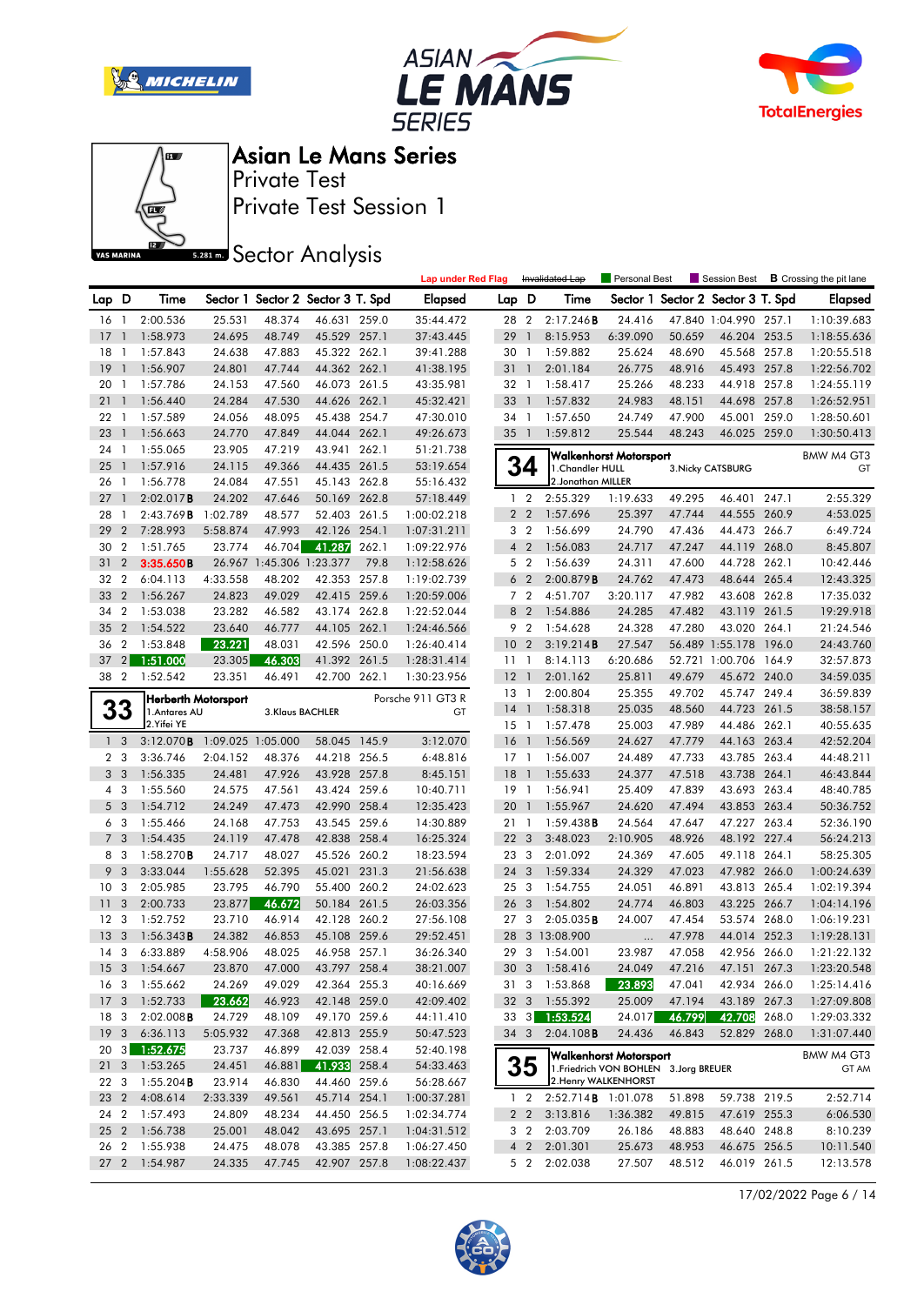







Private Test Session 1 Private Test

**SREAD** Sector Analysis

|                |                              |                                      |                    |                  |                                   |       | <b>Lap under Red Flag</b>  |                  |                | Invalidated Lap                | Personal Best             |                  | Session Best                 |       | <b>B</b> Crossing the pit lane |
|----------------|------------------------------|--------------------------------------|--------------------|------------------|-----------------------------------|-------|----------------------------|------------------|----------------|--------------------------------|---------------------------|------------------|------------------------------|-------|--------------------------------|
| Lap D          |                              | Time                                 |                    |                  | Sector 1 Sector 2 Sector 3 T. Spd |       | Elapsed                    | Lap D            |                | Time                           | Sector 1                  |                  | Sector 2 Sector 3 T. Spd     |       | <b>Elapsed</b>                 |
| 6              | $\overline{2}$               | 1:59.140                             | 25.247             | 48.111           | 45.782 261.5                      |       | 14:12.718                  | 23               | 3              | 1:48.863                       | 22.727                    | 44.910           | 41.226 279.1                 |       | 56:36.892                      |
|                | 7 <sub>2</sub>               | 2:03.062                             | 26.582             | 48.498           | 47.982 260.2                      |       | 16:15.780                  | 24 3             |                | 1:47.575                       | 22.134                    | 44.402           | 41.039 279.1                 |       | 58:24.467                      |
| 8 2            |                              | 1:58.076                             | 25.300             | 48.023           | 44.753                            | 262.8 | 18:13.856                  | 25               | 3              | 1:52.415                       | 22.754                    | 45.559           | 44.102 279.8                 |       | 1:00:16.882                    |
| 9              | $\overline{2}$               | 1:57.993                             | 25.116             | 47.675           | 45.202 263.4                      |       | 20:11.849                  | 26 3             |                | 1:57.016B                      | 22.982                    | 45.704           | 48.330 279.1                 |       | 1:02:13.898                    |
| 10             | $\overline{2}$               | 2:09.649B                            | 27.809             | 49.678           | 52.162 254.1                      |       | 22:21.498                  | 27               | $\overline{2}$ | 6:12.190                       | 4:41.881                  | 47.923           | 42.386                       | 193.2 | 1:08:26.088                    |
| 11             | $\mathbf{1}$                 | 5:40.219                             | 3:48.555           | 54.143           | 57.521 229.8                      |       | 28:01.717                  | 28 2             |                | 2:12.528B                      | 22.114                    |                  | 44.904 1:05.510 268.0        |       | 1:10:38.616                    |
| 12             | -1                           | 2:15.331                             | 29.610             | 51.307           | 54.414 244.9                      |       | 30:17.048                  | 29               | $\overline{2}$ | 7:28.611                       | 5:59.889                  | 46.800           | 41.922 212.2                 |       | 1:18:07.227                    |
| 13             | $\mathbf{1}$                 | 2:14.815                             | 28.680             | 50.626           | 55.509 255.9                      |       | 32:31.863                  | 30 2             |                | 1:46.911                       | 22.006                    | 44.657           | 40.248 276.2                 |       | 1:19:54.138                    |
| 14             | $\overline{1}$               | 2:15.062                             | 30.327             | 50.693           | 54.042 241.1                      |       | 34:46.925                  | 31               | $\overline{2}$ | 1:46.874                       | 22.030                    | 44.398           | 40.446 275.5                 |       | 1:21:41.012                    |
| 15             | $\mathbf{1}$                 | 2:15.302                             | 29.123             | 52.816           | 53.363 221.3                      |       | 37:02.227                  | 32 2             |                | 1:47.863                       | 21.347                    | 44.080           | 42.436 278.4                 |       | 1:23:28.875                    |
| 16             | $\mathbf{1}$                 | 2:10.035                             | 27.665             | 51.616           | 50.754 237.4                      |       | 39:12.262                  | 33               | $\overline{2}$ | 1:51.830B                      | 21.388                    | 44.694           | 45.748 265.4                 |       | 1:25:20.705                    |
| 17             | $\mathbf{1}$                 | 2:11.045                             | 27.198             | 51.668           | 52.179 235.3                      |       | 41:23.307                  | 34 2             |                | 2:36.233                       | 1:10.892                  | 45.037           | 40.304 275.5                 |       | 1:27:56.938                    |
| 18             | $\mathbf{1}$                 | 2:19.097B                            | 27.009             |                  | 50.525 1:01.563 252.9             |       | 43:42.404                  | 35 2             |                | 1:47.038                       | 21.939                    | 44.589           | 40.510                       | 278.4 | 1:29:43.976                    |
| 19             | $\mathbf{1}$                 | 5:22.967                             | 3:40.939           | 51.118           | 50.910 240.5                      |       | 49:05.371                  | $36 \quad 2$     |                | 1:46.482                       | 21.405                    | 44.181           | 40.896 279.8                 |       | 1:31:30.458                    |
| 20             | $\mathbf{1}$                 | 2:11.694                             | 27.077             | 52.228           | 52.389 242.7                      |       | 51:17.065                  |                  |                |                                | <b>Optimum Motorsport</b> |                  |                              |       | McLaren 720S GT3               |
| 21             | -1                           | 2:09.827                             | 27.044             | 52.568           | 50.215 224.1                      |       | 53:26.892                  |                  | 42             | 1. Nick MOSS                   |                           | 3.Joe OSBORNE    |                              |       | GT                             |
| 22             | $\overline{1}$               | 2:07.353                             | 26.496             | 50.112           | 50.745 250.0                      |       | 55:34.245                  |                  |                | 2.Andrew WATSON                |                           |                  |                              |       |                                |
| 23             | -1                           | 2:17.451                             | 27.123             | 55.923           | 54.405 258.4                      |       | 57:51.696                  |                  | 1 <sub>3</sub> | 2:34.077                       | 1:01.184                  | 48.866           | 44.027 251.2                 |       | 2:34.077                       |
| 24             | $\overline{1}$               | 2:11.853                             | 26.765             | 50.418           | 54.670 237.9                      |       | 1:00:03.549                |                  | 2 <sub>3</sub> | 1:57.167                       | 24.726                    | 47.930           | 44.511 258.4                 |       | 4:31.244                       |
| 25             | $\overline{1}$               | 2:10.587                             | 28.356             | 49.803           | 52.428 246.0                      |       | 1:02:14.136                |                  | 3 <sub>3</sub> | 1:55.982                       | 24.658                    | 47.635           | 43.689 259.0                 |       | 6:27.226                       |
| 26             | $\mathbf{1}$                 | 2:21.966B                            | 33.504             | 51.925           | 56.537 242.2                      |       | 1:04:36.102                |                  | 4 3            | 1:55.092                       | 24.469                    | 47.494           | 43.129                       | 259.6 | 8:22.318                       |
| 27             | $\mathbf{1}$                 | 8:29.931B 5:21.728 1:47.599 1:20.604 |                    |                  |                                   | 80.2  | 1:13:06.033                |                  | 5 <sub>3</sub> | 1:57.045B                      | 24.465                    | 47.382           | 45.198 259.6                 |       | 10:19.363                      |
| 28             | $\mathbf{1}$<br>$\mathbf{1}$ | 7:47.939                             | 5:57.959           | 54.166           | 55.814 248.8                      |       | 1:20:53.972                |                  | 6 3<br>3       | 4:48.140<br>1:54.779           | 3:09.121                  | 54.956           | 44.063 259.0                 |       | 15:07.503                      |
| 29<br>30       | $\mathbf{1}$                 | 2:10.728<br>2:07.617                 | 28.604<br>26.949   | 50.710<br>49.939 | 51.414 246.6<br>50.729 251.2      |       | 1:23:04.700<br>1:25:12.317 | 7                | 8 3            | 1:54.801                       | 24.251<br>24.588          | 47.408<br>47.371 | 43.120 259.0<br>42.842 259.6 |       | 17:02.282<br>18:57.083         |
| 31             | $\mathbf{1}$                 | 2:09.428                             | 27.671             | 50.179           | 51.578 242.2                      |       | 1:27:21.745                | 9                | 3              | 1:56.537B                      | 24.152                    | 47.366           | 45.019 260.2                 |       | 20:53.620                      |
| 32             | $\overline{1}$               | 2:05.793                             | 26.861             | 49.712           | 49.220 250.0                      |       | 1:29:27.538                | 10 <sub>3</sub>  |                | 3:42.207                       | 2:09.698                  | 48.741           | 43.768 237.9                 |       | 24:35.827                      |
| 33 1           |                              | 2:05.796                             | 26.189             | 49.995           | 49.612 251.2                      |       | 1:31:33.334                | 11               | 3              | 1:53.678                       | 24.117                    | 47.236           | 42.325                       | 257.8 | 26:29.505                      |
|                |                              |                                      |                    |                  |                                   |       |                            | 12 <sup>3</sup>  |                | 1:53.823                       | 24.224                    | 47.239           | 42.360                       | 259.0 | 28:23.328                      |
|                | 39                           | Graff Racing<br>1. David DROUX       |                    |                  | 3. Sébastien PAGE                 |       | Oreca 07-Gibson<br>LMP2 AM | 13               | 3              | 1:56.481B                      | 24.145                    | 47.487           | 44.849 259.0                 |       | 30:19.809                      |
|                |                              | 2. Eric TROUILLET                    |                    |                  |                                   |       |                            | 14 <sup>3</sup>  |                | 3:59.841                       | 2:23.987                  | 52.281           | 43.573 201.5                 |       | 34:19.650                      |
| 1 <sup>1</sup> |                              | 2:18.647B                            | 43.022             | 48.390           | 47.235                            | 208.5 | 2:18.647                   | 15 <sup>15</sup> | 3              | 2:11.472                       | 24.605                    | 51.546           | 55.321                       | 250.0 | 36:31.122                      |
| 2 <sub>1</sub> |                              | 5:57.734                             | 4:32.442           | 45.704           | 39.588                            | 241.1 | 8:16.381                   | 16 <sub>3</sub>  |                | 1:57.009                       | 24.316                    | 47.247           | 45.446                       | 258.4 | 38:28.131                      |
| 3 <sub>1</sub> |                              | 1:47.383                             | 21.556             | 44.374           | 41.453 273.4                      |       | 10:03.764                  | 17               | 3              | 2:01.795B                      | 24.097                    | 48.977           | 48.721 254.1                 |       | 40:29.926                      |
| 4 1            |                              | 1:49.240B                            | 22.981             | 43.955           | 42.304 279.8                      |       | 11:53.004                  | 18 3             |                | 3:44.762                       | 2:09.245                  | 48.605           | 46.912 258.4                 |       | 44:14.688                      |
|                | 5 <sub>3</sub>               | 5:38.336                             | 4:02.564           | 49.399           | 46.373 255.9                      |       | 17:31.340                  | 19               | 3              | 1:56.863B                      | 24.261                    | 47.342           | 45.260 259.6                 |       | 46:11.551                      |
|                | 6 3                          | 1:52.630                             | 23.727             | 46.404           | 42.499 276.2                      |       | 19:23.970                  | 20 1             |                | 3:53.931                       | 2:13.397                  | 53.277           | 47.257 246.6                 |       | 50:05.482                      |
|                | 7 <sub>3</sub>               | 1:51.371                             | 22.909             | 45.469           | 42.993 277.6                      |       | 21:15.341                  | 211              |                | 2:01.652                       | 26.127                    | 49.538           | 45.987 255.9                 |       | 52:07.134                      |
| 8              | 3                            | 1:51.926                             | 23.895             | 46.392           | 41.639 277.6                      |       | 23:07.267                  | 22 1             |                | 1:59.030                       | 25.178                    | 48.596           | 45.256 257.1                 |       | 54:06.164                      |
|                | 9 <sup>3</sup>               | 1:49.941                             | 22.846             | 45.459           | 41.636 279.8                      |       | 24:57.208                  |                  | 23 1           | 1:57.538                       | 25.087                    | 48.012           | 44.439 258.4                 |       | 56:03.702                      |
|                |                              | 10 3 1:49.787                        | 22.729             | 46.049           | 41.009 270.0                      |       | 26:46.995                  |                  |                | 24 1 1:58.191                  | 24.948                    | 48.752           | 44.491 258.4                 |       | 58:01.893                      |
|                |                              | 11 3 1:55.315 <b>B</b>               | 23.110             | 45.215           | 46.990 279.8                      |       | 28:42.310                  |                  |                | 25 1 1:57.543                  | 25.093                    | 48.006           | 44.444 258.4                 |       | 59:59.436                      |
|                |                              | 12 2 3:52.588                        | 2:20.768           | 48.155           | 43.665 212.2                      |       | 32:34.898                  |                  |                | 26 1 1:58.655                  | 24.834                    | 47.994           | 45.827 258.4                 |       | 1:01:58.091                    |
|                |                              | 13 2 1:51.066                        | 23.404             | 45.775           | 41.887 220.4                      |       | 34:25.964                  |                  |                | 27 1 2:07.408                  | 25.158                    | 48.691           | 53.559 254.1                 |       | 1:04:05.499                    |
|                |                              | 14 2 1:53.265                        | 22.691             | 46.108           | 44.466 259.0                      |       | 36:19.229                  |                  |                | 28 1 1:56.593                  | 24.857                    | 48.018           | 43.718 258.4                 |       | 1:06:02.092                    |
|                |                              | 15 2 1:50.018                        | 22.508             | 46.174           | 41.336 251.2                      |       | 38:09.247                  |                  | 29 1           | 2:04.400                       | 25.319                    | 48.198           | 50.883 255.9                 |       | 1:08:06.492                    |
|                |                              | 16 2 1:49.602                        | 22.293             | 45.465           | 41.844 258.4                      |       | 39:58.849                  |                  | 30 1           | 2:10.720B                      | 24.691                    | 47.917           | 58.112 257.8                 |       | 1:10:17.212                    |
|                |                              | 17 2 1:49.989                        | 23.351             | 45.443           | 41.195 273.4                      |       | 41:48.838                  |                  |                | 31 2 8:15.368                  | 6:40.589                  | 50.407           | 44.372 204.9                 |       | 1:18:32.580                    |
| 18 2           |                              | 1:56.509 <b>B</b>                    | 22.883             | 45.021           | 48.605 274.8                      |       | 43:45.347                  |                  |                | 32 2 1:55.341                  | 24.510                    | 47.845           | 42.986 257.1                 |       | 1:20:27.921                    |
| 20 3           |                              | 19 3 5:34.350<br>1:50.907            | 4:03.936<br>23.012 | 47.908<br>45.208 | 42.506 247.7<br>42.687 277.6      |       | 49:19.697                  |                  |                | 33 2 1:55.066<br>34 2 1:54.426 | 24.205<br>24.273          | 47.588<br>47.580 | 43.273 259.0<br>42.573 257.1 |       | 1:22:22.987                    |
|                |                              | 21 3 1:48.235                        | 22.179             | 45.252           | 40.804 277.6                      |       | 51:10.604<br>52:58.839     |                  |                | 35 2 1:54.948                  | 24.404                    | 47.716           | 42.828 258.4                 |       | 1:24:17.413<br>1:26:12.361     |
|                |                              | 22 3 1:49.190                        | 22.349             | 45.603           | 41.238 279.8                      |       | 54:48.029                  |                  |                | 36 2 1:54.973                  | 24.099                    | 47.616           | 43.258 259.0                 |       | 1:28:07.334                    |
|                |                              |                                      |                    |                  |                                   |       |                            |                  |                |                                |                           |                  |                              |       |                                |

17/02/2022 Page 7 / 14

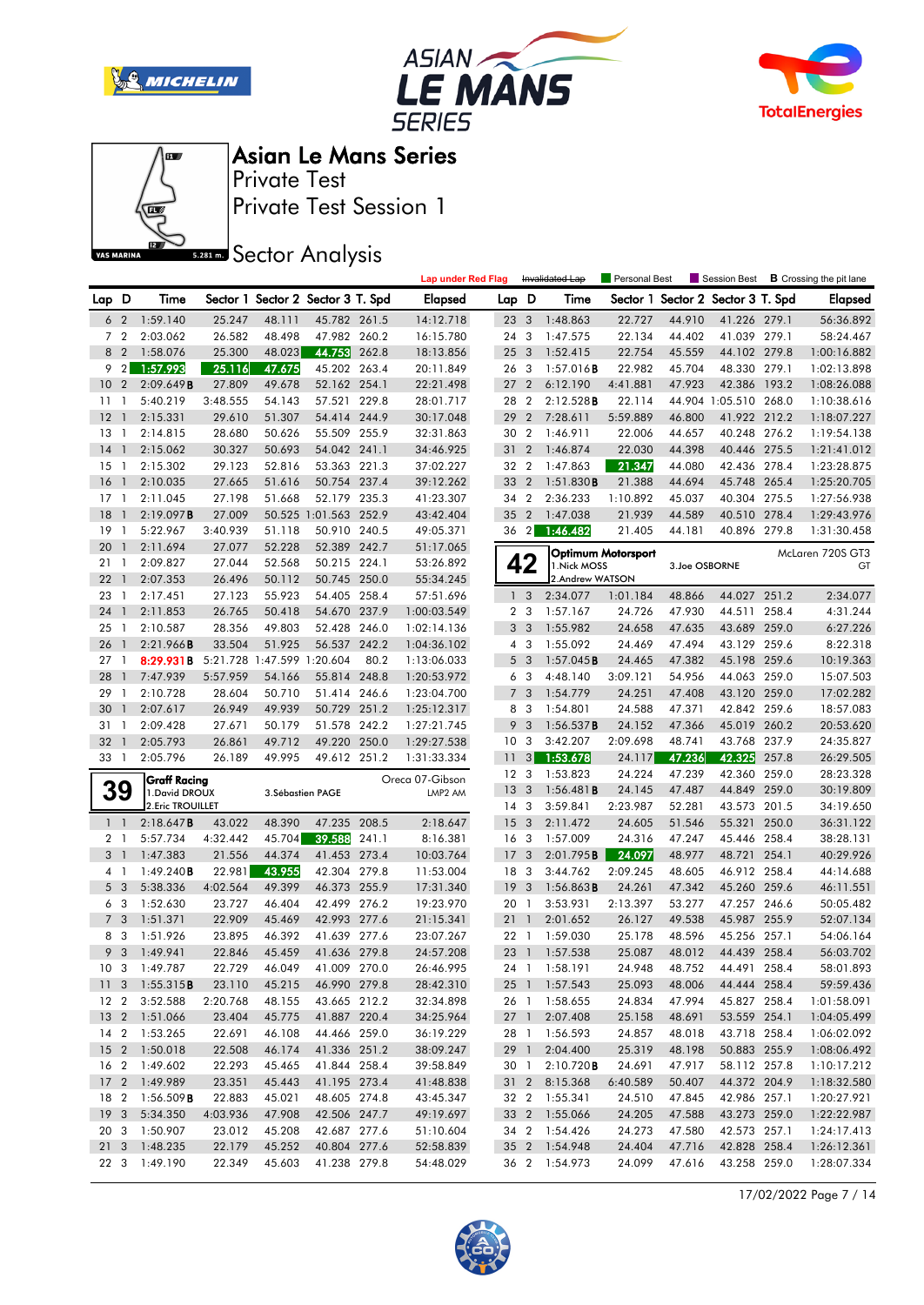







Private Test Session 1 Private Test

**SREAD** Sector Analysis

|                |                          |                     |                        |                                   |                     |       | <b>Lap under Red Flag</b> |                 |                         | Invalidated Lap          | Personal Best |                                | Session Best             |       | <b>B</b> Crossing the pit lane |
|----------------|--------------------------|---------------------|------------------------|-----------------------------------|---------------------|-------|---------------------------|-----------------|-------------------------|--------------------------|---------------|--------------------------------|--------------------------|-------|--------------------------------|
| Lap D          |                          | Time                |                        | Sector 1 Sector 2 Sector 3 T. Spd |                     |       | <b>Elapsed</b>            | Lap D           |                         | Time                     | Sector 1      |                                | Sector 2 Sector 3 T. Spd |       | <b>Elapsed</b>                 |
| 37 2           |                          | 1:54.253            | 24.249                 | 47.365                            | 42.639 258.4        |       | 1:30:01.587               |                 | 7 1                     | 1:57.850                 | 25.378        | 48.428                         | 44.044 254.1             |       | 17:45.543                      |
|                |                          | ARC Bratislava      |                        |                                   |                     |       | Ligier JSP217-Gibson      |                 | 8 <sup>1</sup>          | 1:57.528                 | 24.957        | 48.590                         | 43.981                   | 255.9 | 19:43.071                      |
|                | 44                       | 1. Miroslav KONOPKA |                        | 3.John CORBETT                    |                     |       | LMP2 AM                   |                 | 9 1                     | 2:33.949B                |               | 27.953 1:03.723 1:02.273 161.0 |                          |       | 22:17.020                      |
|                |                          | 2. Neale MUSTON     |                        |                                   |                     |       |                           | 10 <sub>1</sub> |                         | 9:32.820                 | 7:57.504      | 50.351                         | 44.965 231.8             |       | 31:49.840                      |
|                | $1\quad$                 | 3:33.667            | 1:54.598               | 51.988                            | 47.081 216.0        |       | 3:33.667                  | 111             |                         | 1:56.810                 | 25.215        | 48.036                         | 43.559 257.1             |       | 33:46.650                      |
| 2 <sub>1</sub> |                          | 1:55.520            | 25.089                 | 46.829                            | 43.602 270.7        |       | 5:29.187                  | $12-1$          |                         | 1:56.906                 | 24.709        | 47.989                         | 44.208 253.5             |       | 35:43.556                      |
|                | 3 1                      | 1:53.120            | 24.118                 | 46.170                            | 42.832 275.5        |       | 7:22.307                  | $13-1$          |                         | 1:55.493                 | 24.561        | 47.844                         | 43.088                   | 255.3 | 37:39.049                      |
| 4 <sup>1</sup> |                          | 1:52.184            | 23.437                 | 46.047                            | 42.700 272.0        |       | 9:14.491                  | $14-1$          |                         | 1:55.577                 | 24.521        | 47.826                         | 43.230 255.9             |       | 39:34.626                      |
| 5 <sub>1</sub> |                          | 1:58.498B           | 23.699                 | 45.801                            | 48.998 272.0        |       | 11:12.989                 | $15-1$          |                         | 2:00.381B                | 24.717        | 48.147                         | 47.517 254.1             |       | 41:35.007                      |
| 6              | $\overline{\phantom{a}}$ | 3:22.258            | 1:53.889               | 46.135                            | 42.234 270.7        |       | 14:35.247                 | 16              | $\overline{1}$          | 6:41.767                 | 5:09.686      | 48.095                         | 43.986 255.3             |       | 48:16.774                      |
| 7 <sub>1</sub> |                          | 1:50.844            | 23.452                 | 45.571                            | 41.821 276.9        |       | 16:26.091                 | $17-1$          |                         | 1:55.368                 | 24.437        | 47.695                         | 43.236 256.5             |       | 50:12.142                      |
| 8 <sup>1</sup> |                          | 1:52.584            | 24.040                 | 46.041                            | 42.503 273.4        |       | 18:18.675                 | $18-1$          |                         | 1:57.073                 | 24.941        | 48.630                         | 43.502 243.8             |       | 52:09.215                      |
| 9              | $\overline{1}$           | 1:53.795            | 24.008                 | 45.836                            | 43.951 278.4        |       | 20:12.470                 | $19-1$          |                         | 2:01.182B                | 24.480        | 48.066                         | 48.636 255.9             |       | 54:10.397                      |
| 10             | -1                       | 1:55.387            | 26.645                 | 46.351                            | 42.391 276.9        |       | 22:07.857                 | 20              | $\mathbf \Phi$          | 5:26.462                 | 3:46.223      | 50.803                         | 49.436 247.7             |       | 59:36.859                      |
| $11-1$         |                          | 1:51.071            | 23.258                 | 45.451                            | 42.362 277.6        |       | 23:58.928                 | 21 1            |                         | 2:08.458                 | 27.432        | 51.697                         | 49.329 247.7             |       | 1:01:45.317                    |
| 12             | -1                       | 1:51.330            | 23.779                 | 45.459                            | 42.092 279.8        |       | 25:50.258                 | $22 \quad 1$    |                         | 2:06.845                 | 26.649        | 50.131                         | 50.065 252.9             |       | 1:03:52.162                    |
| 13             | $\overline{1}$           | 1:51.251            | 23.782                 | 45.894                            | 41.575 276.2        |       | 27:41.509                 | 23 1            |                         | 2:06.261                 | 27.832        | 50.060                         | 48.369 253.5             |       | 1:05:58.423                    |
| 14             | $\mathbf{1}$             | 2:01.859B           | 22.861                 | 48.678                            | 50.320 237.4        |       | 29:43.368                 | 24 1            |                         | 2:10.326                 | 29.788        | 50.423                         | 50.115 244.9             |       | 1:08:08.749                    |
| 15             | $\overline{2}$           | 4:33.266            | 2:50.992               | 54.960                            | 47.314 229.8        |       | 34:16.634                 | 25 1            |                         | 2:27.360B                | 27.690        |                                | 50.033 1:09.637 250.6    |       | 1:10:36.109                    |
| 16             | $\overline{2}$           | 1:57.764            | 26.670                 | 47.884                            | 43.210 241.6        |       | 36:14.398                 | 26 2            |                         | 8:54.316                 | 7:16.185      | 50.776                         | 47.355 232.8             |       | 1:19:30.425                    |
| 17             | $\overline{2}$           | 1:53.182            | 23.299                 | 47.312                            | 42.571              | 262.1 | 38:07.580                 | 27 2            |                         | 1:59.446                 | 26.196        | 48.527                         | 44.723 253.5             |       | 1:21:29.871                    |
| 18             | $\overline{2}$           | 1:51.088            | 22.832                 | 46.168                            | 42.088 276.2        |       | 39:58.668                 | 28              | $\overline{2}$          | 2:00.545                 | 25.351        | 49.357                         | 45.837 230.8             |       | 1:23:30.416                    |
| 19             | $\overline{2}$           | 1:50.864            | 23.149                 | 45.827                            | 41.888 278.4        |       | 41:49.532                 | 29 2            |                         | 1:57.497                 | 25.418        | 48.112                         | 43.967 255.3             |       | 1:25:27.913                    |
| 20             | $\overline{2}$           | 1:51.103            | 22.692                 | 45.998                            | 42.413 274.8        |       | 43:40.635                 | 30 <sub>2</sub> |                         | 1:57.788                 | 24.710        | 48.874                         | 44.204 243.8             |       | 1:27:25.701                    |
| 21             | $\overline{2}$           | 1:51.176            | 22.322                 | 45.550                            | 43.304 278.4        |       | 45:31.811                 | 31 2            |                         | 1:58.306                 | 25.564        | 48.053                         | 44.689 258.4             |       | 1:29:24.007                    |
| 22             | $\overline{2}$           | 1:48.484            | 22.484                 | 45.298                            | 40.702 276.2        |       | 47:20.295                 | 32 2            |                         | 1:56.276                 | 24.982        | 47.769                         | 43.525 255.3             |       | 1:31:20.283                    |
| 23             | $\overline{2}$           | 1:55.359            | 23.075                 | 47.027                            | 45.257 240.5        |       | 49:15.654                 |                 |                         | <b>High Class Racing</b> |               |                                |                          |       | Oreca 07-Gibson                |
| 24             | $\overline{2}$           | 1:49.347            | 22.460                 | 45.235                            | 41.652 278.4        |       | 51:05.001                 |                 | 49                      | 1. Dennis ANDERSEN       |               | 3.Kevin WEEDA                  |                          |       | LMP2 AM                        |
| 25             | $\overline{2}$           | 1:48.081            | 22.286                 | 45.216                            | 40.579 276.2        |       | 52:53.082                 |                 |                         | 2.Anders FJORDBACH       |               |                                |                          |       |                                |
| 26             | $\overline{2}$           | 1:47.745            | 22.125                 | 44.945                            | 40.675 278.4        |       | 54:40.827                 |                 | 1 <sub>2</sub>          | 2:24.957                 | 52.416        | 48.228                         | 44.313 210.5             |       | 2:24.957                       |
| 27             | $\overline{2}$           | 2:05.111B           | 23.322                 | 49.335                            | 52.454 201.9        |       | 56:45.938                 |                 | 2 <sub>2</sub>          | 1:48.782                 | 22.511        | 45.296                         | 40.975 274.8             |       | 4:13.739                       |
| 28             | 3                        | 4:04.283            | 2:29.475               | 49.887                            | 44.921 185.6        |       | 1:00:50.221               |                 | 3 <sub>2</sub>          | 1:47.074                 | 21.663        | 44.867                         | 40.544 276.2             |       | 6:00.813                       |
| 29             | 3                        | 1:50.448            | 23.067                 | 45.729                            | 41.652 272.0        |       | 1:02:40.669               |                 | 4 <sup>2</sup>          | 1:46.468                 | 21.684        | 44.935                         | 39.849 274.1             |       | 7:47.281                       |
| 30             | 3                        | 1:51.657            | 23.345                 | 45.416                            | 42.896 275.5        |       | 1:04:32.326               |                 | 5 <sub>2</sub>          | 1:46.015                 | 21.416        | 44.720                         | 39.879 279.8             |       | 9:33.296                       |
| 31             | 3                        | 1:49.132            | 23.651                 | 45.342                            | 40.139 274.1        |       | 1:06:21.458               |                 | 6 <sub>2</sub>          | 1:56.382                 | 21.948        | 47.919                         | 46.515 250.0             |       | 11:29.678                      |
| 32             | $\overline{3}$           | 1:47.888            | 22.600                 | 45.005                            | 40.283 277.6        |       | 1:08:09.346               |                 | 7 <sub>2</sub>          | 1:52.796B                | 21.469        | 44.229                         | 47.098 278.4             |       | 13:22.474                      |
| 33             | 3                        | 2:02.669B           | 22.941                 | 45.007                            | 54.721 278.4        |       | 1:10:12.015               | 8               | $\overline{\mathbf{3}}$ | 3:47.987                 | 2:15.237      | 48.125                         | 44.625 252.9             |       | 17:10.461                      |
| 34             | 3                        | 9:06.656            | 7:35.505               | 50.683                            | 40.468 225.9        |       | 1:19:18.671               |                 | 9 3                     | 1:55.485                 | 23.599        | 46.230                         | 45.656 266.0             |       | 19:05.946                      |
| 35             | 3                        | 1:49.008            | 22.378                 | 44.756                            | 41.874 274.8        |       | 1:21:07.679               | 10 <sub>3</sub> |                         | 2:00.768                 | 26.510        | 50.144                         | 44.114 248.3             |       | 21:06.714                      |
| 36             | $\overline{\mathbf{3}}$  | 1:48.929            | 22.387                 | 45.557                            | 40.985 264.7        |       | 1:22:56.608               | 11 <sub>3</sub> |                         | 1:54.711                 | 24.109        | 47.107                         | 43.495 270.7             |       | 23:01.425                      |
|                |                          | 37 3 1:50.843       | 22.180                 | 45.052                            | 43.611 277.6        |       | 1:24:47.451               |                 |                         | 12 3 1:53.387            | 23.336        | 46.841                         | 43.210 272.0             |       | 24:54.812                      |
|                |                          | 38 3 1:48.203       | 22.784                 | 45.547                            | 39.872 278.4        |       | 1:26:35.654               |                 |                         | 13 3 1:54.575            | 24.200        | 47.630                         | 42.745 270.0             |       | 26:49.387                      |
|                |                          | 39 3 1:49.380       | 22.246                 | 45.492                            | 41.642 280.5        |       | 1:28:25.034               |                 |                         | 14 3 2:05.634 <b>B</b>   | 23.656        | 47.390                         | 54.588 268.7             |       | 28:55.021                      |
|                |                          | 40 3 1:46.618       | 22.082                 |                                   | 44.872 39.664 279.1 |       | 1:30:11.652               |                 | 15 1                    | 4:07.583                 | 2:33.355      | 47.896                         | 46.332 248.8             |       | 33:02.604                      |
|                |                          |                     | Saalocin by Kox Racing |                                   |                     |       | Porsche 911 GT3 R         |                 |                         | 16 1 1:57.036            | 24.034        | 48.564                         | 44.438 235.8             |       | 34:59.640                      |
|                | 48                       | 1. Nico PRONK       |                        | 3. Peter KOX                      |                     |       | GT                        |                 |                         | 17 1 1:58.833            | 24.915        | 48.518                         | 45.400 243.2             |       | 36:58.473                      |
|                |                          | 2.Stephane KOX      |                        |                                   |                     |       |                           |                 |                         | 18 1 1:55.394            | 23.901        | 47.366                         | 44.127 260.9             |       | 38:53.867                      |
|                | $1\quad1$                | 3:35.416            |                        | 1:21.003 1:16.945                 | 57.468 158.4        |       | 3:35.416                  |                 |                         | 19 1 1:54.020            | 23.958        | 46.606                         | 43.456 273.4             |       | 40:47.887                      |
|                | 2 <sub>1</sub>           | 2:39.689            |                        | 30.699 1:10.422                   | 58.568 153.2        |       | 6:15.105                  |                 |                         | 20 1 1:53.484            | 22.912        | 46.396                         | 44.176 275.5             |       | 42:41.371                      |
|                | 3 1                      | 2:33.363            |                        | 29.409 1:06.001                   | 57.953 207.7        |       | 8:48.468                  | 21 1            |                         | 1:57.895 <b>B</b>        | 22.824        | 46.016                         | 49.055 277.6             |       | 44:39.266                      |
|                | $4 \quad 1$              | 2:26.548            |                        | 27.685 1:09.858                   | 49.005 205.3        |       | 11:15.016                 |                 | 22 3                    | 3:42.280                 | 2:10.471      | 48.619                         | 43.190 260.2             |       | 48:21.546                      |
|                | 5 1                      | 2:12.053            | 26.931                 | 57.823                            | 47.299 209.7        |       | 13:27.069                 | 23 3            |                         | 1:50.824                 | 22.543        | 46.461                         | 41.820 268.0             |       | 50:12.370                      |
|                | 6 1                      | 2:20.624            | 28.180                 | 57.227                            | 55.217 184.9        |       | 15:47.693                 |                 |                         | 24 3 1:50.632            | 22.413        | 46.018                         | 42.201 266.0             |       | 52:03.002                      |

17/02/2022 Page 8 / 14

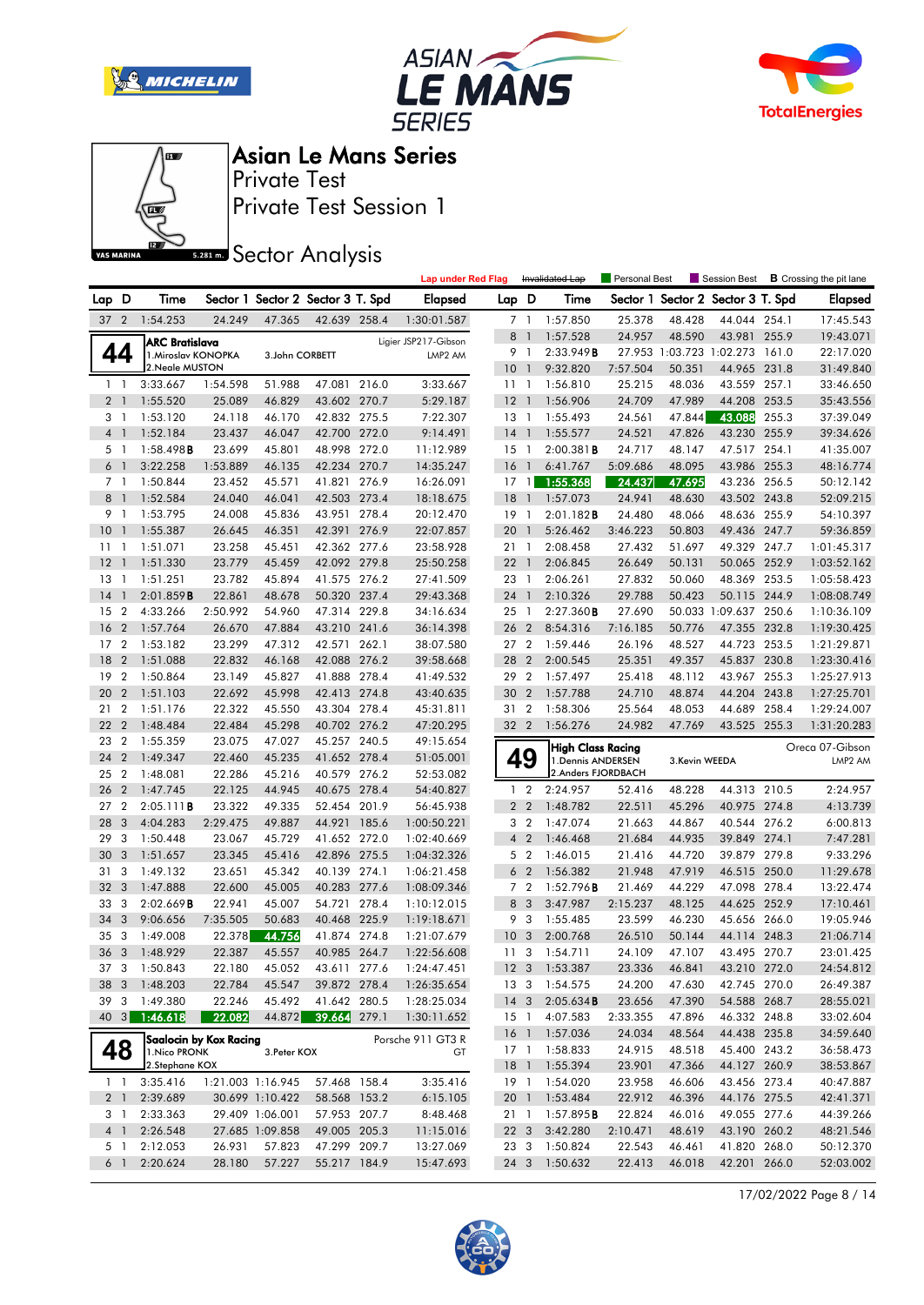







Private Test Session 1 Private Test

**SREAD** Sector Analysis

|                 |                |                            |                          |                          |                                   |       | <b>Lap under Red Flag</b> |                 |                         | Invalidated Lap     | <b>Personal Best</b> |        | Session Best                      |       | <b>B</b> Crossing the pit lane |
|-----------------|----------------|----------------------------|--------------------------|--------------------------|-----------------------------------|-------|---------------------------|-----------------|-------------------------|---------------------|----------------------|--------|-----------------------------------|-------|--------------------------------|
| Lap D           |                | Time                       |                          |                          | Sector 1 Sector 2 Sector 3 T. Spd |       | <b>Elapsed</b>            | Lap D           |                         | Time                |                      |        | Sector 1 Sector 2 Sector 3 T. Spd |       | Elapsed                        |
| 25              | 3              | 1:50.700                   | 22.370                   | 46.395                   | 41.935 274.8                      |       | 53:53.702                 | 34 3            |                         | 1:58.840            | 25.280               | 48.860 | 44.700 258.4                      |       | 1:24:43.393                    |
| 26              | $\mathbf{3}$   | 1:53.023                   | 22.886                   | 46.784                   | 43.353 259.6                      |       | 55:46.725                 | 35              | $\overline{3}$          | 1:56.917            | 24.508               | 48.037 | 44.372 257.8                      |       | 1:26:40.310                    |
| 27 <sub>3</sub> |                | 1:53.964                   | 23.695                   | 47.243                   | 43.026 272.7                      |       | 57:40.689                 | 36 3            |                         | 1:57.876            | 24.803               | 48.554 | 44.519 255.3                      |       | 1:28:38.186                    |
| 28              | 3              | 1:59.148B                  | 23.122                   | 46.360                   | 49.666 276.9                      |       | 59:39.837                 | 37 3            |                         | 1:55.770            | 24.317               | 47.921 | 43.532 260.9                      |       | 1:30:33.956                    |
| 29              | $\mathbf{1}$   | 3:47.119                   | 2:16.566                 | 47.209                   | 43.344                            | 266.7 | 1:03:26.956               |                 |                         | Rinaldi Racing      |                      |        |                                   |       | Ferrari 488 GT3                |
| 30              | $\mathbf{1}$   | 1:54.337                   | 25.342                   | 46.364                   | 42.631                            | 272.0 | 1:05:21.293               |                 | 55                      | 1. Rino MASTRONARDI |                      |        | 3.Davide RIGON                    |       | GT                             |
| 31              | $\overline{1}$ | 1:52.295                   | 22.922                   | 47.033                   | 42.340 268.7                      |       | 1:07:13.588               |                 |                         | 2. David PEREL      |                      |        |                                   |       |                                |
| 32              | $\mathbf{J}$   | 1:51.059                   | 22.498                   | 45.777                   | 42.784 273.4                      |       | 1:09:04.647               | $\mathbf{1}$    | 3                       | 2:48.441            | 1:08.320             | 53.089 | 47.032 188.8                      |       | 2:48.441                       |
| 33              | $\overline{1}$ | 3:15.084B                  |                          | 22.315 1:34.778 1:17.991 |                                   | 80.4  | 1:12:19.731               |                 | 2 <sub>3</sub>          | 2:03.189            | 26.166               | 51.697 | 45.326 177.0                      |       | 4:51.630                       |
| 34              | $\overline{2}$ | 6:08.145                   | 4:37.232                 | 46.427                   | 44.486 262.8                      |       | 1:18:27.876               |                 | 3 <sub>3</sub>          | 2:10.737            | 27.345               | 51.656 | 51.736 175.0                      |       | 7:02.367                       |
| 35 2            |                | 1:45.322                   | 21.441                   | 44.813                   | 39.068 270.7                      |       | 1:20:13.198               |                 | $4 \quad 3$             | 1:58.383            | 24.957               | 48.631 | 44.795 238.4                      |       | 9:00.750                       |
| 36              | $\overline{2}$ | 1:49.645                   | 22.560                   | 44.509                   | 42.576 275.5                      |       | 1:22:02.843               |                 | 5 <sub>3</sub>          | 1:56.264            | 24.646               | 48.231 | 43.387 233.8                      |       | 10:57.014                      |
| 37              | $\overline{2}$ | 1:43.094                   | 21.086                   | 44.084                   | 37.924                            | 276.9 | 1:23:45.937               | 6               | $\overline{3}$          | 2:00.888            | 24.462               | 50.247 | 46.179 255.3                      |       | 12:57.902                      |
| 38              | $\overline{2}$ | 1:49.549                   | 22.286                   | 44.322                   | 42.941 277.6                      |       | 1:25:35.486               |                 | 7 3                     | 1:55.319            | 24.364               | 47.988 | 42.967 259.0                      |       | 14:53.221                      |
| 39              | $\overline{2}$ | 1:45.710                   | 21.664                   | 44.105                   | 39.941 278.4                      |       | 1:27:21.196               | 8               | $\overline{3}$          | 2:01.519B           | 25.333               | 48.798 | 47.388 257.1                      |       | 16:54.740                      |
| 40              | $\overline{2}$ | 1:43.314                   | 21.244                   | 44.038                   | 38.032 279.1                      |       | 1:29:04.510               | 9               | $\overline{\mathbf{3}}$ | 7:29.282            | 5:55.649             | 50.006 | 43.627 248.3                      |       | 24:24.022                      |
| 41 2            |                | 1:51.543                   | 21.782                   | 45.226                   | 44.535 264.7                      |       | 1:30:56.053               | 10              | $\overline{\mathbf{3}}$ | 1:55.039            | 24.400               | 47.787 | 42.852 256.5                      |       | 26:19.061                      |
|                 |                | <b>AF Corse</b>            |                          |                          |                                   |       | Ferrari 488 GT3           | 11              | 3                       | 1:54.899            | 24.334               | 47.795 | 42.770 258.4                      |       | 28:13.960                      |
| 51              |                |                            | 1. Alessandro PIER GUIDI |                          | 3. Francesco PIOVANETTI           |       | GT                        | 12              | 3                       | 1:54.640            | 24.126               | 47.563 | 42.951 258.4                      |       | 30:08.600                      |
|                 |                | 2. Victor GOMEZ            |                          |                          |                                   |       |                           | 13 <sup>3</sup> |                         | 1:59.919B           | 24.199               | 47.980 | 47.740 260.2                      |       | 32:08.519                      |
|                 | $1\quad$       | 2:36.712B                  | 55.282                   | 49.839                   | 51.591 248.3                      |       | 2:36.712                  | 14              | 3                       | 5:46.153            | 4:08.305             | 51.435 | 46.413 236.8                      |       | 37:54.672                      |
| 2 <sub>1</sub>  |                | 3:10.004                   | 1:38.286                 | 48.106                   | 43.612 262.1                      |       | 5:46.716                  | 15 <sub>3</sub> |                         | 1:53.402            | 24.023               | 47.330 | 42.049                            | 257.1 | 39:48.074                      |
|                 | 3 <sub>1</sub> | 1:55.288                   | 24.375                   | 47.488                   | 43.425 267.3                      |       | 7:42.004                  | 16              | $\overline{\mathbf{3}}$ | 1:55.709            | 23.920               | 48.416 | 43.373 257.1                      |       | 41:43.783                      |
|                 | 4 1            | 1:55.435                   | 24.304                   | 47.498                   | 43.633 258.4                      |       | 9:37.439                  | 17              | 3                       | 2:00.685B           | 23.933               | 47.403 | 49.349 257.1                      |       | 43:44.468                      |
| 5 <sub>1</sub>  |                | 1:58.241B                  | 24.637                   | 47.366                   | 46.238 260.2                      |       | 11:35.680                 | 18              | $\overline{1}$          | 5:25.507            | 3:47.245             | 52.846 | 45.416 229.8                      |       | 49:09.975                      |
| $6-1$           |                | 3:50.799                   | 2:19.881                 | 48.101                   | 42.817 264.1                      |       | 15:26.479                 | 19              | $\overline{1}$          | 2:02.995B           | 24.276               | 47.758 | 50.961 257.1                      |       | 51:12.970                      |
|                 | 7 <sub>1</sub> | 1:54.226                   | 24.134                   | 47.545                   | 42.547 256.5                      |       | 17:20.705                 | 20              | $\overline{1}$          | 3:34.692            | 1:51.755             | 54.401 | 48.536 231.3                      |       | 54:47.662                      |
| 8 1             |                | 1:53.898                   | 24.003                   | 47.367                   | 42.528 260.2                      |       | 19:14.603                 | 21 1            |                         | 1:55.219            | 24.440               | 47.636 | 43.143 257.8                      |       | 56:42.881                      |
| 9               | $\overline{1}$ | 1:59.297B                  | 24.174                   | 47.783                   | 47.340 257.8                      |       | 21:13.900                 | 22              | $\overline{1}$          | 1:55.092            | 24.038               | 47.497 | 43.557 257.8                      |       | 58:37.973                      |
| 10 <sub>1</sub> |                | 4:04.346                   | 2:31.927                 | 47.879                   | 44.540 263.4                      |       | 25:18.246                 | 23 1            |                         | 2:01.814B           | 24.164               | 47.699 | 49.951 257.8                      |       | 1:00:39.787                    |
| 11              | $\mathbf 1$    | 1:54.055                   | 24.022                   | 47.353                   | 42.680 261.5                      |       | 27:12.301                 | 24 1            |                         | 6:18.498            | 4:39.777             | 48.588 | 50.133 251.2                      |       | 1:06:58.285                    |
| 12              | $\overline{1}$ | 1:53.602                   | 23.910                   | 47.358                   | 42.334                            | 258.4 | 29:05.903                 | 25 1            |                         | 2:02.555            | 24.209               | 47.539 | 50.807 258.4                      |       | 1:09:00.840                    |
| 13              | $\overline{1}$ | $1:57.207$ <b>B</b>        | 23.983                   | 47.419                   | 45.805 259.0                      |       | 31:03.110                 | 26              | $\overline{1}$          | 3:17.889B           |                      |        | 24.157 1:35.457 1:18.275          | 79.8  | 1:12:18.729                    |
| 14              | $\overline{2}$ | 4:12.445                   | 2:32.638                 | 52.374                   | 47.433 204.5                      |       | 35:15.555                 | 27 2            |                         | 6:26.443            | 4:51.315             | 50.040 | 45.088 235.8                      |       | 1:18:45.172                    |
| 15              | $\overline{2}$ | 2:02.627                   | 26.203                   | 50.099                   | 46.325 232.3                      |       | 37:18.182                 | 28 2            |                         | 1:58.848            | 25.034               | 49.314 | 44.500 253.5                      |       | 1:20:44.020                    |
| 16              | $\overline{2}$ | 1:59.112                   | 25.634                   | 48.291                   | 45.187 259.6                      |       | 39:17.294                 | 29              | $\overline{2}$          | 1:57.113            | 24.477               | 49.447 | 43.189                            | 244.9 | 1:22:41.133                    |
| 17              | $\overline{2}$ | 2:00.202                   | 25.248                   | 49.420                   | 45.534 257.1                      |       | 41:17.496                 | 30              | $\overline{2}$          | 1:54.401            | 24.240               | 47.589 | 42.572 257.1                      |       | 1:24:35.534                    |
| 18              | $\overline{2}$ | 2:01.580                   | 25.187                   | 48.229                   | 48.164 260.9                      |       | 43:19.076                 | 31 2            |                         | 1:54.094            | 23.982               | 47.482 | 42.630 257.1                      |       | 1:26:29.628                    |
| 19              | $\overline{2}$ | 2:01.501                   | 24.876                   | 48.210                   | 48.415 260.2                      |       | 45:20.577                 | 32 2            |                         | 1:56.567            | 24.138               | 47.441 | 44.988 257.8                      |       | 1:28:26.195                    |
| 20              | $\overline{2}$ | 1:58.651                   | 24.808                   | 48.115                   | 45.728 255.3                      |       | 47:19.228                 | 33 2            |                         | 2:00.100            | 24.278               | 47.534 | 48.288 257.8                      |       | 1:30:26.295                    |
|                 |                | 21 2 1:58.754              | 25.463                   | 48.300                   | 44.991 261.5                      |       | 49:17.982                 |                 |                         | Kessel Racing       |                      |        |                                   |       | Ferrari 488 GT3                |
|                 |                | 22 2 1:58.426              | 24.697                   | 48.458                   | 45.271 262.1                      |       | 51:16.408                 |                 | 57                      | 1. Roman ZIEMIAN    |                      |        | 3. Axcil JEFFERIES                |       | GT AM                          |
|                 |                | 23 2 1:57.206              | 24.908                   | 47.950                   | 44.348 263.4                      |       | 53:13.614                 |                 |                         | 2. Francesco ZOLLO  |                      |        |                                   |       |                                |
| 24 2            |                | 2:05.176B                  | 24.747                   | 47.878                   | 52.551 257.8                      |       | 55:18.790                 |                 | $1 \quad 3$             | 2:15.934B           | 38.705               | 49.164 | 48.065 240.0                      |       | 2:15.934                       |
| 25 2            |                | 3:01.970                   | 1:25.487                 | 49.777                   | 46.706 251.7                      |       | 58:20.760                 |                 | 2 <sub>3</sub>          | 3:21.836            | 1:48.533             | 49.914 | 43.389 251.7                      |       | 5:37.770                       |
| 26 2            |                | 1:57.353                   | 24.478                   | 48.891                   | 43.984 258.4                      |       | 1:00:18.113               |                 | 3 <sub>3</sub>          | 1:54.845            | 24.352               | 47.699 | 42.794 259.0                      |       | 7:32.615                       |
| 27 <sub>2</sub> |                | 1:56.099                   | 24.371                   | 47.689                   | 44.039 260.2                      |       | 1:02:14.212               |                 | 4 3                     | 1:55.772            | 24.254               | 47.542 | 43.976 258.4                      |       | 9:28.387                       |
| 28 2            |                | 1:57.480                   | 24.990                   | 48.001                   | 44.489 261.5                      |       | 1:04:11.692               |                 | $5 \quad 3$             | 1:54.159            | 24.171               | 47.552 | 42.436 258.4                      |       | 11:22.546                      |
| 29 2            |                | 2:03.703B                  | 24.542                   | 48.701                   | 50.460 242.2                      |       | 1:06:15.395               |                 | 6 3                     | 1:58.062 <b>B</b>   | 23.991               | 47.409 | 46.662 257.8                      |       | 13:20.608                      |
| 30 3            |                | 3:46.111 <b>B</b> 2:00.018 |                          | 50.083                   | 56.010 247.7                      |       | 1:10:01.506               |                 | 7 1                     | 4:28.267            | 2:52.185             | 50.466 | 45.616 238.9                      |       | 17:48.875                      |
| 31 <sub>3</sub> |                | 8:43.130                   | 7:06.425                 | 50.188                   | 46.517 245.5                      |       | 1:18:44.636               |                 | 8 1                     | 2:01.624            | 25.834               | 49.697 | 46.093 255.9                      |       | 19:50.499                      |
| 32 3            |                | 2:00.211                   | 25.299                   | 50.037                   | 44.875 257.8                      |       | 1:20:44.847               |                 | 9 1                     | 1:59.751            | 25.619               | 48.752 | 45.380 257.1                      |       | 21:50.250                      |
| 33 3            |                | 1:59.706                   | 25.645                   | 48.971                   | 45.090 259.6                      |       | 1:22:44.553               | 10 <sub>1</sub> |                         | 2:08.507            | 26.568               | 49.863 | 52.076 230.8                      |       | 23:58.757                      |

17/02/2022 Page 9 / 14

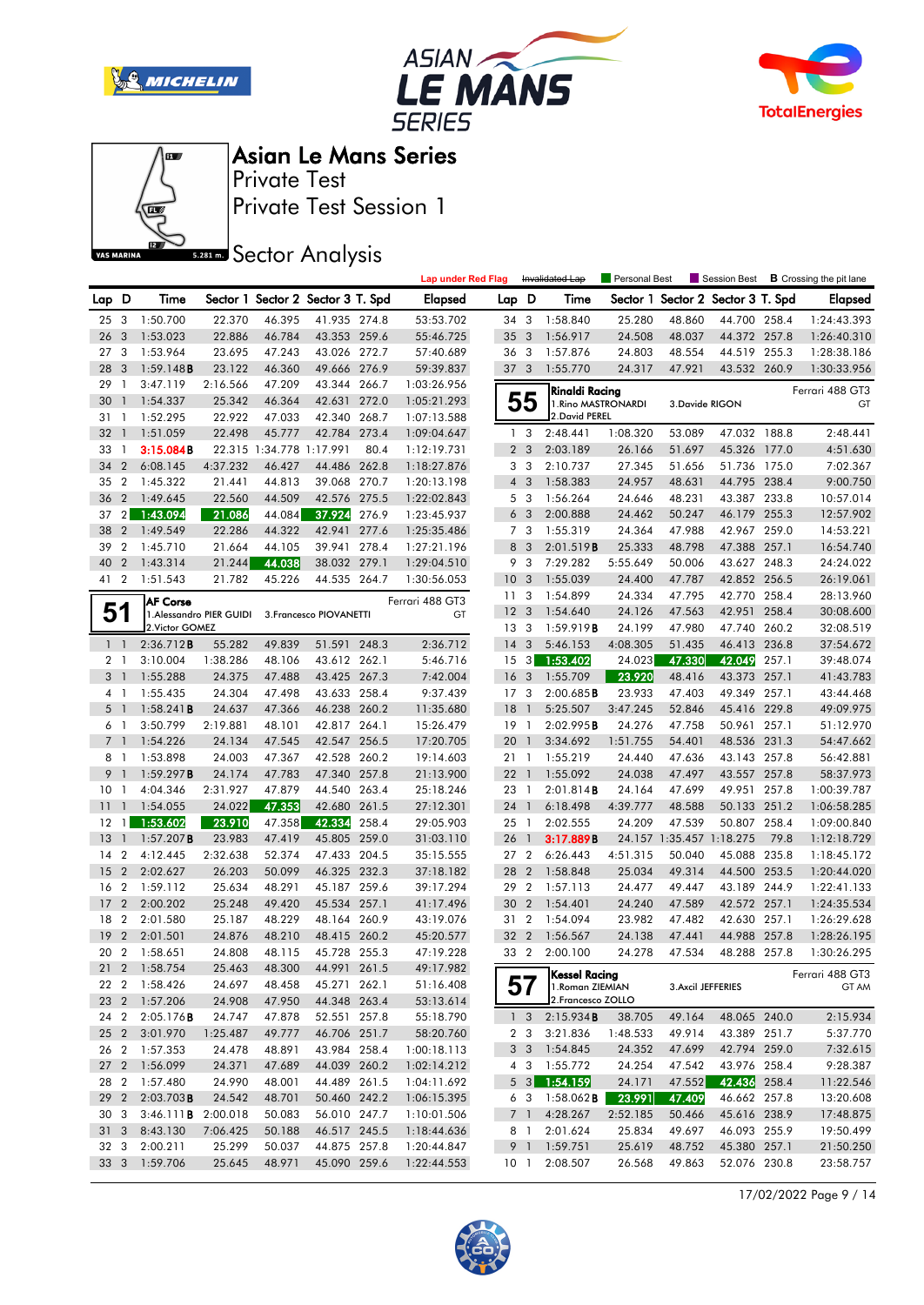







Private Test Session 1 Private Test

**SREAD** Sector Analysis

|                 |                         |                             |                     |                 |                                   |       | <b>Lap under Red Flag</b> |                 |                | Invalidated Lap        | Personal Best          |                          | Session Best                   |       | <b>B</b> Crossing the pit lane |
|-----------------|-------------------------|-----------------------------|---------------------|-----------------|-----------------------------------|-------|---------------------------|-----------------|----------------|------------------------|------------------------|--------------------------|--------------------------------|-------|--------------------------------|
| Lap D           |                         | Time                        |                     |                 | Sector 1 Sector 2 Sector 3 T. Spd |       | Elapsed                   | Lap D           |                | Time                   | Sector 1               |                          | Sector 2 Sector 3 T. Spd       |       | <b>Elapsed</b>                 |
| 11              | $\overline{1}$          | 1:57.882                    | 25.878              | 48.021          | 43.983 257.8                      |       | 25:56.639                 | 24              | $\overline{2}$ | 1:56.714               | 24.568                 | 48.208                   | 43.938 257.1                   |       | 56:34.605                      |
| 12              | -1                      | 2:00.274                    | 25.402              | 48.169          | 46.703 257.1                      |       | 27:56.913                 | 25 2            |                | 1:56.653               | 24.454                 | 48.455                   | 43.744 257.1                   |       | 58:31.258                      |
| 13              | $\mathbf{1}$            | 1:58.006                    | 25.410              | 48.591          | 44.005 257.1                      |       | 29:54.919                 | 26              | $\overline{2}$ | 1:56.944               | 24.375                 | 48.245                   | 44.324 257.8                   |       | 1:00:28.202                    |
| 14              | $\mathbf{1}$            | 1:57.458                    | 25.458              | 48.271          | 43.729 257.8                      |       | 31:52.377                 | 27 <sub>2</sub> |                | 2:02.462B              | 24.301                 | 47.971                   | 50.190 256.5                   |       | 1:02:30.664                    |
| 15              | $\mathbf{1}$            | $2:06.067$ <b>B</b>         | 26.514              | 48.647          | 50.906 244.3                      |       | 33:58.444                 | 28              | $\overline{2}$ | 7:12.786               | 5:34.396               | 50.997                   | 47.393                         | 221.8 | 1:09:43.450                    |
| 16              | -1                      | 4:14.767                    | 2:38.899            | 50.000          | 45.868 247.1                      |       | 38:13.211                 | 29              | $\overline{2}$ | 4:00.089B              |                        | 53.128 1:46.432 1:20.529 |                                | 79.8  | 1:13:43.539                    |
| 17              | $\mathbf{1}$            | 1:57.632                    | 25.395              | 48.212          | 44.025 255.9                      |       | 40:10.843                 | 30              | $\overline{2}$ | 4:37.360               | 2:57.995               | 52.715                   | 46.650 208.9                   |       | 1:18:20.899                    |
| 18              | $\mathbf{1}$            | 1:57.997                    | 25.127              | 48.849          | 44.021 255.3                      |       | 42:08.840                 | 31 2            |                | 1:59.296               | 24.921                 | 50.690                   | 43.685 246.0                   |       | 1:20:20.195                    |
| 19              | $\mathbf{1}$            | 1:59.532                    | 25.189              | 48.844          | 45.499                            | 255.3 | 44:08.372                 | 32 <sup>2</sup> | $\overline{2}$ | 1:56.935               | 24.349                 | 48.206                   | 44.380 256.5                   |       | 1:22:17.130                    |
| 20              | $\mathbf{1}$            | 2:01.467                    | 26.725              | 48.508          | 46.234                            | 256.5 | 46:09.839                 | 33 2            |                | 1:55.915               | 24.218                 | 48.502                   | 43.195 254.7                   |       | 1:24:13.045                    |
| 21              | $\overline{1}$          | 1:58.626                    | 25.244              | 48.729          | 44.653 256.5                      |       | 48:08.465                 | 34              | $\overline{2}$ | 1:55.349               | 24.272                 | 48.098                   | 42.979 255.3                   |       | 1:26:08.394                    |
| 22              | $\mathbf{1}$            | 1:57.754                    | 25.773              | 48.100          | 43.881 257.1                      |       | 50:06.219                 | 35 2            |                | 2:01.840               | 24.288                 | 50.891                   | 46.661                         | 250.6 | 1:28:10.234                    |
| 23              | $\mathbf{1}$            | 2:06.266                    | 25.712              | 55.632          | 44.922 183.4                      |       | 52:12.485                 | 36 2            |                | 1:55.294               | 24.334                 | 48.044                   | 42.916                         | 257.1 | 1:30:05.528                    |
| 24              | $\mathbf{1}$            | 1:57.338                    | 25.317              | 48.042          | 43.979 256.5                      |       | 54:09.823                 |                 |                | <b>YC Panda Racing</b> |                        |                          |                                |       | Audi R8 LMS GT3 EVO            |
| 25              | $\mathbf{1}$            | 2:03.463B                   | 25.442              | 48.254          | 49.767 255.9                      |       | 56:13.286                 |                 | 66             | 1. Douglas KHOO        |                        |                          |                                |       | GT AM                          |
| 26              | $\overline{2}$          | 3:47.184                    | 2:13.615            | 49.183          | 44.386 257.1                      |       | 1:00:00.470               |                 |                |                        | 2.Jean-Francois BRUNOT |                          |                                |       |                                |
| 27              | $\overline{2}$          | 2:13.492                    |                     | 24.545 1:03.373 | 45.574 259.0                      |       | 1:02:13.962               |                 | 1 <sub>2</sub> | 3:07.468               | 1:26.466               | 53.930                   | 47.072 207.7                   |       | 3:07.468                       |
| 28              | $\overline{2}$          | 1:57.154                    | 24.866              | 48.220          | 44.068 258.4                      |       | 1:04:11.116               |                 | 2 <sub>2</sub> | 2:03.782B              | 26.270                 | 49.864                   | 47.648 242.2                   |       | 5:11.250                       |
| 29              | $\overline{2}$          | 2:03.418B                   | 24.758              | 48.561          | 50.099 257.1                      |       | 1:06:14.534               |                 | 3 <sub>2</sub> | 3:41.635               | 2:08.244               | 49.428                   | 43.963 254.7                   |       | 8:52.885                       |
| 30              | $\overline{2}$          | 4:04.021 <b>B</b> 2:17.400  |                     | 48.510          | 58.111 257.8                      |       | 1:10:18.555               |                 | 4 <sup>2</sup> | 1:57.537               | 24.853                 | 48.796                   | 43.888 257.1                   |       | 10:50.422                      |
| 31              | $\overline{2}$          | 8:31.077                    | 6:56.630            | 49.771          | 44.676 251.7                      |       | 1:18:49.632               |                 | 5 <sub>2</sub> | 1:56.911               | 24.678                 | 48.239                   | 43.994 257.8                   |       | 12:47.333                      |
| 32              | $\overline{2}$          | 1:56.962                    | 24.559              | 48.226          | 44.177 258.4                      |       | 1:20:46.594               |                 | 6 <sub>2</sub> | 1:57.732               | 24.513                 | 48.276                   | 44.943 256.5                   |       | 14:45.065                      |
| 33              | $\overline{2}$          | 1:58.416                    | 24.387              | 49.066          | 44.963 250.6                      |       | 1:22:45.010               |                 | 7 <sub>2</sub> | 1:57.968               | 24.799                 | 49.032                   | 44.137 254.1                   |       | 16:43.033                      |
| 34              | $\overline{2}$          | 1:58.818                    | 24.985              | 48.878          | 44.955 257.8                      |       | 1:24:43.828               |                 | 8 2            | 2:00.175B              | 24.830                 | 47.804                   | 47.541                         | 258.4 | 18:43.208                      |
| 35              | $\overline{2}$          | 1:59.292                    | 24.837              | 50.425          | 44.030 259.0                      |       | 1:26:43.120               |                 | 9 1            | 5:02.796B              |                        |                          | 2:52.616 1:04.713 1:05.467     | 207.3 | 23:46.004                      |
| 36              | $\overline{2}$          | 1:58.742                    | 24.975              | 49.466          | 44.301 255.9                      |       | 1:28:41.862               | 10              | $\overline{1}$ | 3:44.403               | 1:50.308               | 58.919                   | 55.176 226.9                   |       | 27:30.407                      |
| $372$           |                         | 1:56.469                    | 24.803              | 48.029          | 43.637 258.4                      |       | 1:30:38.331               | $11-1$          |                | 2:20.284               | 28.959                 | 55.983                   | 55.342 256.5                   |       | 29:50.691                      |
|                 |                         | Garage 59                   |                     |                 |                                   |       | McLaren 720S GT3          | $12-1$          |                | 2:14.450               | 29.580                 | 52.484                   | 52.386 249.4                   |       | 32:05.141                      |
| 59              |                         | 1. Nicolai KJAERGAARD       |                     | 3. James VOWLES |                                   |       | GT                        | $13-1$          |                | 2:13.544               | 28.156                 | 52.476                   | 52.912 253.5                   |       | 34:18.685                      |
|                 |                         |                             | 2. Manuel MALDONADO |                 |                                   |       |                           | $14-1$          |                | 2:16.227               | 28.655                 | 52.596                   | 54.976 253.5                   |       | 36:34.912                      |
| $1\quad$        |                         | 2:57.082                    | 1:18.547            | 51.543          | 46.992 201.5                      |       | 2:57.082                  | $15-1$          |                | 2:14.601               | 29.288                 | 53.164                   | 52.149 255.3                   |       | 38:49.513                      |
| 2 <sub>1</sub>  |                         | 1:59.228                    | 25.091              | 48.645          | 45.492 254.7                      |       | 4:56.310                  | 16 <sub>1</sub> |                | 2:13.209               | 29.448                 | 51.896                   | 51.865 254.7                   |       | 41:02.722                      |
| 3 <sup>1</sup>  |                         | 1:59.607                    | 25.131              | 48.644          | 45.832 236.3                      |       | 6:55.917                  | $17-1$          |                | 2:11.600               | 29.286                 | 51.480                   | 50.834                         | 247.7 | 43:14.322                      |
| 4 1             |                         | 1:58.421                    | 25.546              | 48.083          | 44.792 258.4                      |       | 8:54.338                  | 18              | $\overline{1}$ | 2:10.125               | 27.256                 | 50.430                   | 52.439 258.4                   |       | 45:24.447                      |
| 5 1             |                         | 1:57.494                    | 24.559              | 47.751          | 45.184 257.8                      |       | 10:51.832                 | $19-1$          |                | 2:12.204               | 27.129                 | 51.287                   | 53.788 257.8                   |       | 47:36.651                      |
| 6 <sup>1</sup>  |                         | $2:00.362$ B                | 24.728              | 47.484          | 48.150 259.0                      |       | 12:52.194                 | 20              | $\overline{1}$ | 2:14.581B              | 26.913                 | 52.056                   | 55.612 254.1                   |       | 49:51.232                      |
| 7 <sub>1</sub>  |                         | 4:04.541                    | 2:25.850            | 52.071          | 46.620 214.7                      |       | 16:56.735                 | 21 2            |                | 8:49.818               | 7:11.330               | 49.688                   | 48.800 254.7                   |       | 58:41.050                      |
| 8 <sup>1</sup>  |                         | 1:56.131                    | 24.488              | 47.916          | 43.727 255.3                      |       | 18:52.866                 | 22              | $\overline{2}$ | 2:01.446               | 25.201                 | 47.928                   | 48.317                         | 258.4 | 1:00:42.496                    |
| 9 1             |                         | 1:55.888                    | 24.300              | 48.181          | 43.407 256.5                      |       | 20:48.754                 | 23              | $\overline{2}$ | 1:56.067               | 24.507                 | 48.044                   | 43.516                         | 257.8 | 1:02:38.563                    |
| 10 <sub>1</sub> |                         | 1:54.867                    | 24.197              | 47.487          | 43.183 256.5                      |       | 22:43.621                 | 24 2            |                | 1:58.076               | 24.596                 | 48.986                   | 44.494 259.6                   |       | 1:04:36.639                    |
|                 |                         | $11 \quad 1 \quad 1:54.280$ |                     | 23.964 47.369   | 42.947 257.1                      |       | 24:37.901                 | 25 2            |                | 2:06.779               | 24.863                 | 48.268                   | 53.648 260.2                   |       | 1:06:43.418                    |
| 12 <sub>1</sub> |                         | 1:59.918B                   | 24.437              | 47.477          | 48.004 257.1                      |       | 26:37.819                 |                 |                | 26 2 1:59.079          | 26.706                 | 48.276                   | 44.097 258.4                   |       | 1:08:42.497                    |
| 13 3            |                         | 5:33.199                    | 3:51.352            | 51.842          | 50.005 225.0                      |       | 32:11.018                 | 27 2            |                | $2:46.663$ <b>B</b>    |                        |                          | 24.658 1:03.190 1:18.815 255.3 |       | 1:11:29.160                    |
| $14 \quad 3$    |                         | 2:05.092                    | 26.195              | 49.642          | 49.255 255.9                      |       | 34:16.110                 | 28 1            |                | 7:30.971               | 5:45.975               | 54.073                   | 50.923 241.1                   |       | 1:19:00.131                    |
| 15 3            |                         | 2:03.045                    | 25.939              | 49.468          | 47.638 253.5                      |       | 36:19.155                 |                 | 29 1           | 2:09.989               | 27.032                 | 52.588                   | 50.369 256.5                   |       | 1:21:10.120                    |
| 16 <sub>3</sub> |                         | 2:00.079                    | 25.548              | 48.541          | 45.990 255.9                      |       | 38:19.234                 | 30 1            |                | 2:05.371               | 26.814                 | 49.866                   | 48.691 257.8                   |       | 1:23:15.491                    |
| 17 <sub>3</sub> |                         | 2:02.793                    | 25.912              | 49.900          | 46.981 256.5                      |       | 40:22.027                 | 31 1            |                | 2:08.764               | 27.957                 | 50.065                   | 50.742 254.1                   |       | 1:25:24.255                    |
| 18              | $\overline{\mathbf{3}}$ | 2:02.148                    | 25.354              | 49.530          | 47.264 242.7                      |       | 42:24.175                 | 32 1            |                | 2:06.191               | 27.040                 | 49.873                   | 49.278 255.3                   |       | 1:27:30.446                    |
| 19 <sup>3</sup> |                         | 2:00.770                    | 25.455              | 49.009          | 46.306 257.1                      |       | 44:24.945                 | 33 1            |                | 2:06.014               | 26.851                 | 50.709                   | 48.454 257.8                   |       | 1:29:36.460                    |
| 20 3            |                         | 1:59.785                    | 25.354              | 48.780          | 45.651 256.5                      |       | 46:24.730                 | 34 1            |                | 2:05.591               | 27.634                 | 50.053                   | 47.904 259.0                   |       | 1:31:42.051                    |
| 21 3            |                         | 2:08.520B                   | 25.504              | 50.083          | 52.933 255.9                      |       | 48:33.250                 |                 |                | Oman Racing            |                        |                          |                                |       | Aston Martin Vantage AMR GT3   |
| 22 2            |                         | 4:06.126                    | 2:32.457            | 48.795          | 44.874 249.4                      |       | 52:39.376                 |                 | 69             | 1. Ahmad AL HARTHY     |                        |                          | 3.Charlie EASTWOOD             |       | GТ                             |
| 23 2            |                         | 1:58.515                    | 25.301              | 49.235          | 43.979 255.9                      |       | 54:37.891                 |                 |                | 2.Sam DE HAAN          |                        |                          |                                |       |                                |

17/02/2022 Page 10 / 14

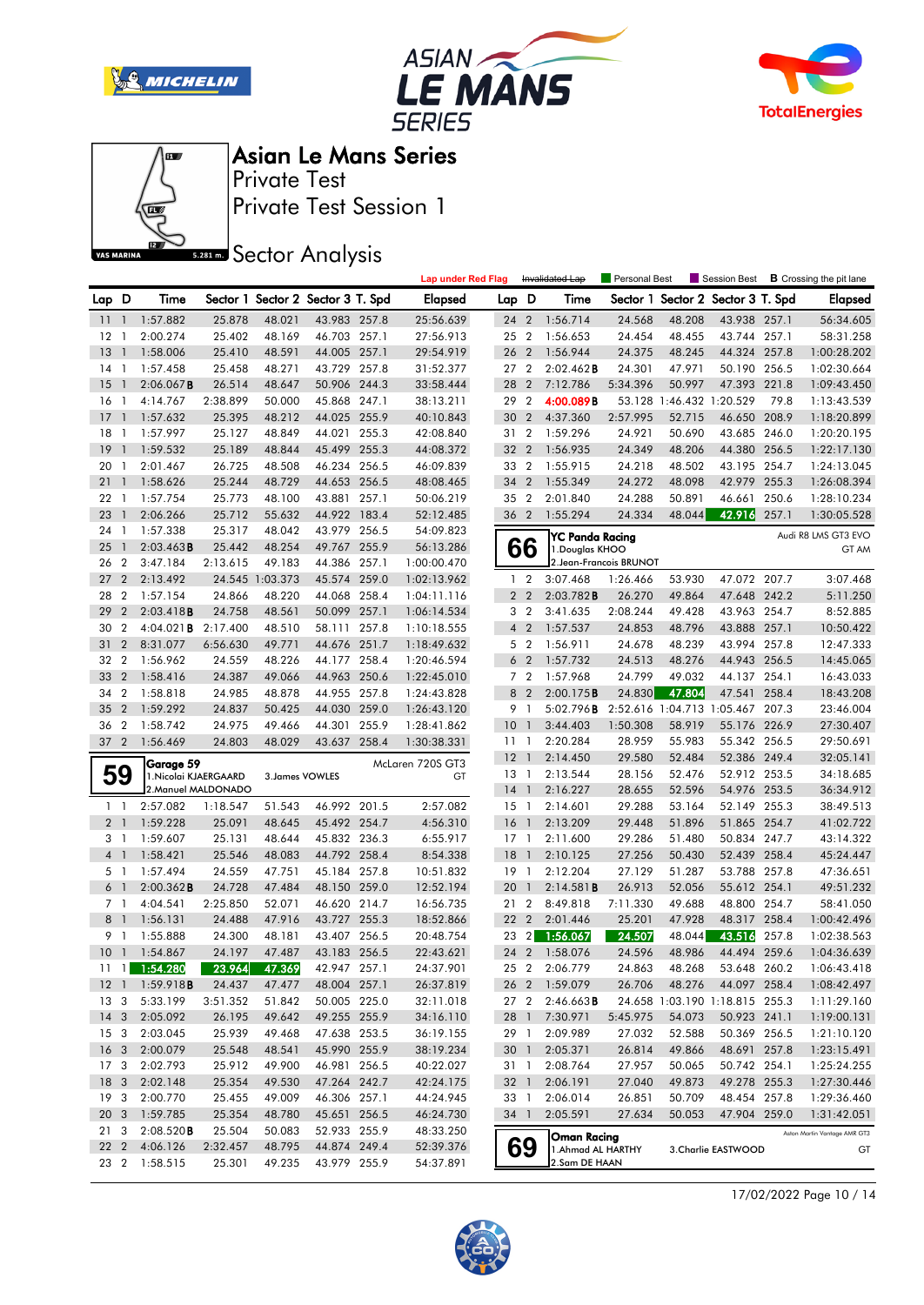







Private Test Session 1 Private Test

**SR281 mm** Sector Analysis

|                 |                |                                            |                            |               |                                   |       | <b>Lap under Red Flag</b> |                 |                 | Invalidated Lap                        | Personal Best                            |                  | Session Best                      |       | <b>B</b> Crossing the pit lane |
|-----------------|----------------|--------------------------------------------|----------------------------|---------------|-----------------------------------|-------|---------------------------|-----------------|-----------------|----------------------------------------|------------------------------------------|------------------|-----------------------------------|-------|--------------------------------|
| Lap D           |                | Time                                       |                            |               | Sector 1 Sector 2 Sector 3 T. Spd |       | Elapsed                   | Lap D           |                 | Time                                   |                                          |                  | Sector 1 Sector 2 Sector 3 T. Spd |       | Elapsed                        |
| 1               | 3              | 2:36.397                                   | 1:00.774                   | 50.105        | 45.518 241.1                      |       | 2:36.397                  | $22 \quad 1$    |                 | 6:41.987B                              | 3:28.186 1:45.889 1:27.912               |                  |                                   | 81.8  | 1:12:53.833                    |
| $\overline{2}$  | 3              | 1:56.721                                   | 24.853                     | 47.624        | 44.244 259.0                      |       | 4:33.118                  | 23              | $\overline{1}$  | 5:44.709                               | 4:03.062                                 | 52.686           | 48.961 195.3                      |       | 1:18:38.542                    |
|                 | 3 <sub>3</sub> | 1:55.961                                   | 24.426                     | 47.664        | 43.871 260.9                      |       | 6:29.079                  | 24 1            |                 | 2:03.697                               | 26.285                                   | 50.394           | 47.018 257.8                      |       | 1:20:42.239                    |
| $\overline{4}$  | 3              | 1:55.273                                   | 24.308                     | 47.570        | 43.395 260.9                      |       | 8:24.352                  | 25              | $\overline{1}$  | 2:01.839                               | 25.654                                   | 49.953           | 46.232 251.7                      |       | 1:22:44.078                    |
|                 | 5 <sub>3</sub> | 1:58.888B                                  | 24.136                     | 47.666        | 47.086 261.5                      |       | 10:23.240                 | 26 1            |                 | 2:06.102                               | 25.185                                   | 49.136           | 51.781                            | 260.2 | 1:24:50.180                    |
|                 | 6 <sub>3</sub> | 4:48.336                                   | 3:16.881                   | 47.930        | 43.525 257.8                      |       | 15:11.576                 | 27              | $\overline{1}$  | 2:00.242                               | 25.436                                   | 48.913           | 45.893 257.8                      |       | 1:26:50.422                    |
|                 | 7 3            | 1:54.645                                   | 24.261                     | 47.521        | 42.863 259.6                      |       | 17:06.221                 | 28 1            |                 | 1:59.507                               | 25.379                                   | 48.359           | 45.769 246.6                      |       | 1:28:49.929                    |
| 8               | 3              | 1:54.268                                   | 24.077                     | 47.369        | 42.822                            | 260.2 | 19:00.489                 | 29 1            |                 | 1:58.975                               | 25.094                                   | 48.903           | 44.978 246.0                      |       | 1:30:48.904                    |
| 9               | 3              | 2:00.874B                                  | 24.219                     | 50.081        | 46.574 260.9                      |       | 21:01.363                 |                 |                 | Kessel Racing                          |                                          |                  |                                   |       | Ferrari 488 GT3                |
| 10              | $\overline{2}$ | 3:51.742                                   | 2:17.500                   | 49.104        | 45.138 245.5                      |       | 24:53.105                 |                 | 74              |                                        | 1. Michael BRONISZEWSKI 3. Mikkel JENSEN |                  |                                   |       | GT                             |
| 11              | $\overline{2}$ | 2:00.582                                   | 25.774                     | 49.420        | 45.388 256.5                      |       | 26:53.687                 |                 |                 | 2. David FUMANELLI                     |                                          |                  |                                   |       |                                |
| 12              | $\overline{2}$ | 1:58.711                                   | 25.348                     | 48.524        | 44.839 259.6                      |       | 28:52.398                 | $\mathbf{1}$    | $\overline{1}$  | 3:05.341                               | 1:24.150                                 | 52.412           | 48.779 200.4                      |       | 3:05.341                       |
| 13              | $\overline{2}$ | 1:57.245                                   | 24.889                     | 47.759        | 44.597 260.2                      |       | 30:49.643                 |                 | 2 <sub>1</sub>  | 2:00.873                               | 25.309                                   | 48.918           | 46.646 252.9                      |       | 5:06.214                       |
| 14              | $\overline{2}$ | 1:59.361                                   | 24.776                     | 48.190        | 46.395 260.9                      |       | 32:49.004                 |                 | 3 1             | 1:59.659                               | 24.993                                   | 49.772           | 44.894 252.9                      |       | 7:05.873                       |
| 15              | $\overline{2}$ | 2:03.217B                                  | 25.221                     | 48.508        | 49.488 255.3                      |       | 34:52.221                 |                 | 4 1             | 1:59.870                               | 24.892                                   | 49.882           | 45.096 254.1                      |       | 9:05.743                       |
| 16              | $\mathbf{1}$   | 3:51.913                                   | 2:14.363                   | 51.502        | 46.048 209.7                      |       | 38:44.134                 |                 | 5 <sub>1</sub>  | 1:57.139                               | 24.862                                   | 48.268           | 44.009 255.9                      |       | 11:02.882                      |
| 17              | $\overline{1}$ | 1:55.824                                   | 24.457                     | 47.434        | 43.933 260.2                      |       | 40:39.958                 |                 | 6 <sup>1</sup>  | 1:56.802                               | 24.722                                   | 48.191           | 43.889                            | 255.3 | 12:59.684                      |
| 18              |                | 1:55.941                                   | 24.229                     | 47.675        | 44.037 260.9                      |       | 42:35.899                 |                 | 7 <sup>1</sup>  | 1:56.136                               | 24.471                                   | 48.138           | 43.527 256.5                      |       | 14:55.820                      |
| 19              | -1             | 2:01.084                                   | 24.207                     | 47.414        | 49.463 262.1                      |       | 44:36.983                 | 8               | $\overline{1}$  | 2:01.788B                              | 24.815                                   | 48.856           | 48.117 255.9                      |       | 16:57.608                      |
| 20              | $\mathbf{1}$   | 1:59.642B                                  | 24.243                     | 48.826        | 46.573 259.6                      |       | 46:36.625                 |                 | 9 1             | 3:57.922                               | 2:25.919                                 | 48.362           | 43.641 255.3                      |       | 20:55.530                      |
| 21              | $\overline{2}$ | 3:47.401                                   | 2:14.464                   | 48.435        | 44.502 252.9                      |       | 50:24.026                 | $10-1$          |                 | 1:56.916                               | 24.913                                   | 48.163           | 43.840 255.3                      |       | 22:52.446                      |
| 22              | $\overline{2}$ | 1:57.328                                   | 24.635                     | 48.123        | 44.570 254.7                      |       | 52:21.354                 | $11-1$          |                 | 2:00.390B                              | 25.207                                   | 48.325           | 46.858 255.9                      |       | 24:52.836                      |
| 23              | $\overline{2}$ | 2:00.465B                                  | 24.911                     | 48.589        | 46.965 258.4                      |       | 54:21.819                 | $12-1$          |                 | 4:07.601                               | 2:32.877                                 | 49.651           | 45.073 247.7                      |       | 29:00.437                      |
| 24              | $\overline{2}$ | 3:45.366                                   | 2:13.953                   | 48.152        | 43.261 257.1                      |       | 58:07.185                 | $13-1$          |                 | 1:55.229                               | 24.349                                   | 47.914           | 42.966 256.5                      |       | 30:55.666                      |
| 25              | $\overline{2}$ | 1:54.782                                   | 24.265                     | 47.264        | 43.253 258.4                      |       | 1:00:01.967               | 14              | $\overline{1}$  | 1:55.284                               | 24.288                                   | 48.018           | 42.978 256.5                      |       | 32:50.950                      |
| 26              | $\overline{2}$ | 1:55.455                                   | 24.290                     | 47.509        | 43.656 260.2                      |       | 1:01:57.422               | $15-1$          |                 | 1:56.553                               | 24.499                                   | 47.994           | 44.060 257.1                      |       | 34:47.503                      |
| 27              | $\overline{2}$ | 1:55.217                                   | 24.406                     | 47.747        | 43.064 257.8                      |       | 1:03:52.639               | $16-1$          |                 | 1:56.451                               | 25.202                                   | 48.030           | 43.219 255.9                      |       | 36:43.954                      |
| 28              | $\overline{2}$ | 1:59.284                                   | 24.735                     | 48.735        | 45.814 258.4                      |       | 1:05:51.923               | $17-1$          |                 | 1:56.297                               | 24.355                                   | 48.489           | 43.453 257.8                      |       | 38:40.251                      |
| 29              | $\overline{2}$ | 2:19.933B                                  | 24.338                     |               | 47.852 1:07.743 259.0             |       | 1:08:11.856               | 18              | $\overline{1}$  | 2:01.813                               | 24.424                                   | 53.069           | 44.320 255.3                      |       | 40:42.064                      |
|                 |                |                                            | Koiranen Kemppi Motorsport |               |                                   |       | Duqueine M30-D08-Nissan   | $19-1$          |                 | 1:59.447B                              | 24.343                                   | 48.498           | 46.606 256.5                      |       | 42:41.511                      |
|                 | 72             | 1.Tomi VEIJALAINEN<br>2. Jesse SALMENAUTIO |                            |               | 3. Nikita ALEKSANDROV             |       | LMP3                      | 201             |                 | 7:17.793                               | 5:44.850                                 | 49.353           | 43.590 252.9<br>43.545 254.7      |       | 49:59.304                      |
|                 |                | 1 2 24:25.110 <b>B</b>                     |                            | 53.850        | 57.155 199.3                      |       | 24:25.110                 | 21 1<br>22      | $\overline{1}$  | 1:56.306<br>1:55.382                   | 24.442<br>24.201                         | 48.319<br>47.907 | 43.274 255.9                      |       | 51:55.610<br>53:50.992         |
|                 | 2 <sub>2</sub> | 2:33.304                                   | <br>55.091                 | 51.202        | 47.011 223.6                      |       | 26:58.414                 | 23 1            |                 | 1:54.926                               | 24.204                                   | 47.655           | 43.067 257.1                      |       | 55:45.918                      |
| 3               | $\overline{2}$ | 1:57.305                                   | 24.855                     | 48.376        | 44.074                            | 241.1 | 28:55.719                 | 24 1            |                 | 1:56.637                               | 24.480                                   | 48.287           | 43.870 257.1                      |       | 57:42.555                      |
| 4               | $\overline{2}$ | 1:54.755                                   | 23.857                     | 47.790        | 43.108 233.8                      |       | 30:50.474                 | 25 <sub>1</sub> |                 | 1:56.211                               | 24.782                                   | 48.149           | 43.280                            | 257.1 | 59:38.766                      |
|                 | 5 <sub>2</sub> | 1:57.265                                   | 24.080                     | 47.972        | 45.213 248.8                      |       | 32:47.739                 | 26              | $\overline{1}$  | 1:58.974B                              | 25.107                                   | 48.033           | 45.834 255.3                      |       | 1:01:37.740                    |
|                 | 6 <sub>2</sub> | 1:54.846                                   | 23.734                     | 47.118        | 43.994 265.4                      |       | 34:42.585                 | 27 <sub>1</sub> |                 | 3:34.471                               | 2:02.067                                 | 48.850           | 43.554 252.3                      |       | 1:05:12.211                    |
| $7^{\circ}$     | $\overline{2}$ | 1:53.032                                   | 23.607                     | 47.167        | 42.258 264.7                      |       | 36:35.617                 | 28              | $\overline{1}$  | 1:57.289                               | 24.620                                   | 49.129           | 43.540 250.6                      |       | 1:07:09.500                    |
| 8               | $\overline{2}$ | 1:53.220                                   | 23.913                     | 46.703        | 42.604 265.4                      |       | 38:28.837                 | 29 1            |                 | 1:57.727                               | 25.402                                   | 49.027           | 43.298 254.1                      |       | 1:09:07.227                    |
|                 |                | 9 2 1:55.452                               |                            | 23.603 47.483 | 44.366 243.8                      |       | 40:24.289                 |                 | 30 <sub>1</sub> | 3:21.866B                              |                                          |                  | 24.460 1:39.713 1:17.693 79.8     |       | 1:12:29.093                    |
|                 |                | 10 2 1:52.919                              | 23.351                     | 47.328        | 42.240 260.2                      |       | 42:17.208                 |                 |                 | 31 1 5:46.355                          | 4:14.375                                 | 48.579           | 43.401 251.7                      |       | 1:18:15.448                    |
|                 |                | 11 2 1:53.055                              | 23.189                     | 46.782        | 43.084 264.1                      |       | 44:10.263                 |                 |                 | 32 1 1:55.750                          | 24.563                                   | 48.051           | 43.136 255.3                      |       | 1:20:11.198                    |
| 12 2            |                | 1:53.217                                   | 23.692                     | 46.930        | 42.595 252.3                      |       | 46:03.480                 |                 |                 | 33 1 1:57.170                          | 24.453                                   | 49.526           | 43.191 251.2                      |       | 1:22:08.368                    |
| 13 <sub>2</sub> |                | 1:58.613B                                  | 23.728                     | 47.697        | 47.188 245.5                      |       | 48:02.093                 |                 |                 | 34 1 1:55.528                          | 24.255                                   | 47.868           | 43.405 255.3                      |       | 1:24:03.896                    |
| 14 3            |                | 4:25.157                                   | 2:44.987                   | 51.853        | 48.317 238.4                      |       | 52:27.250                 |                 |                 | 35 1 1:54.835                          | 24.242                                   | 47.870           | 42.723 255.3                      |       | 1:25:58.731                    |
| 15 3            |                | 1:58.527                                   | 24.900                     | 49.095        | 44.532 250.0                      |       | 54:25.777                 | 36 1            |                 | 1:55.535                               | 24.186                                   | 48.051           | 43.298 255.3                      |       | 1:27:54.266                    |
| 16 <sub>3</sub> |                | 1:56.372                                   | 24.273                     | 47.893        | 44.206 236.3                      |       | 56:22.149                 | 37 1            |                 | 1:56.581                               | 24.423                                   | 48.410           | 43.748 256.5                      |       | 1:29:50.847                    |
| 17 <sub>3</sub> |                | 1:56.604                                   | 23.690                     | 48.552        | 44.362 226.4                      |       | 58:18.753                 | 38 1            |                 | 1:59.101B                              | 24.776                                   | 48.106           | 46.219 255.3                      |       | 1:31:49.948                    |
| 18 3            |                | 1:57.539                                   | 23.767                     | 47.591        | 46.181 253.5                      |       | 1:00:16.292               |                 |                 |                                        |                                          |                  |                                   |       | Aston Martin Vantage AMR GT3   |
| 19 <sup>3</sup> |                | 1:57.300                                   | 23.501                     | 48.129        | 45.670 253.5                      |       | 1:02:13.592               |                 | 77              | D'Station Racing<br>1. Satoshi HOSHINO |                                          | 3.Tom GAMBLE     |                                   |       | GT                             |
| 20 3            |                | 1:54.309                                   | 23.753                     | 47.204        | 43.352 261.5                      |       | 1:04:07.901               |                 |                 | 2. Tomonobu FUJII                      |                                          |                  |                                   |       |                                |
|                 | 21 3           | 2:03.945B                                  | 23.321                     | 47.832        | 52.792 218.6                      |       | 1:06:11.846               |                 | $1\quad 2$      | 3:43.300                               | 2:06.199                                 | 50.158           | 46.943 245.5                      |       | 3:43.300                       |
|                 |                |                                            |                            |               |                                   |       |                           |                 |                 |                                        |                                          |                  |                                   |       |                                |

17/02/2022 Page 11 / 14

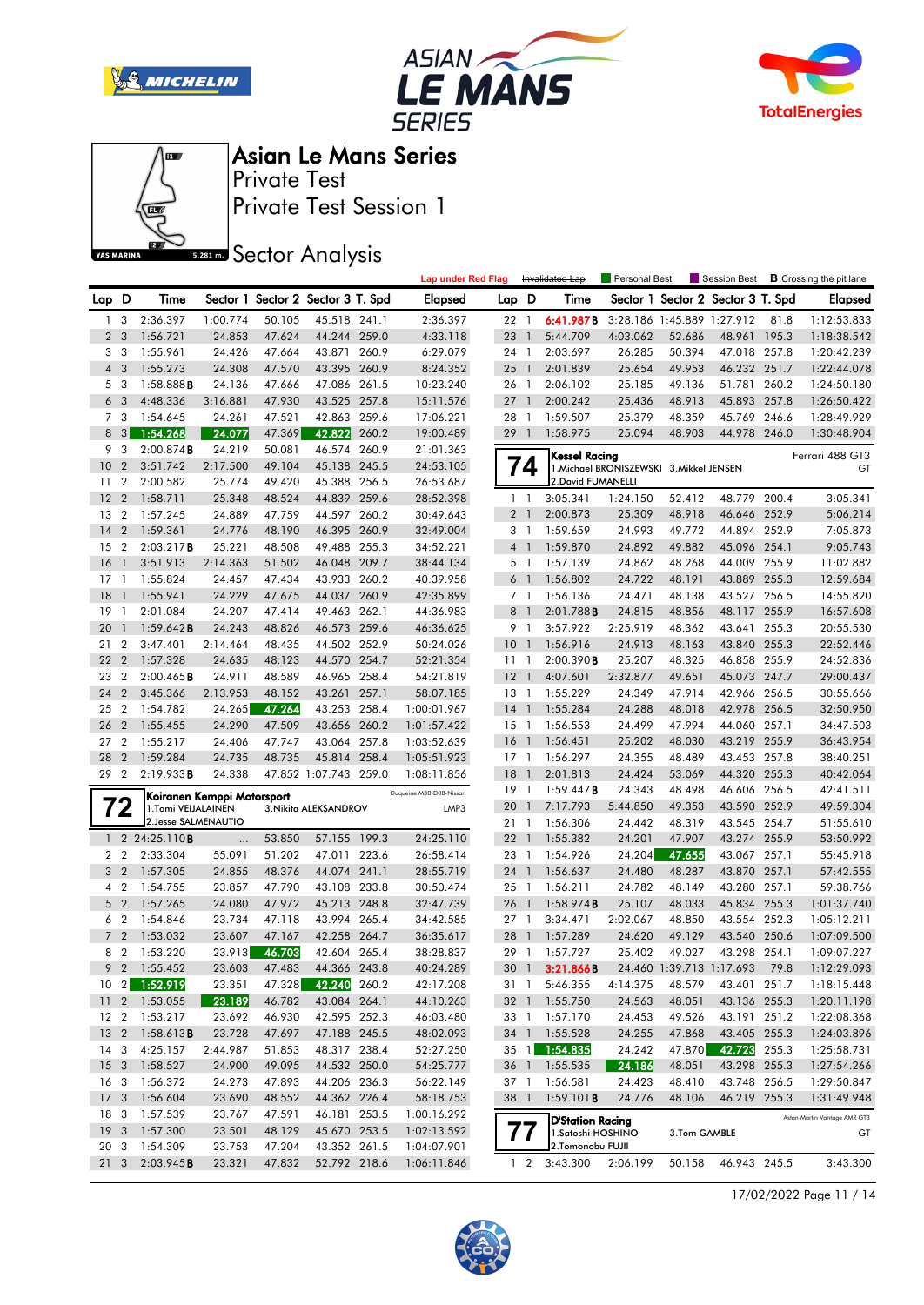







Private Test Session 1 Private Test

**SREAD** Sector Analysis

|                 |                |                                |          |        |                                   |       | <b>Lap under Red Flag</b> |                 |                         | Invalidated Lap   | Personal Best       |             | Session Best             |       | <b>B</b> Crossing the pit lane |
|-----------------|----------------|--------------------------------|----------|--------|-----------------------------------|-------|---------------------------|-----------------|-------------------------|-------------------|---------------------|-------------|--------------------------|-------|--------------------------------|
| Lap D           |                | Time                           |          |        | Sector 1 Sector 2 Sector 3 T. Spd |       | <b>Elapsed</b>            | Lap D           |                         | Time              | Sector 1            |             | Sector 2 Sector 3 T. Spd |       | <b>Elapsed</b>                 |
| $\overline{2}$  | $\overline{2}$ | 1:58.440                       | 25.216   | 48.772 | 44.452 258.4                      |       | 5:41.740                  | 15              | $\overline{1}$          | 2:02.951B         | 24.806              | 48.535      | 49.610 255.9             |       | 33:16.943                      |
| 3               | $\overline{2}$ | 1:56.433                       | 24.921   | 47.968 | 43.544 259.0                      |       | 7:38.173                  | 16              | $\overline{2}$          | 3:35.087          | 2:01.033            | 49.327      | 44.727 251.2             |       | 36:52.030                      |
| 4               | $\overline{2}$ | 1:57.901                       | 24.755   | 48.169 | 44.977 260.2                      |       | 9:36.074                  | 17              | $\overline{2}$          | 1:58.262          | 24.914              | 48.377      | 44.971 253.5             |       | 38:50.292                      |
|                 | 5 <sub>2</sub> | 1:56.168                       | 24.544   | 47.761 | 43.863 259.6                      |       | 11:32.242                 | 18 2            |                         | 1:59.013          | 26.025              | 48.271      | 44.717 254.1             |       | 40:49.305                      |
| 6               | $\overline{2}$ | 2:03.075B                      | 24.540   | 47.865 | 50.670 259.6                      |       | 13:35.317                 | 19              | $\overline{2}$          | 1:56.894          | 24.847              | 48.048      | 43.999                   | 254.7 | 42:46.199                      |
|                 | 7 <sub>2</sub> | 4:08.729                       | 2:25.610 | 54.826 | 48.293 219.1                      |       | 17:44.046                 | 20 2            |                         | 1:57.335          | 24.805              | 48.180      | 44.350 254.7             |       | 44:43.534                      |
|                 | 8 <sup>2</sup> | 1:55.187                       | 24.102   | 48.226 | 42.859 255.9                      |       | 19:39.233                 | 21              | $\overline{2}$          | 2:03.859B         | 25.368              | 48.571      | 49.920 255.9             |       | 46:47.393                      |
| 9               | $\overline{2}$ | 1:53.706                       | 23.871   | 47.264 | 42.571 259.0                      |       | 21:32.939                 | 22 2            |                         | 3:53.070          | 2:18.032            | 50.316      | 44.722 255.9             |       | 50:40.463                      |
| 10              | $\overline{2}$ | 1:54.672                       | 24.033   | 47.726 | 42.913 257.8                      |       | 23:27.611                 | 23 2            |                         | 1:55.692          | 24.516              | 48.113      | 43.063 255.3             |       | 52:36.155                      |
| 11              | $\overline{2}$ | 2:04.182B                      | 23.996   | 47.579 | 52.607 261.5                      |       | 25:31.793                 | 24 2            |                         | 1:55.642          | 24.108              | 48.207      | 43.327 254.7             |       | 54:31.797                      |
| 12              | $\mathbf{1}$   | 4:12.163                       | 2:30.353 | 52.523 | 49.287 247.1                      |       | 29:43.956                 | 25              | $\overline{2}$          | 1:54.251          | 24.209              | 47.701      | 42.341                   | 255.3 | 56:26.048                      |
| 13              | $\mathbf{1}$   | 2:05.054                       | 25.905   | 50.399 | 48.750 259.0                      |       | 31:49.010                 | 26 2            |                         | 1:56.860          | 24.274              | 47.991      | 44.595 257.1             |       | 58:22.908                      |
| 14              | $\overline{1}$ | 2:02.228                       | 25.697   | 49.509 | 47.022 239.5                      |       | 33:51.238                 | 27              | $\overline{2}$          | 1:57.534          | 24.415              | 47.980      | 45.139                   | 257.1 | 1:00:20.442                    |
| 15              | -1             | 1:58.642                       | 25.196   | 48.394 | 45.052 258.4                      |       | 35:49.880                 | 28              | $\overline{2}$          | 1:55.113          | 24.157              | 47.914      | 43.042 255.9             |       | 1:02:15.555                    |
| 16              | $\overline{1}$ | 1:57.811                       | 24.734   | 48.345 | 44.732 257.8                      |       | 37:47.691                 | 29              | $\overline{2}$          | $2:00.651$ B      | 24.415              | 48.156      | 48.080 259.0             |       | 1:04:16.206                    |
| 17              | -1             | 1:58.640                       | 24.577   | 47.915 | 46.148 259.0                      |       | 39:46.331                 |                 |                         | 30 3 15:21.333    | $\cdots$            | 51.533      | 50.801 240.0             |       | 1:19:37.539                    |
| 18              | $\mathbf{1}$   | 2:00.057                       | 24.916   | 49.442 | 45.699                            | 259.0 | 41:46.388                 | 31              | 3                       | 1:53.351          | 23.974              | 47.594      | 41.783                   | 254.7 | 1:21:30.890                    |
| 19              | -1             | 2:00.702                       | 25.699   | 49.123 | 45.880 260.9                      |       | 43:47.090                 | 32 3            |                         | 1:58.935          | 24.479              | 48.457      | 45.999 254.7             |       | 1:23:29.825                    |
| 20              | $\overline{1}$ | 1:57.477                       | 24.799   | 48.214 | 44.464 260.2                      |       | 45:44.567                 | 33              | $\overline{\mathbf{3}}$ | 1:53.377          | 23.858              | 47.252      | 42.267                   | 255.9 | 1:25:23.202                    |
| 21              | $\mathbf{1}$   | 1:56.652                       | 24.646   | 47.577 | 44.429 259.0                      |       | 47:41.219                 | 34 3            |                         | 1:55.595          | 23.776              | 47.469      | 44.350 256.5             |       | 1:27:18.797                    |
| 22              | $\overline{1}$ | 1:57.828                       | 24.658   | 48.741 | 44.429 259.6                      |       | 49:39.047                 | 35              | $\overline{\mathbf{3}}$ | 1:56.242          | 23.768              | 47.343      | 45.131                   | 257.8 | 1:29:15.039                    |
| 23              | $\overline{1}$ | 2:04.895                       | 27.394   | 52.353 | 45.148 257.8                      |       | 51:43.942                 | 36 3            |                         | 1:53.227          | 23.926              | 47.350      | 41.951 255.9             |       | 1:31:08.266                    |
| 24              | $\overline{1}$ | 1:59.705                       | 25.784   | 47.993 | 45.928 259.6                      |       | 53:43.647                 |                 |                         |                   |                     |             |                          |       |                                |
| 25              | $\overline{1}$ | 1:56.539                       | 24.652   | 47.690 | 44.197 259.0                      |       | 55:40.186                 |                 | 91                      | 1. Alfred RENAUER | Herberth Motorsport | 3.Ralf BOHN |                          |       | Porsche 911 GT3 R<br>GT        |
| 26              | $\mathbf{1}$   | 1:58.768                       | 24.570   | 49.302 | 44.896 254.7                      |       | 57:38.954                 |                 |                         | 2. Robert RENAUER |                     |             |                          |       |                                |
| 27              | $\overline{1}$ | 2:08.224B                      | 24.738   | 48.527 | 54.959 260.9                      |       | 59:47.178                 |                 | $1\quad$                | 3:15.221          | 1:36.532            | 51.872      | 46.817 210.1             |       | 3:15.221                       |
| 28              | 3              | 6:56.706                       | 5:22.894 | 48.504 | 45.308 253.5                      |       | 1:06:43.884               |                 | 2 <sub>1</sub>          | 1:57.798          | 24.396              | 47.726      | 45.676 252.9             |       | 5:13.019                       |
| 29              | 3              | 1:54.904                       | 24.385   | 47.601 | 42.918 257.8                      |       | 1:08:38.788               | 3               | $\overline{1}$          | 1:54.509          | 24.413              | 47.535      | 42.561                   | 259.6 | 7:07.528                       |
| 30              | 3              | 2:21.206B                      | 24.016   |        | 49.732 1:07.458 258.4             |       | 1:10:59.994               | 4               | -1                      | 1:57.599          | 24.443              | 47.864      | 45.292 257.8             |       | 9:05.127                       |
| 31              | 3              | 7:21.193                       | 5:48.615 | 49.276 | 43.302 248.3                      |       | 1:18:21.187               | 5               | $\overline{1}$          | 1:53.259          | 24.023              | 47.032      | 42.204 260.2             |       | 10:58.386                      |
| 32              | 3              | 1:55.375                       | 24.606   | 47.923 | 42.846 259.0                      |       | 1:20:16.562               |                 | 6 1                     | $1:57.470$ B      | 24.376              | 47.272      | 45.822 261.5             |       | 12:55.856                      |
| 33              | 3              | 1:54.659                       | 23.865   | 48.113 | 42.681 259.0                      |       | 1:22:11.221               | $\overline{7}$  | $\overline{1}$          | 4:16.642          | 2:46.292            | 47.666      | 42.684                   | 259.0 | 17:12.498                      |
| 34              | 3              | 1:54.190                       | 23.973   | 47.265 | 42.952 260.2                      |       | 1:24:05.411               | 8               | $\overline{1}$          | 1:56.785          | 24.636              | 47.434      | 44.715 259.6             |       | 19:09.283                      |
| 35              | 3              | 1:57.552B                      | 23.815   | 47.309 | 46.428 262.8                      |       | 1:26:02.963               | 9               | $\overline{1}$          | 1:55.096          | 24.286              | 48.421      | 42.389 260.2             |       | 21:04.379                      |
| 36              | 3              | 2:42.825                       | 1:11.437 | 47.557 | 43.831                            | 258.4 | 1:28:45.788               | 10 <sub>1</sub> |                         | 1:53.455          | 24.045              | 47.514      | 41.896 259.6             |       | 22:57.834                      |
| 37              | 3              | 1:53.370                       | 23.841   | 47.156 | 42.373                            | 260.2 | 1:30:39.158               | 11              | $\overline{1}$          | 1:59.555B         | 23.969              | 47.066      | 48.520 261.5             |       | 24:57.389                      |
|                 |                |                                |          |        |                                   |       |                           | $12-1$          |                         | 5:46.565          | 4:14.927            | 48.035      | 43.603 257.1             |       | 30:43.954                      |
|                 | 88             | Garage 59<br>1. Alexander WEST |          |        | 3. Marvin KIRCHOFER               |       | McLaren 720S GT3<br>GT    | 13              | $\overline{1}$          | 1:53.334          | 23.898              | 47.555      | 41.881                   | 257.8 | 32:37.288                      |
|                 |                | 2.Frankie BIRD                 |          |        |                                   |       |                           | $14-1$          |                         | 2:00.440          | 24.429              | 47.217      | 48.794 257.1             |       | 34:37.728                      |
|                 | 1 <sub>3</sub> | 3:01.486                       | 1:16.542 | 55.960 | 48.984 183.4                      |       | 3:01.486                  | $15-1$          |                         | 2:03.350          | 23.817              | 47.313      | 52.220 256.5             |       | 36:41.078                      |
|                 | 2 <sub>3</sub> | 2:04.158                       | 24.674   | 48.497 | 50.987 254.7                      |       | 5:05.644                  |                 | 16 1                    | 2:01.912B         | 24.011              | 47.725      | 50.176 257.8             |       | 38:42.990                      |
|                 | 33             | 1:56.013                       | 24.547   | 48.129 | 43.337 255.3                      |       | 7:01.657                  |                 |                         | 17 3 3:41.906     | 2:09.058            | 48.464      | 44.384 257.8             |       | 42:24.896                      |
|                 | 43             | 1:54.801                       | 24.200   | 47.867 | 42.734 257.8                      |       | 8:56.458                  |                 |                         | 18 3 1:57.173     | 24.992              | 48.287      | 43.894 256.5             |       | 44:22.069                      |
|                 | 5 3            | 1:58.111                       | 24.197   | 48.626 | 45.288 246.0                      |       | 10:54.569                 |                 |                         | 19 3 1:55.834     | 24.291              | 48.047      | 43.496 257.8             |       | 46:17.903                      |
|                 | 63             | 2:01.163                       | 24.166   | 49.536 | 47.461 255.9                      |       | 12:55.732                 |                 | 20 3                    | 1:55.651          | 24.430              | 48.070      | 43.151 257.8             |       | 48:13.554                      |
|                 | 7 3            | 1:54.481                       | 24.103   | 47.591 | 42.787 257.1                      |       | 14:50.213                 |                 |                         | 21 3 1:55.085     | 24.560              | 47.762      | 42.763 258.4             |       | 50:08.639                      |
|                 | 8 3            | 1:58.229B                      | 24.128   | 47.765 | 46.336 256.5                      |       | 16:48.442                 |                 | 22 3                    | 1:56.535          | 24.362              | 48.235      | 43.938 257.8             |       | 52:05.174                      |
|                 | 9 1            | 4:24.569                       | 2:42.014 | 52.959 | 49.596 246.6                      |       | 21:13.011                 |                 |                         | 23 3 1:54.772     | 24.155              | 47.682      | 42.935 257.8             |       | 53:59.946                      |
| 10 <sub>1</sub> |                | 2:03.277                       | 26.724   | 50.210 | 46.343 253.5                      |       | 23:16.288                 |                 | 24 3                    | 1:55.210          | 24.396              | 47.673      | 43.141 258.4             |       | 55:55.156                      |
| 11 <sub>1</sub> |                | 2:03.018                       | 25.970   | 49.620 | 47.428 247.1                      |       | 25:19.306                 | 25 3            |                         | 1:55.563          | 24.385              | 47.770      | 43.408 257.1             |       | 57:50.719                      |
| $12-1$          |                | 1:59.240                       | 25.370   | 48.922 | 44.948 257.1                      |       | 27:18.546                 |                 | 26 3                    | 1:55.527          | 24.948              | 47.833      | 42.746 257.8             |       | 59:46.246                      |
| $13-1$          |                | 1:57.840                       | 24.781   | 48.314 | 44.745 256.5                      |       | 29:16.386                 | 27 3            |                         | 2:00.473B         | 24.449              | 47.960      | 48.064 257.1             |       | 1:01:46.719                    |
|                 |                | 14 1 1:57.606                  | 24.762   | 48.370 | 44.474 257.1                      |       | 31:13.992                 |                 | 28 2                    | 6:12.617          | 4:37.124            | 50.818      | 44.675 255.9             |       | 1:07:59.336                    |

17/02/2022 Page 12 / 14

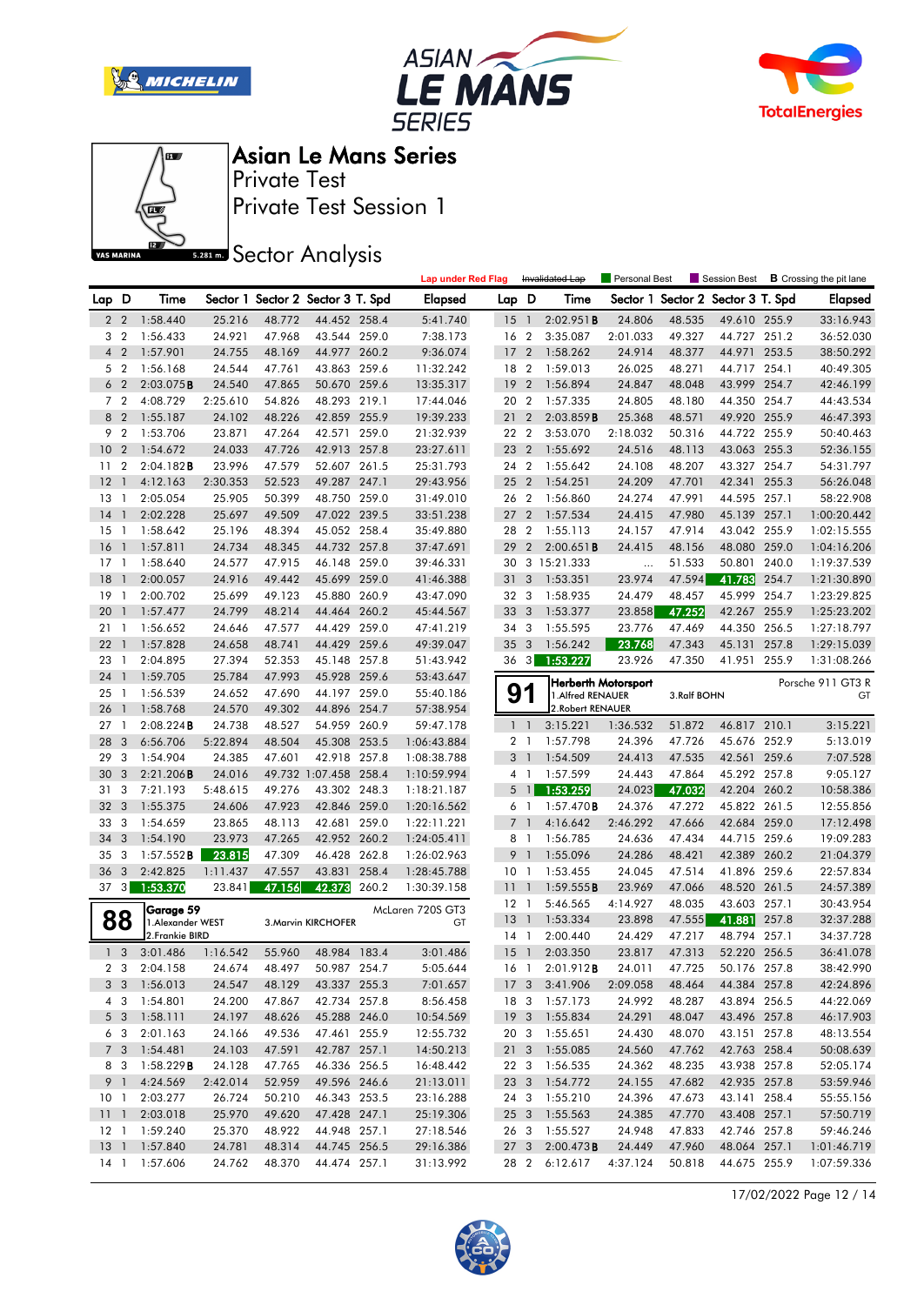







Private Test Session 1 Private Test

**SREAD** Sector Analysis

|             |                |                        |          |                                   |              |       | <b>Lap under Red Flag</b>    |                 | Invalidated Lap |                 | <b>Personal Best</b>                            |                 | Session Best                      |       | <b>B</b> Crossing the pit lane |
|-------------|----------------|------------------------|----------|-----------------------------------|--------------|-------|------------------------------|-----------------|-----------------|-----------------|-------------------------------------------------|-----------------|-----------------------------------|-------|--------------------------------|
| Lap D       |                | Time                   |          | Sector 1 Sector 2 Sector 3 T. Spd |              |       | <b>Elapsed</b>               | Lap D           |                 | Time            |                                                 |                 | Sector 1 Sector 2 Sector 3 T. Spd |       | <b>Elapsed</b>                 |
| 29          | $\overline{2}$ | 2:11.000B              | 24.483   | 47.288                            | 59.229 257.8 |       | 1:10:10.336                  |                 | 4 1             | 1:55.856        | 24.671                                          | 47.735          | 43.450 259.6                      |       | 8:59.853                       |
| 30          | $\overline{2}$ | 9:13.923               | 7:42.041 | 48.382                            | 43.500 254.7 |       | 1:19:24.259                  | 5               | $\overline{1}$  | 1:55.627        | 24.279                                          | 47.518          | 43.830 259.6                      |       | 10:55.480                      |
| 31          | $\overline{2}$ | 1:54.732               | 24.308   | 47.567                            | 42.857 257.1 |       | 1:21:18.991                  |                 | 6 1             | 1:55.258        | 24.436                                          | 47.498          | 43.324                            | 259.6 | 12:50.738                      |
| 32          | $\overline{2}$ | 1:54.738               | 23.855   | 47.472                            | 43.411 257.1 |       | 1:23:13.729                  | $\overline{7}$  | $\overline{1}$  | $2:01.002$ B    | 24.770                                          | 48.774          | 47.458 259.6                      |       | 14:51.740                      |
| 33          | $\overline{2}$ | 1:57.073               | 23.950   | 47.271                            | 45.852 257.8 |       | 1:25:10.802                  | 8               | $\overline{2}$  | 4:19.411        | 2:40.317                                        | 50.267          | 48.827 251.7                      |       | 19:11.151                      |
| 34          | $\overline{2}$ | 1:53.724               | 24.036   | 47.345                            | 42.343 257.8 |       | 1:27:04.526                  | 9               | $\overline{2}$  | 2:06.668        | 27.178                                          | 50.573          | 48.917 255.3                      |       | 21:17.819                      |
| 35          | $\overline{2}$ | 1:53.716               | 23.762   | 47.216                            | 42.738       | 258.4 | 1:28:58.242                  | 10 <sub>2</sub> |                 | 2:05.374        | 26.829                                          | 51.594          | 46.951 245.5                      |       | 23:23.193                      |
| 36          | $\overline{2}$ | 1:56.731               | 24.793   | 47.942                            | 43.996 257.1 |       | 1:30:54.973                  | 11              | $\overline{2}$  | 2:02.260        | 25.949                                          | 48.803          | 47.508 258.4                      |       | 25:25.453                      |
|             |                | TF Sport               |          |                                   |              |       | Aston Martin Vantage AMR GT3 | 12 2            |                 | 2:01.955        | 25.577                                          | 49.441          | 46.937 258.4                      |       | 27:27.408                      |
|             | 95             | 1. John HARTSHORNE     |          | 3. Henrique CHAVES                |              | GT    |                              | 13              | $\overline{2}$  | 2:17.353        |                                                 | 25.512 1:04.732 | 47.109 258.4                      |       | 29:44.761                      |
|             |                | 2.Jonathan ADAM        |          |                                   |              |       |                              | 14 2            |                 | 2:02.982        | 25.519                                          | 49.511          | 47.952 244.3                      |       | 31:47.743                      |
|             | 1 <sub>2</sub> | 3:04.895               | 1:29.337 | 49.151                            | 46.407 237.9 |       | 3:04.895                     | 15              | $\overline{2}$  | 2:05.889B       | 25.784                                          | 49.075          | 51.030 259.0                      |       | 33:53.632                      |
|             | 2 <sub>2</sub> | 1:56.635               | 24.485   | 47.472                            | 44.678       | 258.4 | 5:01.530                     | 16              | - 3             | 5:09.456        | 3:36.498                                        | 47.812          | 45.146 253.5                      |       | 39:03.088                      |
|             | 3 <sub>2</sub> | 1:59.292               | 24.372   | 47.405                            | 47.515 261.5 |       | 7:00.822                     | 17              | -3              | 2:00.144        | 25.885                                          | 49.265          | 44.994 253.5                      |       | 41:03.232                      |
| 4           | $\overline{2}$ | 1:54.389               | 24.130   | 47.190                            | 43.069 262.1 |       | 8:55.211                     | 18 3            |                 | 1:58.052        | 25.144                                          | 48.620          | 44.288 255.9                      |       | 43:01.284                      |
|             | 5 <sub>2</sub> | $2:04.108$ B           | 24.428   | 48.668                            | 51.012 221.8 |       | 10:59.319                    | 19              | $\mathbf{3}$    | 1:57.411        | 24.762                                          | 48.568          | 44.081                            | 257.1 | 44:58.695                      |
| 6           | $\overline{1}$ | 4:36.513               | 2:57.014 | 51.754                            | 47.745 221.8 |       | 15:35.832                    | 20 3            |                 | 1:57.170        | 24.605                                          | 48.591          | 43.974 255.9                      |       | 46:55.865                      |
| $7^{\circ}$ | $\mathbf{1}$   | 2:03.948               | 27.352   | 50.034                            | 46.562 251.2 |       | 17:39.780                    | 21              | 3               | 2:00.744B       | 24.897                                          | 48.533          | 47.314 256.5                      |       | 48:56.609                      |
| 8 1         |                | 2:05.577               | 25.950   | 50.841                            | 48.786 234.3 |       | 19:45.357                    | 22 3            |                 | 2:50.584        | 1:16.929                                        | 49.420          | 44.235 253.5                      |       | 51:47.193                      |
| 9           | $\overline{1}$ | 2:04.432               | 27.702   | 49.985                            | 46.745 259.0 |       | 21:49.789                    | 23 <sub>3</sub> |                 | 1:56.834        | 24.699                                          | 47.913          | 44.222 257.8                      |       | 53:44.027                      |
| 10          | -1             | 2:04.193               | 26.211   | 49.886                            | 48.096       | 257.8 | 23:53.982                    | 24 3            |                 | 1:59.887        | 24.759                                          | 51.047          | 44.081 245.5                      |       | 55:43.914                      |
| 11          | -1             | 2:00.463               | 25.620   | 48.782                            | 46.061 259.6 |       | 25:54.445                    | 25 <sub>3</sub> |                 | 1:56.411        | 24.668                                          | 47.983          | 43.760 256.5                      |       | 57:40.325                      |
| 12          | -1             | 2:01.350               | 25.696   | 48.713                            | 46.941 260.2 |       | 27:55.795                    | 26 3            |                 | 2:00.965B       | 24.992                                          | 47.930          | 48.043 258.4                      |       | 59:41.290                      |
| 13          | $\mathbf{1}$   | 2:09.045B              | 25.985   | 50.223                            | 52.837 226.4 |       | 30:04.840                    | 27              | $\overline{2}$  | 5:09.667        | 3:33.116                                        | 50.155          | 46.396 244.9                      |       | 1:04:50.957                    |
| 14          | 3              | 4:04.403               | 2:30.241 | 50.065                            | 44.097 234.3 |       | 34:09.243                    | 28 2            |                 | 2:01.583        | 25.871                                          | 49.154          | 46.558 256.5                      |       | 1:06:52.540                    |
| 15          | 3              | 1:56.579               | 24.648   | 48.190                            | 43.741 260.2 |       | 36:05.822                    | 29              | $\overline{2}$  | 2:00.949        | 26.029                                          | 49.304          | 45.616 256.5                      |       | 1:08:53.489                    |
| 16          | 3              | 1:55.724               | 24.339   | 47.747                            | 43.638 259.0 |       | 38:01.546                    | 30 2            |                 | 3:11.313B       |                                                 |                 | 25.161 1:17.763 1:28.389 127.4    |       | 1:12:04.802                    |
| 17          | 3              | 1:55.213               | 24.190   | 47.441                            | 43.582 260.9 |       | 39:56.759                    | 31              | $\overline{2}$  | 6:56.939        | 5:20.817                                        | 50.429          | 45.693 253.5                      |       | 1:19:01.741                    |
| 18          | 3              | $1:58.831$ <b>B</b>    | 24.239   | 47.974                            | 46.618 259.6 |       | 41:55.590                    | 32 2            |                 | 2:00.593        | 25.603                                          | 49.500          | 45.490 238.4                      |       | 1:21:02.334                    |
| 19          | 3              | 4:16.985               | 2:41.532 | 50.627                            | 44.826 245.5 |       | 46:12.575                    | 33              | $\overline{2}$  | 1:59.538        | 25.007                                          | 49.051          | 45.480 257.8                      |       | 1:23:01.872                    |
| 20          | 3              | 1:55.981               | 24.364   | 47.641                            | 43.976 259.6 |       | 48:08.556                    | 34 2            |                 | 1:58.670        | 24.946                                          | 48.642          | 45.082 257.8                      |       | 1:25:00.542                    |
| 21          | 3              | 1:54.634               | 24.015   | 47.463                            | 43.156 259.6 |       | 50:03.190                    | 35              | $\overline{2}$  | 1:58.506        | 24.731                                          | 48.336          | 45.439                            | 256.5 | 1:26:59.048                    |
| 22          | 3              | 1:54.880               | 24.090   | 47.499                            | 43.291       | 259.0 | 51:58.070                    | 36 2            |                 | 1:58.926        | 24.649                                          | 48.381          | 45.896                            | 258.4 | 1:28:57.974                    |
| 23          | 3              | 1:54.309               | 24.040   | 47.549                            | 42.720 259.0 |       | 53:52.379                    | 37 2            |                 | 1:58.455        | 24.732                                          | 48.296          | 45.427 259.0                      |       | 1:30:56.429                    |
| 24          | 3              | 1:55.103               | 24.191   | 47.766                            | 43.146 260.2 |       | 55:47.482                    |                 |                 |                 |                                                 |                 |                                   |       | Porsche 911 GT3 R              |
| 25          | 3              | $1:58.090$ B           | 24.250   | 47.673                            | 46.167 261.5 |       | 57:45.572                    |                 | 99              | 1.Jurgen HARING | <b>Herberth Motorsport</b><br>3. Marco SEEFRIED |                 |                                   | GT AM |                                |
| 26          | -1             | 4:01.256               | 2:25.604 | 49.787                            | 45.865 255.9 |       | 1:01:46.828                  |                 |                 | 2.Fin GEHRSITZ  |                                                 |                 |                                   |       |                                |
| 27          | $\overline{1}$ | 2:03.976               | 25.856   | 50.820                            | 47.300 246.6 |       | 1:03:50.804                  |                 | 1 <sub>3</sub>  | 2:45.995        | 1:04.665                                        | 50.726          | 50.604 238.9                      |       | 2:45.995                       |
| 28          | $\mathbf{1}$   | 2:02.528               | 25.568   | 49.430                            | 47.530 257.8 |       | 1:05:53.332                  |                 | 2 <sub>3</sub>  | 1:59.812        | 25.746                                          | 48.562          | 45.504 254.7                      |       | 4:45.807                       |
| 29          | $\overline{1}$ | 1:59.879               | 25.517   | 48.767                            | 45.595 258.4 |       | 1:07:53.211                  |                 | 3 <sub>3</sub>  | 1:58.123        | 25.014                                          | 48.065          | 45.044 256.5                      |       | 6:43.930                       |
| 30 1        |                | 2:11.589B              | 25.394   | 48.649                            | 57.546 259.6 |       | 1:10:04.800                  |                 | $4 \quad 3$     | 2:00.700B       | 24.810                                          | 47.639          | 48.251 258.4                      |       | 8:44.630                       |
|             |                | 31 2 8:09.863          | 6:36.950 | 48.172                            | 44.741 256.5 |       | 1:18:14.663                  |                 |                 | 5 3 3:17.446    | 1:44.827                                        | 48.867          | 43.752 257.8                      |       | 12:02.076                      |
|             |                | 32 2 1:54.115          | 24.153   | 47.137                            | 42.825 259.6 |       | 1:20:08.778                  |                 |                 | 6 3 1:55.271    | 24.242                                          | 47.661          | 43.368 259.0                      |       | 13:57.347                      |
| 33          |                | 2 1:55.544             | 23.895   | 47.259                            | 44.390 259.6 |       | 1:22:04.322                  |                 | 7 3             | 1:55.188        | 24.329                                          | 47.453          | 43.406 261.5                      |       | 15:52.535                      |
|             |                | 34 2 1:53.290          | 23.918   | 46.937                            | 42.435 260.9 |       | 1:23:57.612                  |                 | 8 3             | 1:56.424        | 24.308                                          | 47.470          | 44.646 257.1                      |       | 17:48.959                      |
|             |                | 35 2 1:53.764          | 23.994   | 47.336                            | 42.434 260.2 |       | 1:25:51.376                  |                 | $9 \quad 3$     | 1:54.975        | 24.190                                          | 47.222          | 43.563 259.6                      |       | 19:43.934                      |
|             |                | 36 2 1:58.411 <b>B</b> | 23.798   | 46.921                            | 47.692 259.6 |       | 1:27:49.787                  | 10 <sub>3</sub> |                 | 1:58.795B       | 24.462                                          | 47.564          | 46.769 262.1                      |       | 21:42.729                      |
|             |                | Attempto Racing        |          |                                   |              |       | Audi R8 LMS GT3 EVO          | 11 1            |                 | 5:00.782        | 3:22.153                                        | 51.171          | 47.458 227.8                      |       | 26:43.511                      |
| 96          |                | 1.Alex AKA             |          | 3. Finlay HUTCHISON               |              |       | GT                           | $12-1$          |                 | 2:05.001        | 26.151                                          | 49.750          | 49.100 244.3                      |       | 28:48.512                      |
|             |                | 2. Florian SCHOLZE     |          |                                   |              |       |                              |                 | 13 1            | 2:00.045        | 25.594                                          | 48.943          | 45.508 255.9                      |       | 30:48.557                      |
|             | $1\quad$       | 3:05.956               | 1:26.925 | 52.424                            | 46.607 210.5 |       | 3:05.956                     |                 |                 | 14 1 1:59.004   | 24.945                                          | 48.406          | 45.653 259.6                      |       | 32:47.561                      |
|             | 2 1            | 2:01.088               | 25.278   | 50.468                            | 45.342 232.3 |       | 5:07.044                     |                 | 15 1            | 1:59.540        | 25.593                                          | 48.180          | 45.767 260.2                      |       | 34:47.101                      |
|             |                | 3 1 1:56.953           | 24.830   | 48.543                            | 43.580 259.0 |       | 7:03.997                     | $16-1$          |                 | 4:13.622B       |                                                 |                 | 25.890 2:19.796 1:27.936 258.4    |       | 39:00.723                      |

17/02/2022 Page 13 / 14